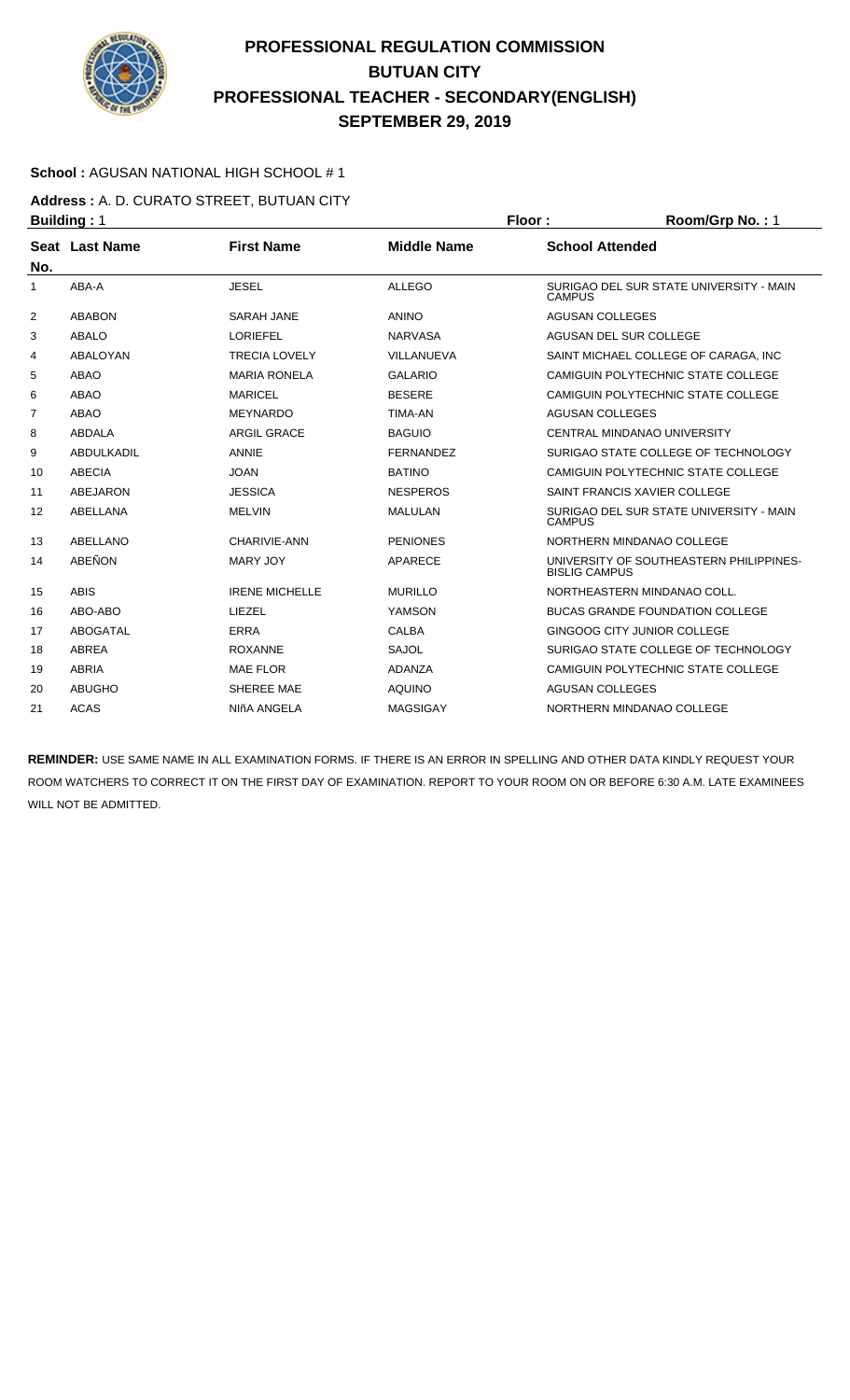

### **School :** AGUSAN NATIONAL HIGH SCHOOL # 1

**Address :** A. D. CURATO STREET, BUTUAN CITY **Building : 1 Floor : Room/Grp No. : 2** 

| No. | Seat Last Name    | <b>First Name</b>       | <b>Middle Name</b> | <b>School Attended</b>                                                |
|-----|-------------------|-------------------------|--------------------|-----------------------------------------------------------------------|
| 1   | <b>ACERA</b>      | <b>JANICE</b>           | <b>EBABAO</b>      | BUKIDNON STATE UNIVERSITY - GINGOOG<br><b>EXTERNAL STUDIES CENTER</b> |
| 2   | <b>ACEVEDO</b>    | <b>ANIZA</b>            | <b>MONTERO</b>     | SURIGAO DEL SUR STATE UNIVERSITY - MAIN<br><b>CAMPUS</b>              |
| 3   | <b>ACEVEDO</b>    | <b>CLINT</b>            | <b>GUBANTES</b>    | SURIGAO DEL SUR STATE UNIVERSITY - MAIN<br><b>CAMPUS</b>              |
| 4   | <b>ACIDO</b>      | <b>LEALY</b>            | <b>CALAMBA</b>     | MOUNT CARMEL COLLEGE-AGUSAN DEL SUR                                   |
| 5   | <b>ACIERTO</b>    | <b>CHERYL</b>           | <b>EMPUESTO</b>    | AGUSAN DEL SUR COLLEGE                                                |
| 6   | <b>ADANTE</b>     | <b>EARL LAWRENCE</b>    | <b>PAJARITO</b>    | COMPOSTELA VALLEY STATE COLLEGE -<br><b>MONTEVISTA BRANCH</b>         |
| 7   | <b>ADOLFO</b>     | <b>JELLY</b>            | <b>OLVIS</b>       | NORTHEASTERN MINDANAO COLL.                                           |
| 8   | <b>AGRADE</b>     | <b>MARJORIE</b>         | <b>SAMONTE</b>     | PHILIPPINE NORMAL UNIVERSITY- MINDANAO                                |
| 9   | <b>AGUASITO</b>   | <b>NOEL JR</b>          | <b>ROBLES</b>      | SAINT MICHAEL COLLEGE OF CARAGA. INC.                                 |
| 10  | <b>AGUHOB</b>     | <b>JACQUELINE</b>       | <b>ESTEBAN</b>     | SURIGAO DEL SUR STATE UNIVERSITY - MAIN<br><b>CAMPUS</b>              |
| 11  | <b>AGUILAR</b>    | <b>VINCENT REE</b>      | <b>BEDAYO</b>      | PHILIPPINE NORMAL UNIVERSITY- MINDANAO                                |
| 12  | <b>AGUIRRE</b>    | <b>DAN EMANUELLE</b>    | <b>DOROMAL</b>     | SAINT JOSEPH INSTITUTE OF TECHNOLOGY                                  |
| 13  | <b>AGUSTIN</b>    | <b>RYAN</b>             | <b>NACARIO</b>     | NORTHWESTERN AGUSAN COLLEGE                                           |
| 14  | <b>ALABA</b>      | <b>DANIECE CLAUDINE</b> | <b>VIOS</b>        | MISAMIS ORIENTAL INSTITUTE OF SCIENCE &<br><b>TECHNOLOGY</b>          |
| 15  | <b>ALABAT</b>     | <b>JENILYN</b>          | LIRAY              | <b>BUCAS GRANDE FOUNDATION COLLEGE</b>                                |
| 16  | <b>ALANO</b>      | <b>JOVELYN</b>          | AGOL               | NORTHEASTERN MINDANAO COLL.                                           |
| 17  | <b>ALAS</b>       | <b>ALDREN</b>           | <b>GULPE</b>       | SAINT MICHAEL'S COLLEGE-SURIGAO DEL SUR                               |
| 18  | <b>ALBA</b>       | <b>DEVINE</b>           | <b>BUCIO</b>       | SAINT JOSEPH INSTITUTE OF TECHNOLOGY                                  |
| 19  | <b>ALBARRACIN</b> | <b>ELVIE</b>            | <b>VILLAMOR</b>    | SURIGAO STATE COLLEGE OF TECHNOLOGY                                   |
| 20  | <b>ALBERCA</b>    | <b>RICHEL</b>           | <b>DUERO</b>       | SAINT VINCENT DE PAUL COLLEGE-BISLIG                                  |
| 21  | <b>ALCESO</b>     | <b>LESLIE</b>           | <b>DEVILA</b>      | SAINT PAUL UNIVERSITY-SURIGAO                                         |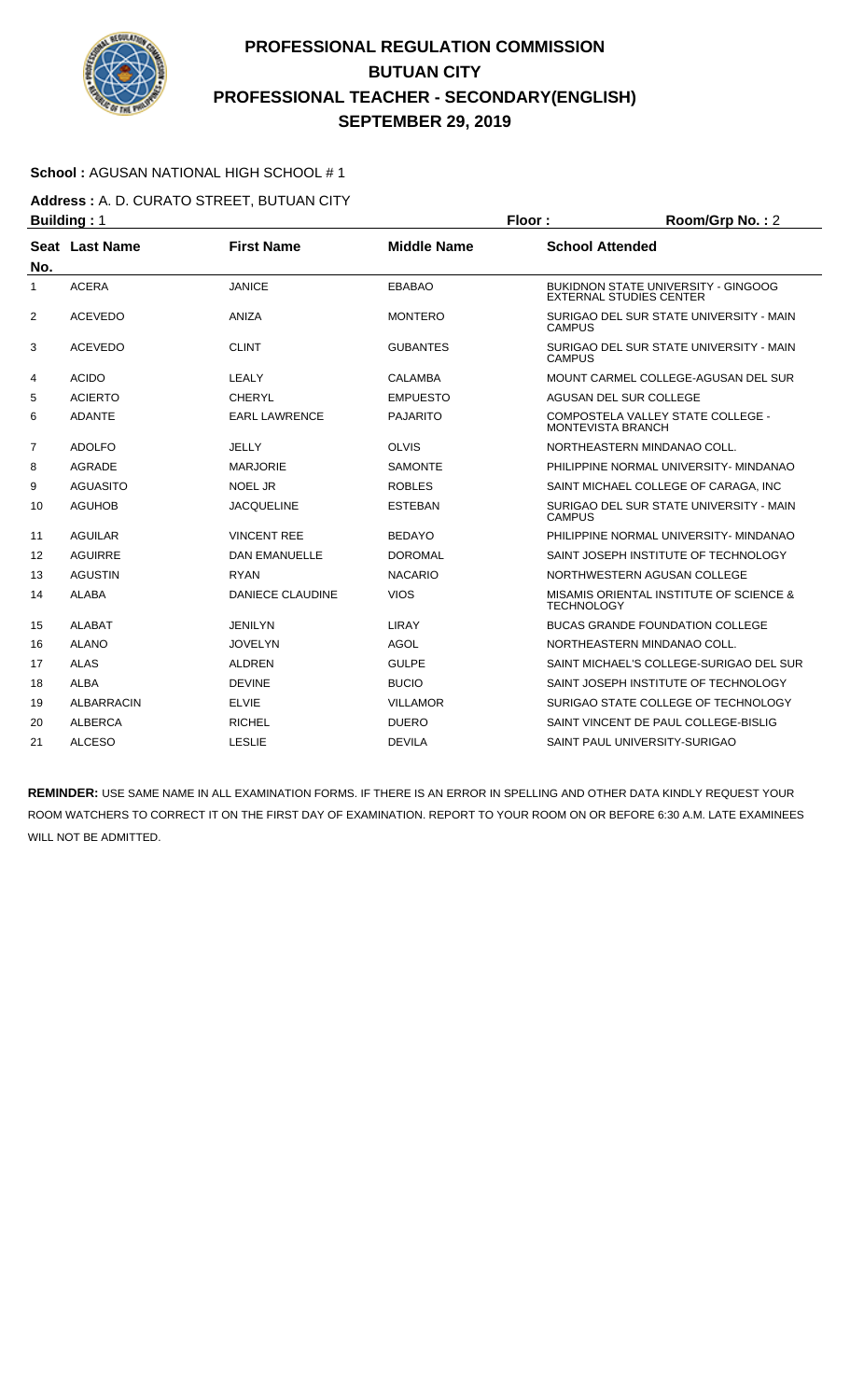

### **School :** AGUSAN NATIONAL HIGH SCHOOL # 1

**Address :** A. D. CURATO STREET, BUTUAN CITY **Building : 1 Floor : Room/Grp No. : 3** 

| No.          | Seat Last Name   | <b>First Name</b>    | <b>Middle Name</b> | <b>School Attended</b>                                          |
|--------------|------------------|----------------------|--------------------|-----------------------------------------------------------------|
| $\mathbf{1}$ | <b>ALEJANDRE</b> | CAMILLE              | <b>DIONIO</b>      | SAINT JOSEPH INSTITUTE OF TECHNOLOGY                            |
| 2            | <b>ALGUZAR</b>   | <b>ELMA</b>          | <b>PECANTE</b>     | NORTHEASTERN MINDANAO COLL.                                     |
| 3            | <b>ALICANTE</b>  | SAMANTHA JOYCE       | <b>TECSON</b>      | PHILIPPINE NORMAL UNIVERSITY- MINDANAO                          |
| 4            | <b>ALIM</b>      | <b>DANNA MAE</b>     | <b>MASALON</b>     | RAMON MAGSAYSAY MEMORIAL COLLEGES                               |
| 5            | <b>ALNGOG</b>    | <b>RAMIL</b>         | <b>PACOMIO</b>     | FATHER SATURNINO URIOS UNIVERSITY (URIOS<br>COLL)               |
| 6            | <b>ALTERADO</b>  | LOVELY               | <b>GUJILDE</b>     | RAMON MAGSAYSAY MEMORIAL COLLEGES                               |
| 7            | <b>ALVAREZ</b>   | <b>GENELYN</b>       | <b>SANDOT</b>      | SURIGAO DEL SUR STATE UNIVERSITY - MAIN<br><b>CAMPUS</b>        |
| 8            | AMAÑO            | <b>SHERYL</b>        | <b>FLORES</b>      | PHILIPPINE NORMAL UNIVERSITY- MINDANAO                          |
| 9            | AMARILLE         | <b>ANALOU</b>        | <b>COLOT</b>       | NORTHEASTERN MINDANAO COLL.                                     |
| 10           | <b>AMIT</b>      | <b>ADONIS</b>        | <b>MALINAO</b>     | HINATUAN SOUTHERN COLLEGE (for.USP)                             |
| 11           | <b>AMOGUIZ</b>   | <b>MARIA NICOLE</b>  | <b>VALLESPIN</b>   | SURIGAO STATE COLLEGE OF TECHNOLOGY                             |
| 12           | <b>AMONCIO</b>   | <b>SHERLEY</b>       | <b>DELOY</b>       | NORTHWESTERN AGUSAN COLLEGE                                     |
| 13           | AMPER            | <b>JANICE</b>        | <b>DOMINGO</b>     | SURIGAO STATE COLLEGE OF TECHNOLOGY                             |
| 14           | AÑASCO           | <b>REGGIE</b>        | <b>MAGUINDA</b>    | SAINT FRANCIS XAVIER COLLEGE                                    |
| 15           | <b>ANDOY</b>     | <b>CRYSMALYN</b>     | <b>BIWANG</b>      | NORTHWESTERN AGUSAN COLLEGE                                     |
| 16           | ANDRADA          | <b>CARMELA</b>       | <b>GABUT</b>       | SOUTHERN MINDANAO INSTITUTE OF<br><b>TECHNOLOGY</b>             |
| 17           | ANEB             | <b>CHARIE</b>        | <b>LAGUMBAY</b>    | SUNRISE CHRISTIAN COLLEGE FOUNDATION OF<br>THE PHILIPPINES      |
| 18           | ANGCOG           | <b>PERLIE</b>        | <b>MACABODBOD</b>  | SIARGAO ISLAND INSTITUTE OF TECHNOLOGY                          |
| 19           | ANGELIA          | <b>KRYZL</b>         | CONVICTO           | PHILIPPINE NORMAL UNIVERSITY- MINDANAO                          |
| 20           | <b>ANOL</b>      | <b>DONNA ANGELLI</b> | <b>MARTICION</b>   | UNIVERSITY OF SOUTHEASTERN PHILIPPINES-<br><b>BISLIG CAMPUS</b> |
| 21           | <b>ANTE</b>      | <b>GYMARIE</b>       | <b>SAMAN</b>       | UNIVERSITY OF MINDANAO-DIGOS COLLEGE                            |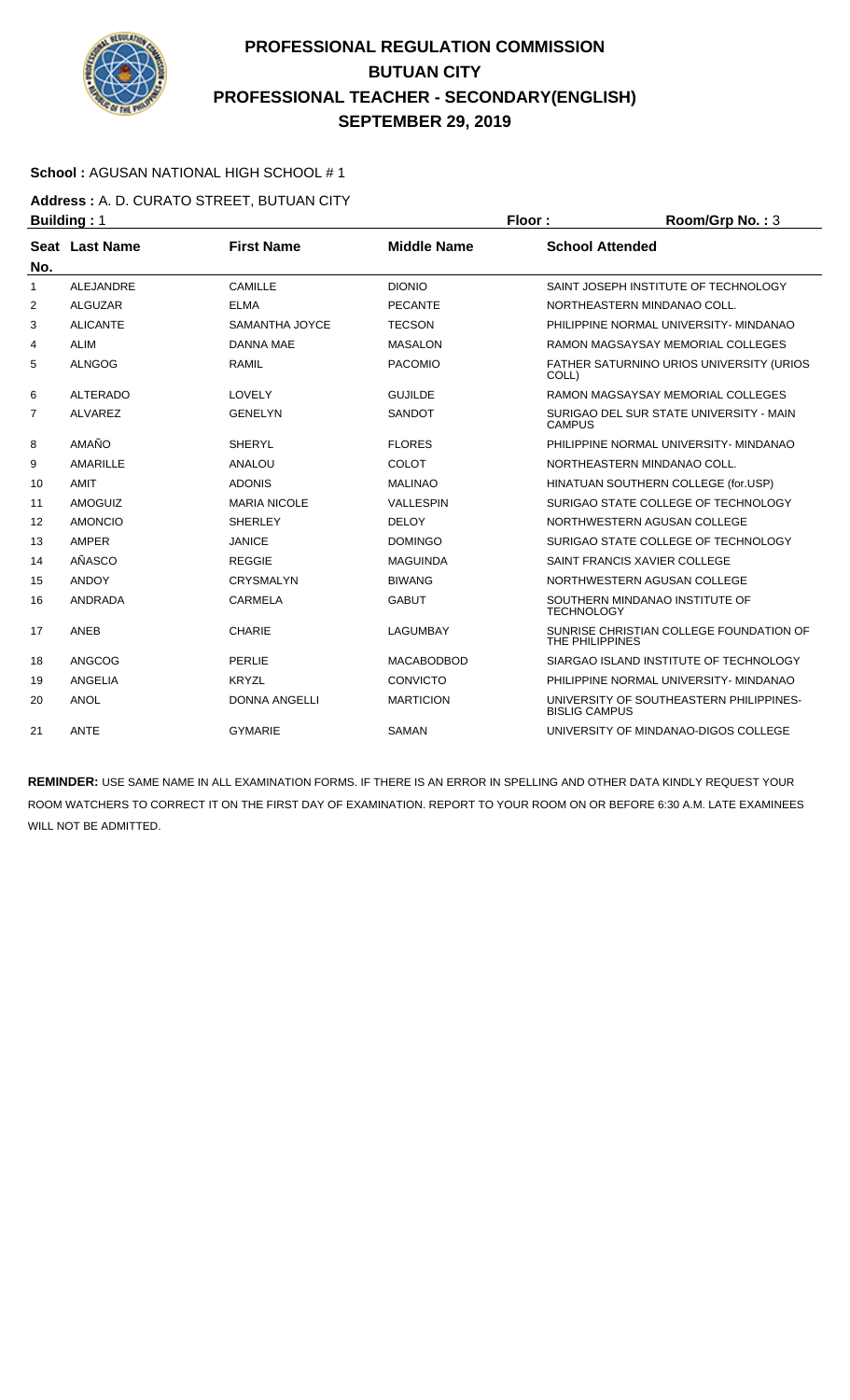

### **School :** AGUSAN NATIONAL HIGH SCHOOL # 1

**Address :** A. D. CURATO STREET, BUTUAN CITY **Building : 1 Floor : Room/Grp No. : 4 Floor : Room/Grp No. : 4** 

| No. | Seat Last Name    | <b>First Name</b>   | <b>Middle Name</b>   | <b>School Attended</b>                                        |
|-----|-------------------|---------------------|----------------------|---------------------------------------------------------------|
| 1   | <b>ANTIPASADO</b> | <b>JINGKEY</b>      | <b>BOTONA</b>        | SIARGAO ISLAND INSTITUTE OF TECHNOLOGY                        |
| 2   | <b>APATAN</b>     | <b>REY KRIS JOY</b> | <b>CELESTIAN</b>     | NORTHWESTERN AGUSAN COLLEGE                                   |
| 3   | <b>APOLINARIO</b> | <b>ANNA ROSE</b>    | <b>LIMBING</b>       | HINATUAN SOUTHERN COLLEGE (for.USP)                           |
| 4   | <b>ARADO</b>      | <b>MIRAFLOR</b>     | QUIJANO              | <b>ACES TAGUM COLLEGE</b>                                     |
| 5   | <b>ARAGON</b>     | <b>HONEY GRACE</b>  | <b>TOLIBAS</b>       | <b>AGUSAN COLLEGES</b>                                        |
| 6   | <b>ARANA</b>      | <b>MARY JANE</b>    | <b>CAHAYON</b>       | SURIGAO STATE COLLEGE OF TECHNOLOGY                           |
| 7   | ARAYAN            | <b>MERRY GRACE</b>  | <b>AGOCOY</b>        | SURIGAO STATE COLLEGE OF TECHNOLOGY                           |
| 8   | <b>ARBIOL</b>     | <b>ALMA RAE</b>     | QUEZADA              | SAINT THERESA COLLEGE-TANDAG                                  |
| 9   | <b>ARBOLEDA</b>   | <b>NECYDEL</b>      | <b>VILLAFLOR</b>     | NORTHERN MINDANAO COLLEGE                                     |
| 10  | <b>ARCULAR</b>    | <b>CHERRY</b>       | <b>PAGALAN</b>       | SURIGAO STATE COLLEGE OF TECHNOLOGY                           |
| 11  | ARERA             | <b>JERALYN</b>      | <b>ACEDERA</b>       | NORTHEASTERN MINDANAO COLL.                                   |
| 12  | <b>ARGOS</b>      | <b>JOMARE</b>       | <b>PAMPOSA</b>       | NORTH DAVAO COLLEGE-TAGUM FOUNDATION                          |
| 13  | <b>ASIBAL</b>     | <b>GLENN</b>        | <b>UNGAB</b>         | NORTHWESTERN AGUSAN COLLEGE                                   |
| 14  | <b>ASIO</b>       | <b>JEIA</b>         | <b>SALCEDA</b>       | NEW NORTHERN MINDANAO COLLEGE                                 |
| 15  | <b>ASTACAAN</b>   | <b>AISA</b>         | <b>SALIBONGCOGON</b> | <b>AGUSAN COLLEGES</b>                                        |
| 16  | <b>ATCHECOSO</b>  | <b>HAZEL GRACE</b>  | <b>ANTONIO</b>       | SIARGAO ISLAND INSTITUTE OF TECHNOLOGY                        |
| 17  | <b>ATEGA</b>      | <b>AURA RIA</b>     | <b>PUYOT</b>         | NORTHERN MINDANAO COLLEGE                                     |
| 18  | <b>ATILLO</b>     | <b>RAYMOND</b>      | <b>CAPUYAN</b>       | NORTHWESTERN AGUSAN COLLEGE                                   |
| 19  | <b>AUMENTO</b>    | <b>JULIET</b>       | <b>SUMAGAYSAY</b>    | SOUTHERN TECHNOLOGICAL INSTITUTE OF THE<br><b>PHILIPPINES</b> |
| 20  | <b>AVILA</b>      | LOVELY              | <b>JUMAWAN</b>       | <b>FATHER SATURNINO URIOS UNIVERSITY (URIOS)</b><br>COLL)     |
| 21  | AWIT              | QUIZEL              | <b>GENILLA</b>       | AGUSAN DEL SUR COLLEGE                                        |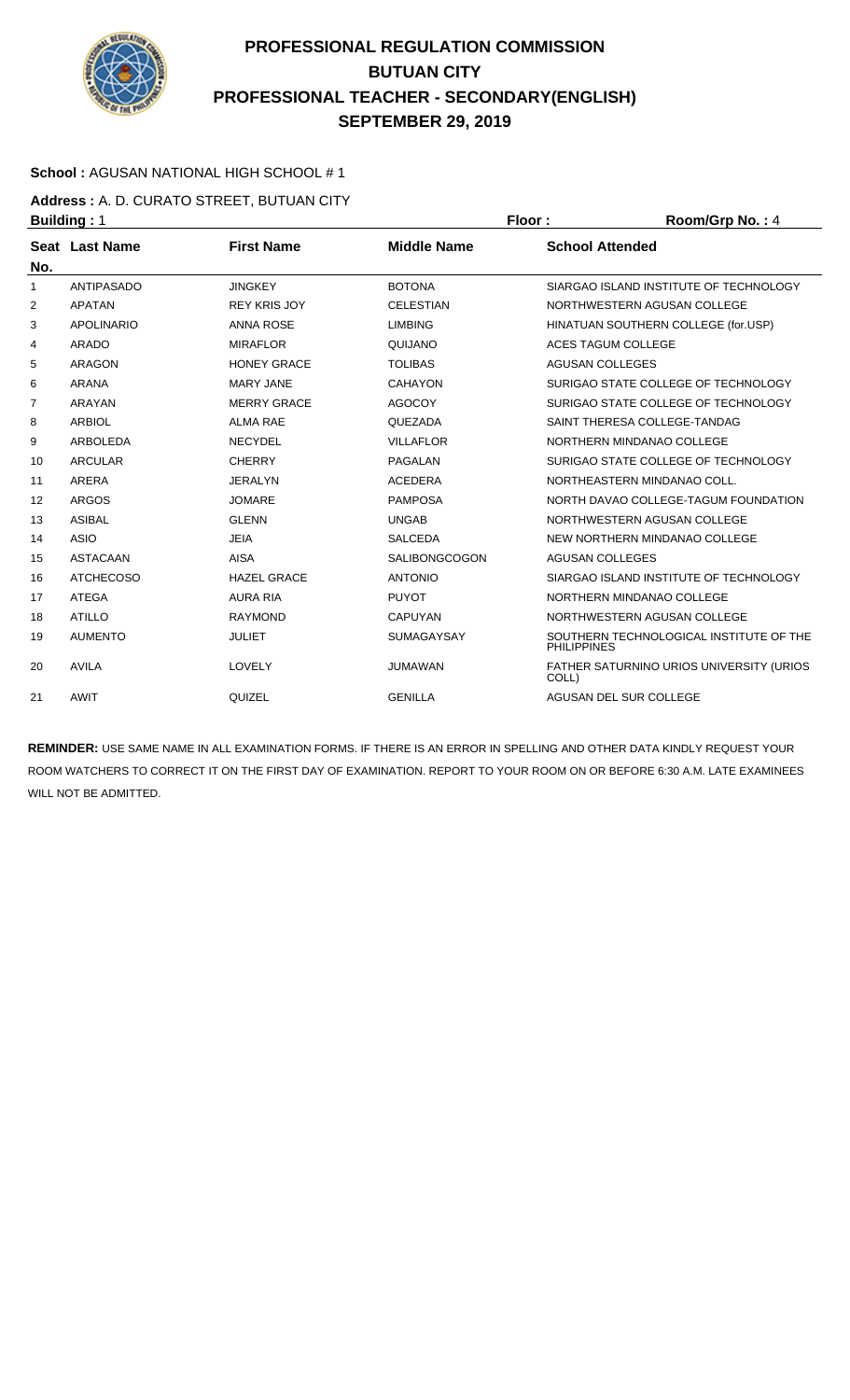

### **School :** AGUSAN NATIONAL HIGH SCHOOL # 1

**Address :** A. D. CURATO STREET, BUTUAN CITY **Building : 1 Floor : Room/Grp No. : 5** 

| No. | Seat Last Name   | <b>First Name</b>   | <b>Middle Name</b> | <b>School Attended</b>                                   |
|-----|------------------|---------------------|--------------------|----------------------------------------------------------|
| 1   | <b>AWITEN</b>    | <b>KENN</b>         | <b>BALAN</b>       | AGUSAN DEL SUR COLLEGE                                   |
| 2   | <b>AYUBAN</b>    | <b>MARGIE</b>       | <b>HUMPID</b>      | AGUSAN DEL SUR COLLEGE                                   |
| 3   | <b>AZARCON</b>   | <b>EMILYN</b>       | <b>MACA</b>        | SURIGAO DEL SUR STATE UNIVERSITY - MAIN<br><b>CAMPUS</b> |
| 4   | <b>AZARCON</b>   | <b>MARIGIN</b>      | <b>GARCIA</b>      | MINDANAO CAPITOL COLLEGE                                 |
| 5   | <b>BABAYLAN</b>  | <b>JOAN</b>         | <b>TINIO</b>       | SURIGAO STATE COLLEGE OF TECHNOLOGY                      |
| 6   | <b>BACALA</b>    | <b>JOSEPH</b>       | <b>LACIA</b>       | SAINT BERNADETTE COLLEGE OF ALABANG                      |
| 7   | <b>BACARON</b>   | <b>PRINCESS MAE</b> | <b>MONTERA</b>     | UNIVERSITY OF MINDANAO-TAGUM                             |
| 8   | <b>BACLAYO</b>   | WENDELL             | CACAYAN            | SAINT MICHAEL COLLEGE OF CARAGA. INC                     |
| 9   | <b>BACUEL</b>    | <b>JESSICA</b>      | <b>BANTONARE</b>   | LOYALA COLLEGE OF CULION                                 |
| 10  | <b>BACYANO</b>   | <b>CHARISS</b>      | <b>YONSON</b>      | NORTHWESTERN AGUSAN COLLEGE                              |
| 11  | <b>BADIANG</b>   | <b>JONALYN</b>      | <b>FLORIDA</b>     | <b>AGUSAN COLLEGES</b>                                   |
| 12  | <b>BAGAIPO</b>   | <b>ROTCHEL</b>      | <b>VARGAS</b>      | SURIGAO STATE COLLEGE OF TECHNOLOGY                      |
| 13  | <b>BAGNOL</b>    | <b>RUFFA MAE</b>    | <b>DURON</b>       | SURIGAO DEL SUR STATE UNIVERSITY - MAIN<br><b>CAMPUS</b> |
| 14  | <b>BAGTINDON</b> | <b>RAY MARK</b>     | MAGDASAL           | SAINT MICHAEL COLLEGE OF CARAGA. INC                     |
| 15  | <b>BAGUIO</b>    | <b>GEMALLE</b>      | <b>APOLE</b>       | NORTHEASTERN MINDANAO COLL.                              |
| 16  | <b>BAGUIO</b>    | <b>JEAN</b>         | <b>OLO</b>         | CAGAYAN DE ORO COLLEGE                                   |
| 17  | <b>BAGWASAN</b>  | <b>SEAN JAY</b>     | <b>VILLAMOR</b>    | HINATUAN SOUTHERN COLLEGE (for.USP)                      |
| 18  | <b>BAJAN</b>     | JAY-ANN             | <b>GONZALES</b>    | SAINT FRANCIS XAVIER COLLEGE                             |
| 19  | <b>BALABA</b>    | <b>JUDY ANN</b>     | CASAS              | NORTHWESTERN AGUSAN COLLEGE                              |
| 20  | <b>BALABAG</b>   | <b>NOVIE JANE</b>   | <b>ABERLOS</b>     | SAINT MICHAEL COLLEGE OF CARAGA. INC                     |
| 21  | <b>BALAIDO</b>   | <b>RICHARD MARK</b> | <b>ILLUT</b>       | SAINT MICHAEL COLLEGE OF CARAGA, INC                     |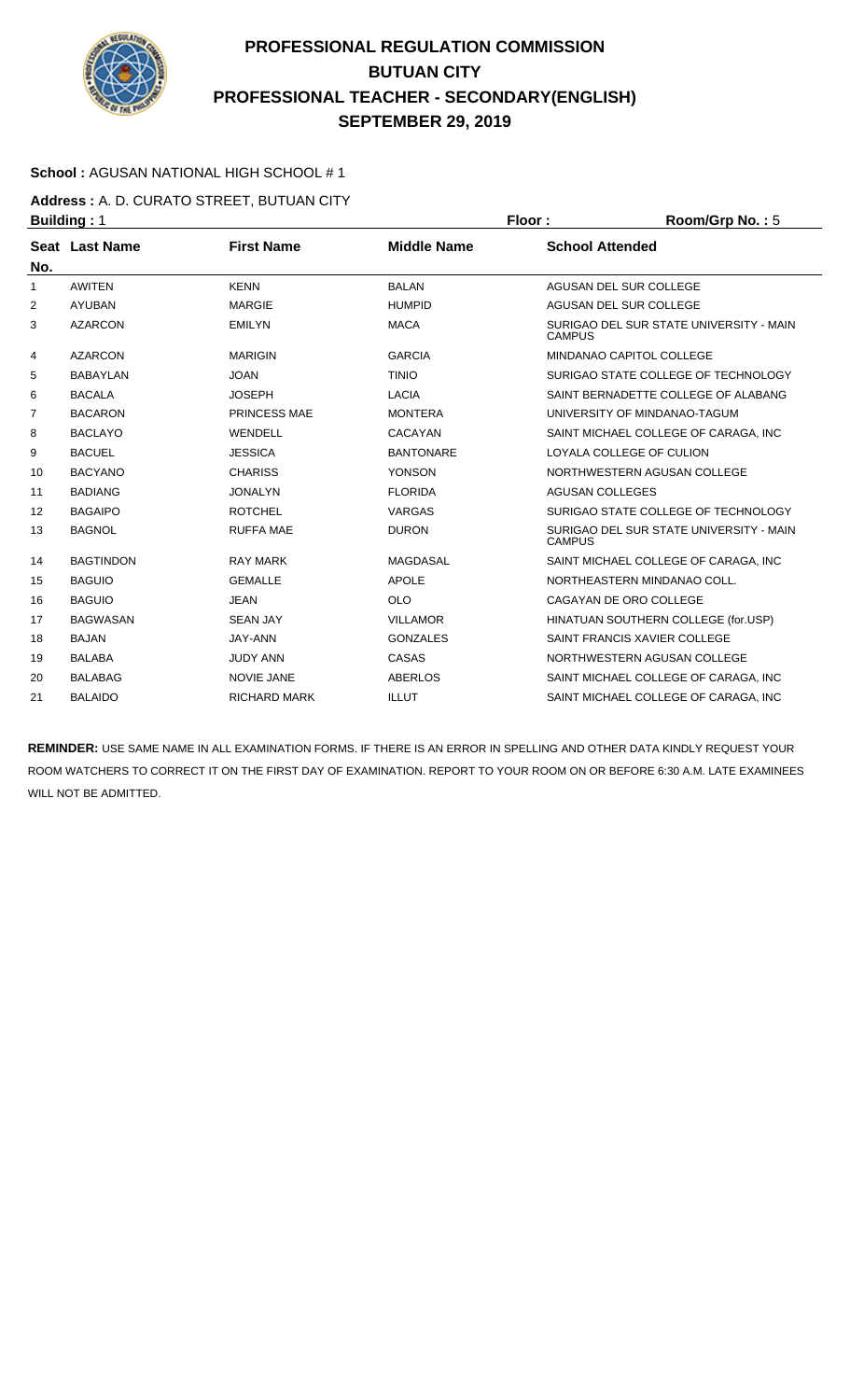

### **School :** AGUSAN NATIONAL HIGH SCHOOL # 1

**Address :** A. D. CURATO STREET, BUTUAN CITY **Building : 1 Floor : Room/Grp No. : 6** 

| No. | Seat Last Name    | <b>First Name</b>    | <b>Middle Name</b> | <b>School Attended</b>                                   |
|-----|-------------------|----------------------|--------------------|----------------------------------------------------------|
| 1   | <b>BALAIS</b>     | CHARMAE              | <b>GULFO</b>       | FATHER SATURNINO URIOS UNIVERSITY (URIOS<br>COLL)        |
| 2   | <b>BALANSAG</b>   | <b>ELSA</b>          | LALINAN            | MOUNT CARMEL COLLEGE-AGUSAN DEL SUR                      |
| 3   | <b>BALARO</b>     | <b>REGINE</b>        | <b>SAROCAM</b>     | SURIGAO STATE COLLEGE OF TECHNOLOGY                      |
| 4   | <b>BALBUENA</b>   | <b>RAE</b>           | <b>HUERTA</b>      | HINATUAN SOUTHERN COLLEGE (for.USP)                      |
| 5   | <b>BALDECAÑAS</b> | <b>ROWEL</b>         | <b>DUMAS</b>       | AGUSAN DEL SUR COLLEGE                                   |
| 6   | <b>BALDO</b>      | SHEILA MAE           | ARIOLA             | CAMIGUIN POLYTECHNIC STATE COLLEGE                       |
| 7   | <b>BALIBAY</b>    | <b>DELAILAH</b>      | VASQUEZ            | <b>AGUSAN COLLEGES</b>                                   |
| 8   | <b>BALILI</b>     | <b>RIZA</b>          | <b>ELIZALDE</b>    | SURIGAO DEL SUR STATE UNIVERSITY - MAIN<br><b>CAMPUS</b> |
| 9   | <b>BALOLOT</b>    | <b>ELIAKIM</b>       | <b>ABING</b>       | PHILIPPINE NORMAL UNIVERSITY- MINDANAO                   |
| 10  | <b>BALOYO</b>     | <b>JOVIN</b>         | <b>COSMIANO</b>    | SURIGAO DEL SUR STATE UNIVERSITY - MAIN<br><b>CAMPUS</b> |
| 11  | <b>BALURAN</b>    | <b>RONEL</b>         | <b>ELAIDA</b>      | AGUSAN DEL SUR COLLEGE                                   |
| 12  | <b>BANGA</b>      | <b>PAULENE APPLE</b> | <b>MIRANDA</b>     | SAINT MICHAEL COLLEGE OF CARAGA, INC                     |
| 13  | <b>BANGAO</b>     | <b>AIRRA</b>         | <b>ARNIGO</b>      | SURIGAO STATE COLLEGE OF TECHNOLOGY                      |
| 14  | <b>BANQUE</b>     | <b>BHOGART</b>       | <b>CASEDA</b>      | HINATUAN SOUTHERN COLLEGE (for.USP)                      |
| 15  | <b>BANTILO</b>    | <b>JOHN MARK</b>     | LARINO             | SAINT MICHAEL COLLEGE OF CARAGA, INC.                    |
| 16  | <b>BANUAG</b>     | <b>CHRISTINE</b>     | <b>DARUNDAY</b>    | SURIGAO STATE COLLEGE OF TECHNOLOGY                      |
| 17  | <b>BARADILLO</b>  | <b>RHESTIE</b>       | <b>MARA</b>        | SURIGAO STATE COLLEGE OF TECHNOLOGY                      |
| 18  | <b>BARLES</b>     | ZIA ZILL             | <b>MINGLANA</b>    | SIARGAO ISLAND INSTITUTE OF TECHNOLOGY                   |
| 19  | <b>BARLISAN</b>   | YASMIN RHYS          | ABAO               | SAINT MICHAEL COLLEGE OF CARAGA, INC                     |
| 20  | <b>BASTASA</b>    | <b>ELMIRA</b>        | <b>ROCOLCOL</b>    | SIARGAO ISLAND INSTITUTE OF TECHNOLOGY                   |
| 21  | <b>BATAC</b>      | <b>CLAIRE</b>        | <b>CONFESOR</b>    | SURIGAO STATE COLLEGE OF TECHNOLOGY                      |
| 22  | <b>BATISTIL</b>   | <b>MARIELLE</b>      | <b>ALBIA</b>       | PHILIPPINE NORMAL UNIVERSITY- MINDANAO                   |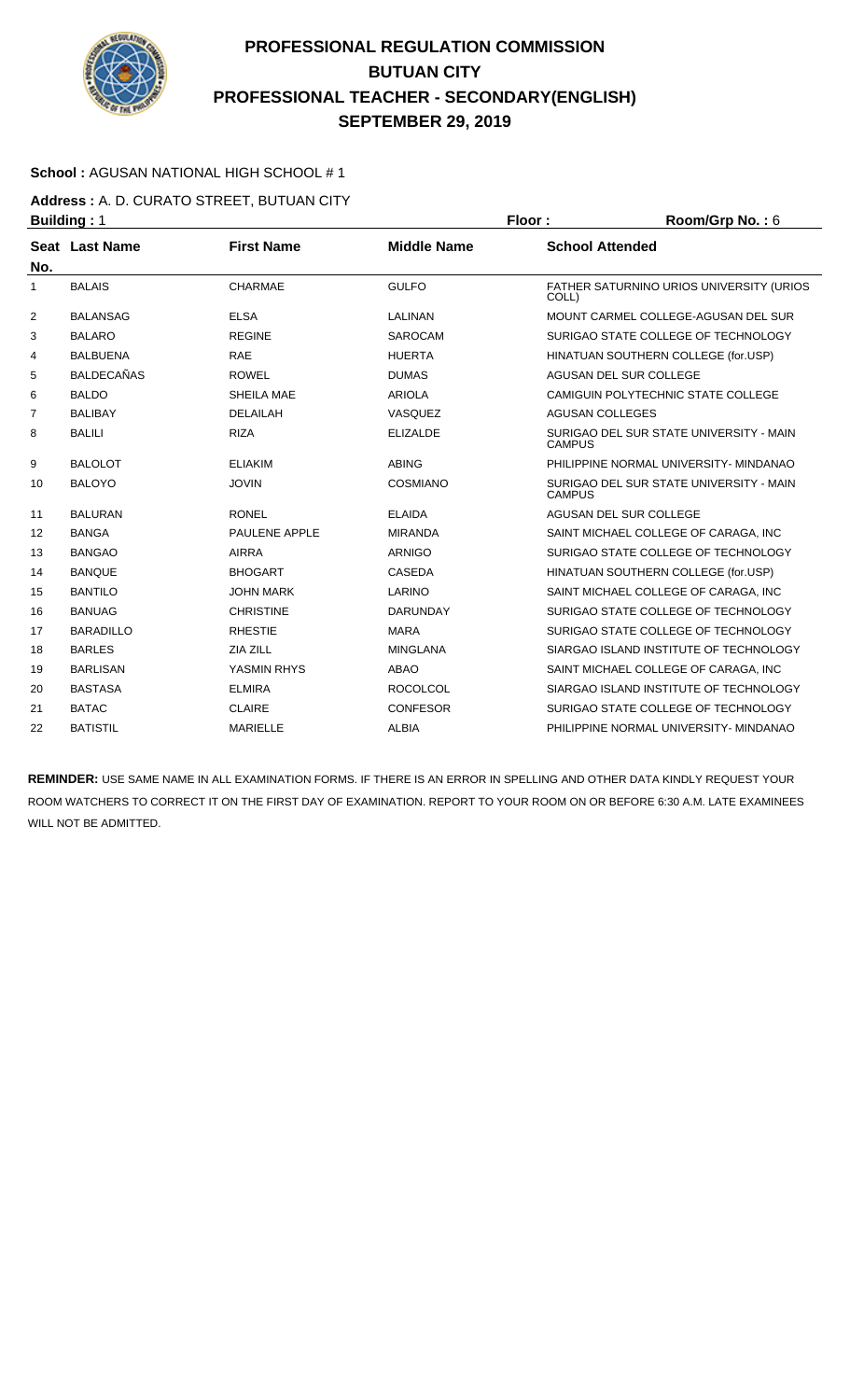

### **School :** AGUSAN NATIONAL HIGH SCHOOL # 1

**Address :** A. D. CURATO STREET, BUTUAN CITY **Building : 1 Floor : Room/Grp No. : 7** 

| No. | Seat Last Name   | <b>First Name</b>        | <b>Middle Name</b> | <b>School Attended</b>                                               |
|-----|------------------|--------------------------|--------------------|----------------------------------------------------------------------|
| 1   | <b>BATO</b>      | <b>LYNETTE</b>           | LAUGO              | SIARGAO ISLAND INSTITUTE OF TECHNOLOGY                               |
| 2   | <b>BAUTISTA</b>  | <b>JOEVILLEGAY</b>       | <b>ROZ</b>         | SURIGAO DEL SUR STATE UNIVERSITY - MAIN<br><b>CAMPUS</b>             |
| 3   | <b>BAYABAN</b>   | <b>IRENE</b>             | <b>LEBITA</b>      | SURIGAO DEL SUR STATE UNIVERSITY - MAIN<br><b>CAMPUS</b>             |
| 4   | <b>BAYANG</b>    | <b>ROEL</b>              | <b>LACERNA</b>     | <b>SAN NICOLAS COLLEGE</b>                                           |
| 5   | <b>BEBILA</b>    | ANGELIQUE FAYE           |                    | SAINT JOSEPH INSTITUTE OF TECHNOLOGY                                 |
| 6   | <b>BEDRA</b>     | <b>DILMAR</b>            | <b>MATIN-AO</b>    | NORTHERN MINDANAO COLLEGE                                            |
| 7   | <b>BENDECIO</b>  | <b>KATRINA</b>           | <b>RECALDO</b>     | SURIGAO STATE COLLEGE OF TECHNOLOGY                                  |
| 8   | <b>BENIGA</b>    | <b>JOY FRANCIS MARIE</b> |                    | PHILIPPINE NORMAL UNIVERSITY- MINDANAO                               |
| 9   | <b>BERIZO</b>    | LEIZEL JANE              | <b>BARREDO</b>     | CANDELARIA INSTITUTE OF CABADBARAN-<br>CABADBARAN                    |
| 10  | <b>BERMUDEZ</b>  | <b>JULIUS</b>            | <b>MONTEROSO</b>   | SURIGAO STATE COLLEGE OF TECHNOLOGY                                  |
| 11  | <b>BERMUDEZ</b>  | <b>RAISEN</b>            | <b>DETUYA</b>      | NORTHERN MINDANAO COLLEGE                                            |
| 12  | <b>BERMUDEZ</b>  | <b>REDVIN</b>            | <b>GORRES</b>      | SAINT MICHAEL COLLEGE OF CARAGA, INC                                 |
| 13  | <b>BERNADOS</b>  | <b>REYCON</b>            | <b>DAPAR</b>       | NORTHWESTERN AGUSAN COLLEGE                                          |
| 14  | <b>BERNALDEZ</b> | <b>RELROSE</b>           | <b>MEDALLA</b>     | SIARGAO ISLAND INSTITUTE OF TECHNOLOGY                               |
| 15  | <b>BERNAS</b>    | <b>MARNELLI</b>          | <b>ABONITALLA</b>  | BUKIDNON STATE UNIVERSITY - MEDINA<br><b>EXTERNAL STUDIES CENTER</b> |
| 16  | <b>BERTOMO</b>   | <b>SHELLY</b>            | <b>ESCALANTE</b>   | NORTHWESTERN AGUSAN COLLEGE                                          |
| 17  | <b>BESAS</b>     | <b>GERALDINE</b>         | YAMBA              | NORTHWESTERN AGUSAN COLLEGE                                          |
| 18  | <b>BETARMOS</b>  | <b>KAREEN</b>            | <b>PATAC</b>       | SAINT MICHAEL COLLEGE OF CARAGA. INC                                 |
| 19  | <b>BETONIO</b>   | <b>MANILYN</b>           | <b>ESMERALDA</b>   | SURIGAO STATE COLLEGE OF TECHNOLOGY                                  |
| 20  | <b>BIBAT</b>     | <b>NOVA</b>              | <b>MACANA</b>      | SURIGAO STATE COLLEGE OF TECHNOLOGY                                  |
| 21  | <b>BILBAO</b>    | <b>CLINTON</b>           | <b>TINGSON</b>     | HOLY CHILD COLLEGE OF BUTUAN                                         |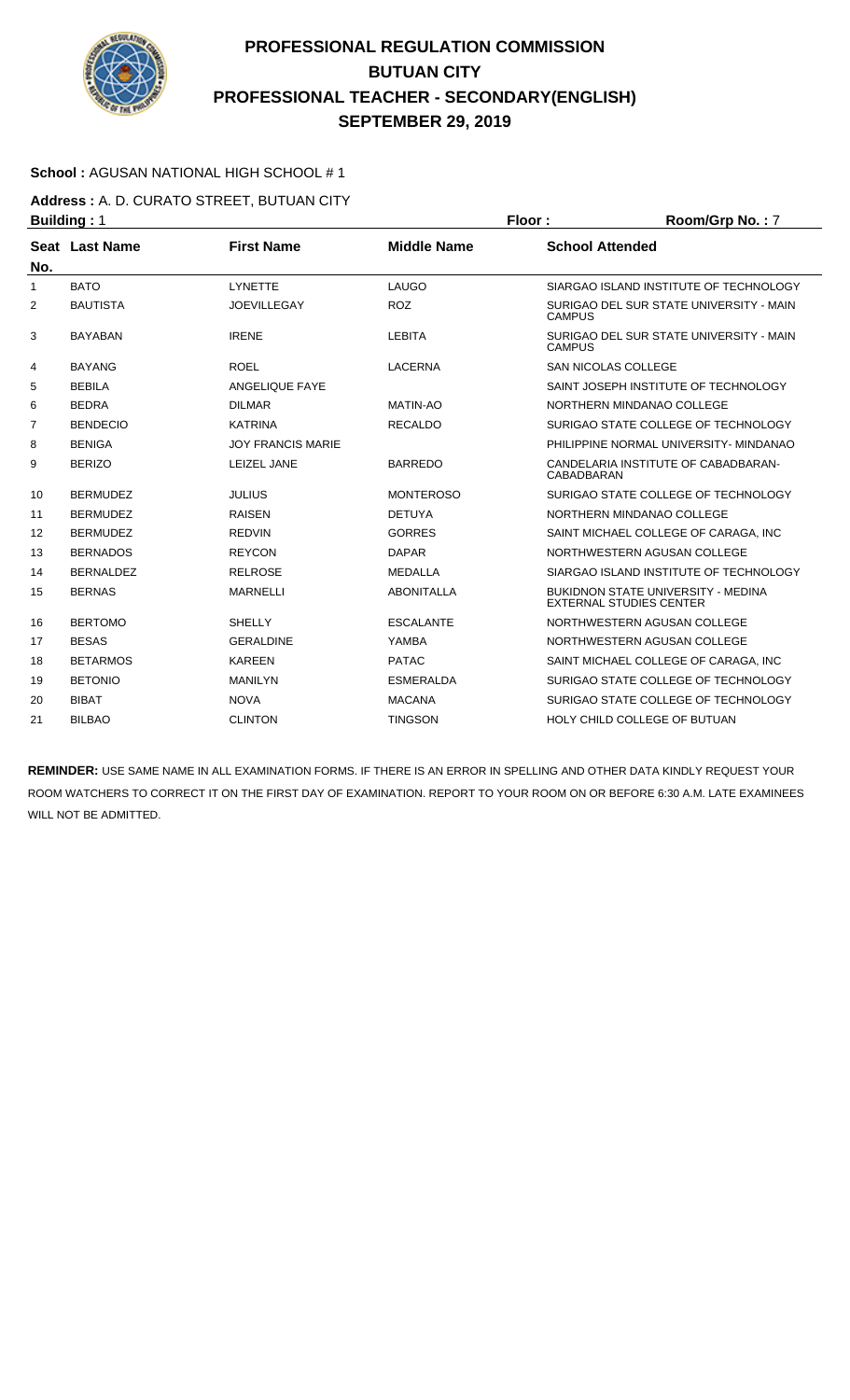

### **School :** AGUSAN NATIONAL HIGH SCHOOL # 1

**Address :** A. D. CURATO STREET, BUTUAN CITY **Building : 1 Floor : Room/Grp No. : 8** 

| No. | Seat Last Name      | <b>First Name</b>    | <b>Middle Name</b> | <b>School Attended</b>                                                       |
|-----|---------------------|----------------------|--------------------|------------------------------------------------------------------------------|
| 1   | <b>BINALANGBANG</b> | <b>JACQUELINE</b>    | <b>SUMILE</b>      | ASSUMPTION COLLEGE OF NABUNTURAN                                             |
| 2   | <b>BIOL</b>         | <b>JASMEN JOY</b>    | <b>DAVIDAO</b>     | SURIGAO STATE COLLEGE OF TECHNOLOGY                                          |
| 3   | <b>BIONGCOG</b>     | <b>KARL GENREY</b>   | <b>BONIAO</b>      | SURIGAO STATE COLLEGE OF TECHNOLOGY                                          |
| 4   | <b>BISNAR</b>       | <b>CHEISENE RHYL</b> | <b>ARRO</b>        | SURIGAO STATE COLLEGE OF TECHNOLOGY                                          |
| 5   | <b>BITAY</b>        | <b>CHARLENE</b>      | <b>TALIDRO</b>     | NEW NORTHERN MINDANAO COLLEGE                                                |
| 6   | <b>BIUSE</b>        | <b>ROSALIE</b>       | <b>MATURAN</b>     | SURIGAO STATE COLLEGE OF TECHNOLOGY                                          |
| 7   | <b>BLANTUCAS</b>    | <b>TRISHA JANE</b>   |                    | CHRIST THE KING COLLEGE-GINGOOG CITY                                         |
| 8   | <b>BLASE</b>        | LEA                  | <b>COMETA</b>      | SIARGAO ISLAND INSTITUTE OF TECHNOLOGY                                       |
| 9   | <b>BOBOROL</b>      | <b>EMJE</b>          | <b>ALAM</b>        | CAMIGUIN POLYTECHNIC STATE COLLEGE                                           |
| 10  | <b>BOLAMBOT</b>     | <b>IVY MAE</b>       | LAGUE              | NEW NORTHERN MINDANAO COLLEGE                                                |
| 11  | <b>BOLO</b>         | <b>JESRAEL</b>       | <b>GALANO</b>      | SURIGAO STATE COLLEGE OF TECHNOLOGY                                          |
| 12  | <b>BONGCALES</b>    | <b>CHRISTOPHER</b>   | <b>REJANO</b>      | <b>AGUSAN COLLEGES</b>                                                       |
| 13  | <b>BONOTAN</b>      | <b>MARJORIE</b>      | <b>BASLOT</b>      | SURIGAO STATE COLLEGE OF TECHNOLOGY                                          |
| 14  | <b>BONOTAN</b>      | <b>REYNA</b>         | PEREZ              | SURIGAO STATE COLLEGE OF TECHNOLOGY                                          |
| 15  | <b>BORES</b>        | <b>CHRISTINE JOY</b> | <b>GANANCIAS</b>   | SAINT MICHAEL'S COLLEGE-SURIGAO DEL SUR                                      |
| 16  | <b>BORROMEO</b>     | WENDELYN             | <b>VIERNES</b>     | <b>BUKIDNON STATE UNIVERSITY - MONKAYO</b><br><b>EXTERNAL STUDIES CENTER</b> |
| 17  | <b>BOTE</b>         | <b>ELEONOR</b>       | <b>CASINTAHAN</b>  | AGUSAN DEL SUR COLLEGE                                                       |
| 18  | <b>BOTOY</b>        | <b>JELA</b>          | <b>BATON</b>       | NORTHERN MINDANAO COLLEGE                                                    |
| 19  | <b>BRACHO</b>       | <b>GLADYS MEA</b>    | <b>AUGUIS</b>      | SURIGAO STATE COLLEGE OF TECHNOLOGY                                          |
| 20  | <b>BRACHO</b>       | <b>JEAN</b>          | <b>AUGUIS</b>      | SURIGAO STATE COLLEGE OF TECHNOLOGY                                          |
| 21  | <b>BRAZIL</b>       | <b>RENADITH</b>      | <b>MACAWILE</b>    | HINATUAN SOUTHERN COLLEGE (for.USP)                                          |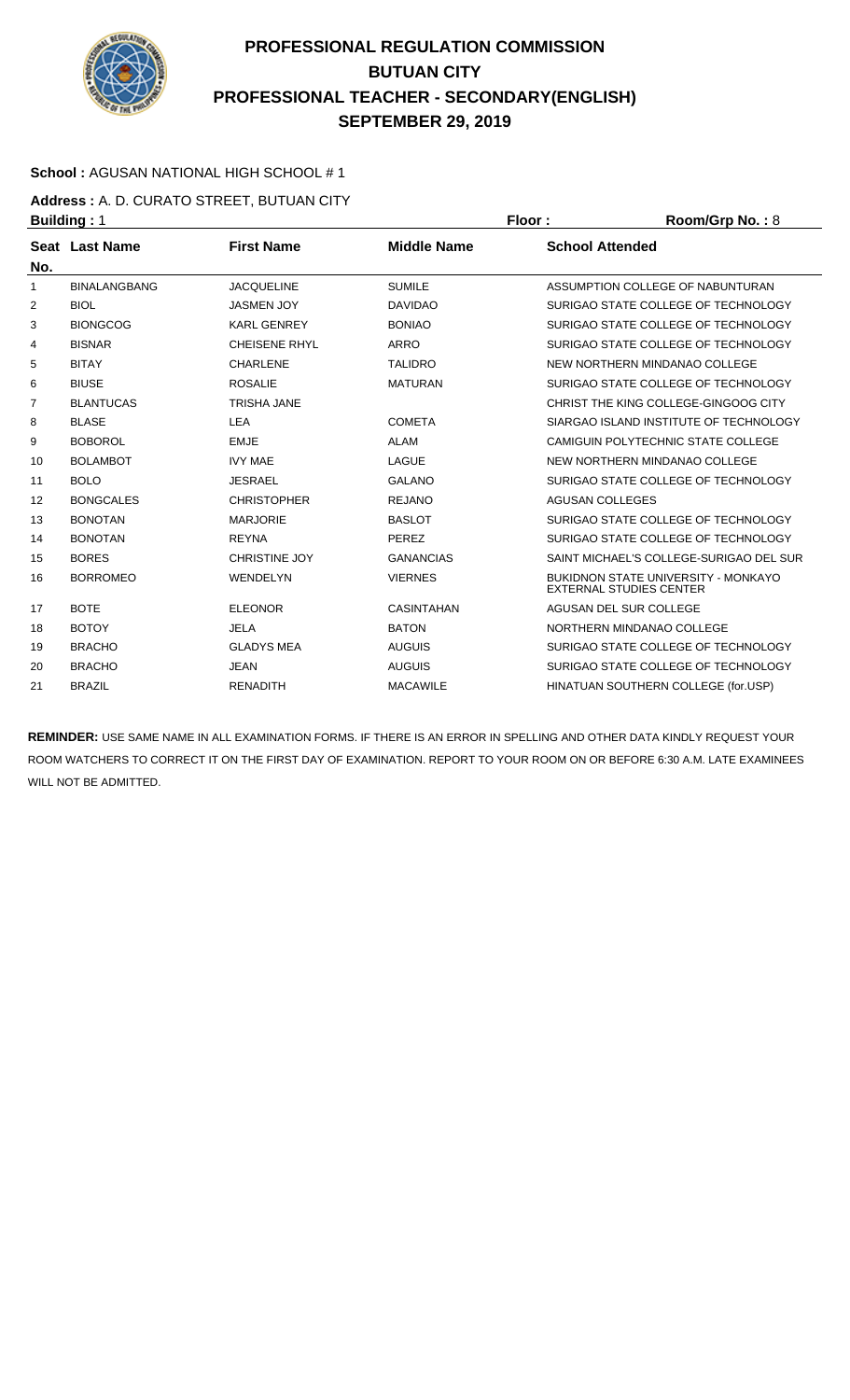

### **School :** AGUSAN NATIONAL HIGH SCHOOL # 1

**Address :** A. D. CURATO STREET, BUTUAN CITY **Building : 1 Floor : Room/Grp No. : 9** 

| No.            | Seat Last Name     | <b>First Name</b>    | <b>Middle Name</b> | <b>School Attended</b>                                          |
|----------------|--------------------|----------------------|--------------------|-----------------------------------------------------------------|
| 1              | <b>BUCIO</b>       | PRECHIE JOY          | <b>MAQUISO</b>     | CHRIST THE KING COLLEGE-GINGOOG CITY                            |
| 2              | <b>BUDIONGANON</b> | YANIE                | <b>GARRIDO</b>     | SAINT VINCENT DE PAUL COLLEGE-BISLIG                            |
| 3              | <b>BUDLAT</b>      | <b>ROSEMARIE</b>     | <b>LEDESMA</b>     | NORTHWESTERN AGUSAN COLLEGE                                     |
| 4              | <b>BULAQUIÑA</b>   | <b>KIER</b>          | <b>MERANO</b>      | PHILIPPINE NORMAL UNIVERSITY- MINDANAO                          |
| 5              | <b>BULAT-AG</b>    | ANABELLA             | <b>BOCOBO</b>      | SAINT VINCENT DE PAUL COLLEGE-BISLIG                            |
| 6              | <b>BUOT</b>        | <b>RUBY JEAN</b>     | <b>PEREZ</b>       | SURIGAO STATE COLLEGE OF TECHNOLOGY                             |
| $\overline{7}$ | <b>BUQUE</b>       | <b>JAQUELENE</b>     | <b>YSALINA</b>     | FATHER SATURNINO URIOS UNIVERSITY (URIOS<br>COLL)               |
| 8              | <b>BUQUEL</b>      | SHIELA MAE           | <b>MAGTAGAD</b>    | MISAMIS UNIVERSITY-OROQUIETA UNIT                               |
| 9              | <b>BURDEOS</b>     | <b>CRISTINE</b>      | <b>JAQUES</b>      | AGUSAN DEL SUR COLLEGE                                          |
| 10             | <b>BUSAYONG</b>    | ANNALOU              | <b>ESCARNUELA</b>  | NORTHERN BUKIDNON COMM. COLL. (FRLY<br>MANOLO FORT, COMM, COLL) |
| 11             | <b>BUSINE</b>      | <b>BROOK SHIELDS</b> | <b>UYANIB</b>      | SAINT JOSEPH INSTITUTE OF TECHNOLOGY                            |
| 12             | <b>BUSTAMANTE</b>  | <b>JOEMAR</b>        | <b>JABALDE</b>     | DON JOSE ECLEO MEMORIAL EDUCATIONAL<br><b>FOUNDATION</b>        |
| 13             | <b>BUSTILLO</b>    | <b>ESTELA</b>        | <b>ALISASIS</b>    | CAPITOL UNIVERSITY (for.CAGAYAN CAPITOL<br>COLL.)               |
| 14             | <b>BUTRON</b>      | <b>JOHN LANE</b>     | <b>LACHARON</b>    | NORTHEASTERN MINDANAO COLL.                                     |
| 15             | CABADONGA          | <b>MARIA LIEZL</b>   | <b>TROGILLO</b>    | SURIGAO DEL SUR STATE UNIVERSITY - MAIN<br><b>CAMPUS</b>        |
| 16             | <b>CABAJES</b>     | MARY-ANN             | <b>JUSAY</b>       | NORTHEASTERN MINDANAO COLL.                                     |
| 17             | CABALLERO          | MARY JOY             | <b>TORRENTIRA</b>  | NORTHERN MINDANAO COLLEGE                                       |
| 18             | CABALLERO          | <b>MELANIE</b>       | <b>PULLOS</b>      | SURIGAO STATE COLLEGE OF TECHNOLOGY                             |
| 19             | <b>CABALLES</b>    | <b>LIZA</b>          | <b>MOHAMERAN</b>   | SURIGAO STATE COLLEGE OF TECHNOLOGY                             |
| 20             | CABANILLA          | <b>SHEMBERLENE</b>   | <b>PEREZ</b>       | SOUTHEASTERN COLLEGE OF PADADA                                  |
| 21             | <b>CABARLES</b>    | <b>ANNA MAE</b>      | <b>GARLITO</b>     | SURIGAO STATE COLLEGE OF TECHNOLOGY                             |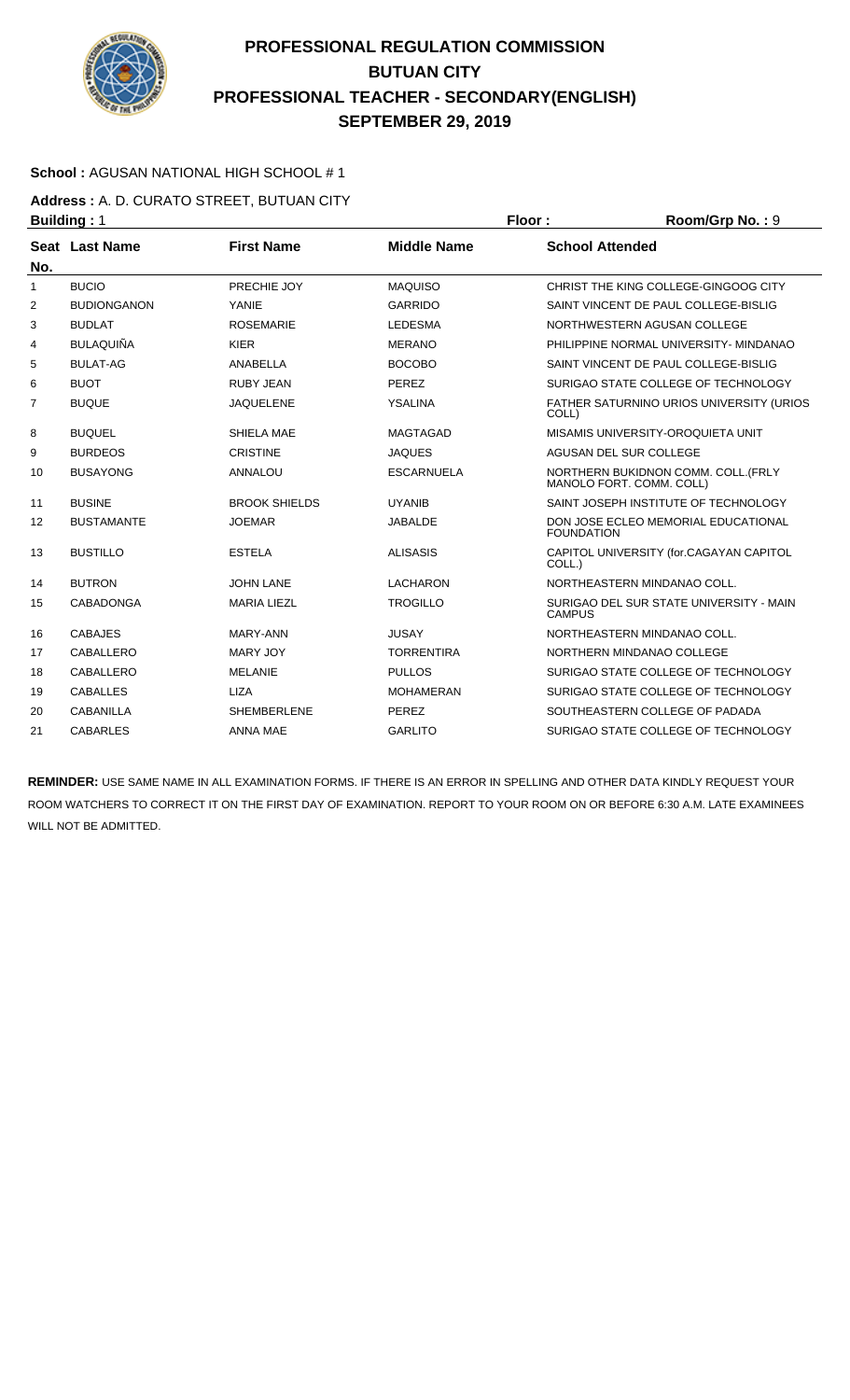

### **School :** AGUSAN NATIONAL HIGH SCHOOL # 1

**Address :** A. D. CURATO STREET, BUTUAN CITY **Building : 1 Floor : Room/Grp No. : 10** 

| No. | Seat Last Name   | <b>First Name</b>  | <b>Middle Name</b> | <b>School Attended</b>                                       |
|-----|------------------|--------------------|--------------------|--------------------------------------------------------------|
| 1   | <b>CABARLES</b>  | <b>FREDA</b>       | <b>PANDILING</b>   | SURIGAO DEL SUR STATE UNIVERSITY - MAIN<br><b>CAMPUS</b>     |
| 2   | CABARLIZA        | CHESKA JEL         | <b>TELAFER</b>     | PHILIPPINE NORMAL UNIVERSITY- MINDANAO                       |
| 3   | CABARLIZA        | <b>JUSTINE LEA</b> | <b>POLANCOS</b>    | PHILIPPINE NORMAL UNIVERSITY- MINDANAO                       |
| 4   | <b>CABEROS</b>   | <b>JOHN BRYLLE</b> | <b>EUGENIO</b>     | CAMIGUIN POLYTECHNIC STATE COLLEGE                           |
| 5   | <b>CABODBOD</b>  | <b>KRIZA</b>       | <b>ROSAL</b>       | CANDELARIA INSTITUTE OF CABADBARAN-<br>CABADBARAN            |
| 6   | <b>CABODBOD</b>  | <b>MARITES</b>     | QUINTANO           | NEW NORTHERN MINDANAO COLLEGE                                |
| 7   | CABREZA          | <b>GLADDY</b>      | <b>EVACITAS</b>    | NORTHERN MINDANAO COLLEGE                                    |
| 8   | <b>CABRIANA</b>  | <b>RONIE</b>       | <b>DIZON</b>       | SURIGAO STATE COLLEGE OF TECHNOLOGY                          |
| 9   | <b>CABUSAO</b>   | <b>JUDYSSA</b>     | <b>BAYBAY</b>      | SURIGAO STATE COLLEGE OF TECHNOLOGY                          |
| 10  | <b>CABUSAO</b>   | <b>MARIA CHELO</b> | <b>DENZO</b>       | SURIGAO STATE COLLEGE OF TECHNOLOGY                          |
| 11  | CADANO           | <b>KRISNE</b>      | <b>DESTREZA</b>    | NORTHWESTERN AGUSAN COLLEGE                                  |
| 12  | CAFE             | ABEGAIL            | YAMBA              | AGUSAN DEL SUR COLLEGE                                       |
| 13  | <b>CAGAMPANG</b> | <b>JOYCE KATE</b>  | <b>DESMAS</b>      | NORTHERN MINDANAO COLLEGE                                    |
| 14  | CAGAS            | <b>ANJELIE</b>     | <b>EMFIMO</b>      | PHILIPPINE NORMAL UNIVERSITY- MINDANAO                       |
| 15  | <b>CAILING</b>   | <b>BLESS LEYRA</b> | <b>LAGUMBAY</b>    | CAMIGUIN POLYTECHNIC STATE COLLEGE                           |
| 16  | CAILING          | MAHBELE            | LAYAO              | PHILIPPINE NORMAL UNIVERSITY- MINDANAO                       |
| 17  | <b>CAINDOY</b>   | <b>KARREN MIE</b>  | <b>DIAGO</b>       | SURIGAO STATE COLLEGE OF TECHNOLOGY                          |
| 18  | <b>CAINGHOG</b>  | <b>JESSA</b>       | <b>TAGOLOG</b>     | SURIGAO STATE COLLEGE OF TECHNOLOGY                          |
| 19  | <b>CAINOY</b>    | <b>DEBRALIZ</b>    | <b>MAN-ON</b>      | MISAMIS ORIENTAL INSTITUTE OF SCIENCE &<br><b>TECHNOLOGY</b> |
| 20  | <b>CAJELES</b>   | <b>ELVIE</b>       | <b>JOMOC</b>       | SAINT MICHAEL COLLEGE OF CARAGA, INC                         |
| 21  | <b>CALDERON</b>  | <b>CANECIO JR</b>  | <b>MASUDOG</b>     | HINATUAN SOUTHERN COLLEGE (for.USP)                          |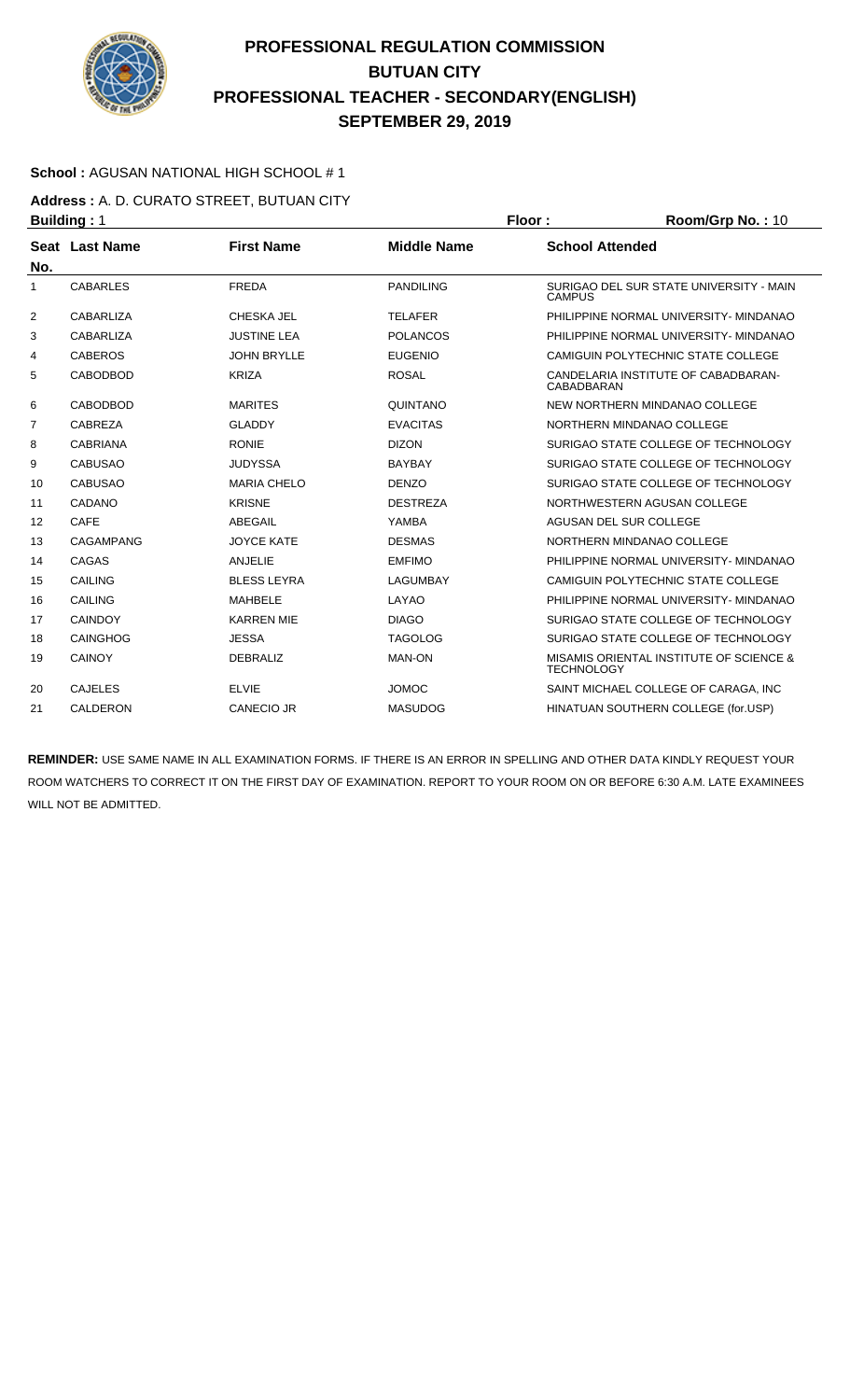

### **School :** AGUSAN NATIONAL HIGH SCHOOL # 1

**Address :** A. D. CURATO STREET, BUTUAN CITY **Building : 1 Floor : 8 <b>Floor** : **Room/Grp No. : 11** 

| No. | Seat Last Name   | <b>First Name</b>    | <b>Middle Name</b> | <b>School Attended</b>                                                 |
|-----|------------------|----------------------|--------------------|------------------------------------------------------------------------|
| 1   | CALE             | <b>JOAN</b>          | DE LA CRUZ         | UNIVERSITY OF PERPETUAL HELP RIZAL-<br><b>CALAMBA CAMPUS</b>           |
| 2   | <b>CALIAO</b>    | <b>MARIA LUCIA</b>   | <b>BARCENAS</b>    | BUKIDNON STATE UNIVERSITY (FOR. BUKIDNON<br>STATE COLLEGE)-MAIN CAMPUS |
| 3   | <b>CALIPUSAN</b> | <b>JANELYN</b>       | <b>ESQUIRDO</b>    | SURIGAO STATE COLLEGE OF TECHNOLOGY                                    |
| 4   | <b>CALISQUIS</b> | <b>KIM</b>           | <b>OBOSA</b>       | PHILIPPINE NORMAL UNIVERSITY- MINDANAO                                 |
| 5   | <b>CALLAO</b>    | <b>JACKELOU</b>      | PUNZALAN           | MONKAYO COLLEGE OF ARTS, SCIENCES &<br><b>TECHNOLOGY</b>               |
| 6   | <b>CALONIA</b>   | <b>CHENELLE</b>      | <b>BENOCILLA</b>   | NORTHEASTERN MINDANAO COLL.                                            |
| 7   | CALVO            | LOVEL                | <b>PEBRIA</b>      | <b>AGUSAN COLLEGES</b>                                                 |
| 8   | CAMBA            | <b>SHAARI</b>        | LANZON             | PHILIPPINE NORMAL UNIVERSITY- MINDANAO                                 |
| 9   | <b>CAMILOSA</b>  | <b>JAMES ABNER</b>   | <b>OLAIVAR</b>     | NORTHWESTERN AGUSAN COLLEGE                                            |
| 10  | <b>CAMINGUE</b>  | <b>CHARITY</b>       | <b>CONCILLES</b>   | NORTHEASTERN MINDANAO COLL.                                            |
| 11  | <b>CAMPOS</b>    | <b>RENIEL</b>        | <b>ABULOC</b>      | SURIGAO STATE COLLEGE OF TECHNOLOGY                                    |
| 12  | <b>CANALES</b>   | <b>MANILYN</b>       | <b>VILLAPOS</b>    | NORTHERN MINDANAO COLLEGE                                              |
| 13  | <b>CANANIA</b>   | <b>CHRISTE</b>       | <b>MALOLAN</b>     | SAINT THERESA COLLEGE-TANDAG                                           |
| 14  | CAÑAS            | <b>RECHELLE</b>      | LEE                | SAINT MICHAEL COLLEGE OF CARAGA, INC                                   |
| 15  | <b>CANATOY</b>   | <b>KRISTINE KAYE</b> | <b>PITOGO</b>      | CHRIST THE KING COLLEGE-GINGOOG CITY                                   |
| 16  | <b>CAÑETE</b>    | <b>ELMERA</b>        | POLO               | SAINT FRANCIS XAVIER COLLEGE                                           |
| 17  | CANILLO          | <b>JANICE LOU</b>    | <b>MORADA</b>      | <b>AGUSAN COLLEGES</b>                                                 |
| 18  | <b>CANTILLAS</b> | <b>JOHN PAUL</b>     | <b>ENSOMO</b>      | NORTHEASTERN MINDANAO COLL.                                            |
| 19  | CANUDAY          | <b>TYRONE</b>        | <b>PARIÑAS</b>     | AGUSAN DEL SUR COLLEGE                                                 |
| 20  | CAPILITAN        | <b>AIZA MAY</b>      | <b>NAPALIA</b>     | FATHER SATURNINO URIOS UNIVERSITY (URIOS<br>COLL)                      |
| 21  | <b>CAPIN</b>     | <b>MARI MAR</b>      | <b>LUCERO</b>      | AGUSAN DEL SUR COLLEGE                                                 |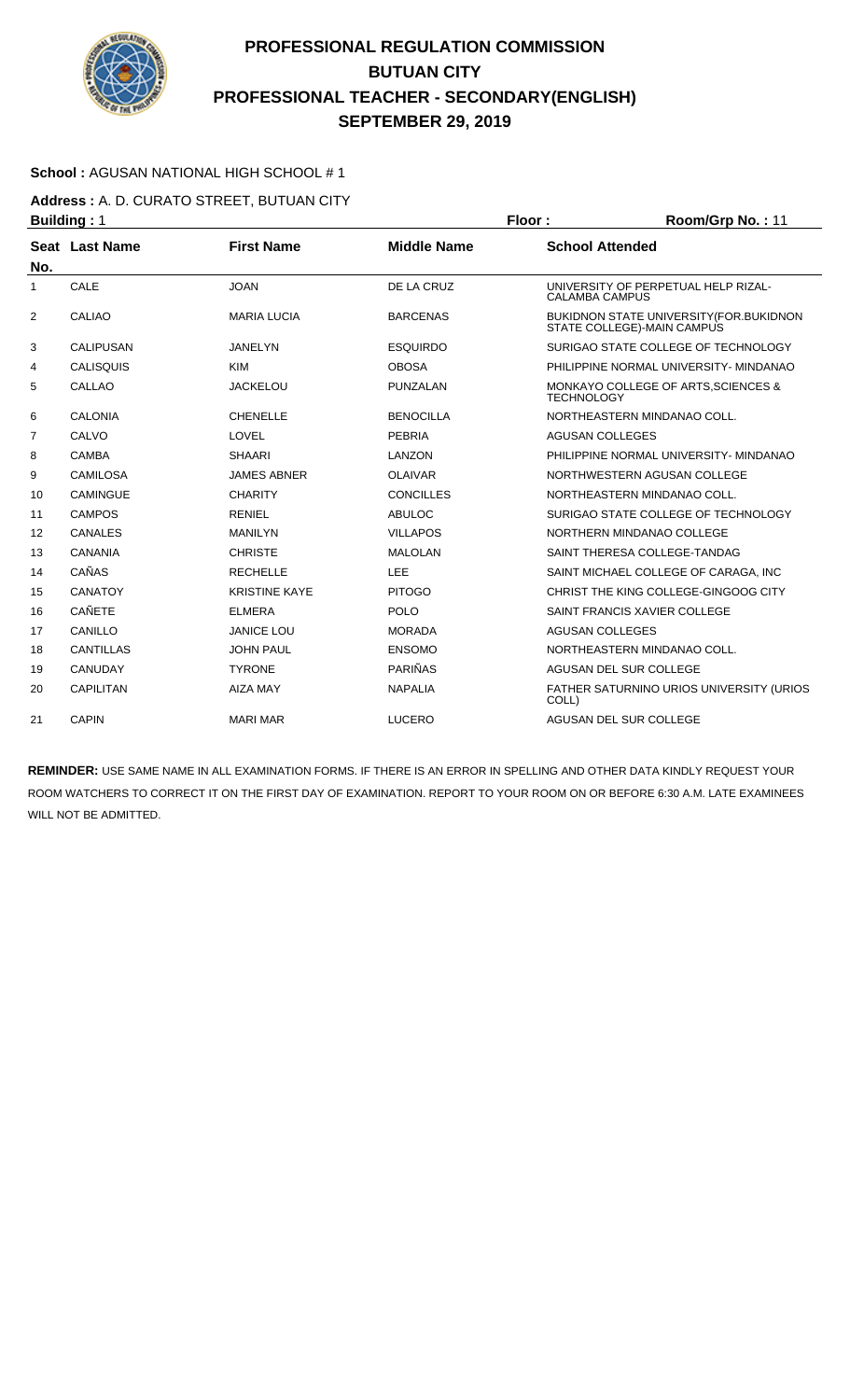

### **School :** AGUSAN NATIONAL HIGH SCHOOL # 1

**Address :** A. D. CURATO STREET, BUTUAN CITY **Building : 1 Floor : 8 <b>Floor** : **Room/Grp No. : 12** 

| No.          | Seat Last Name     | <b>First Name</b>     | <b>Middle Name</b> | <b>School Attended</b>                                                 |
|--------------|--------------------|-----------------------|--------------------|------------------------------------------------------------------------|
| $\mathbf{1}$ | <b>CAPISINIO</b>   | <b>JUMALYN</b>        | LAGARAS            | MOUNT CARMEL COLLEGE-AGUSAN DEL SUR                                    |
| 2            | <b>CAPONPON</b>    | <b>CAROL MAY</b>      | <b>CINCO</b>       | SAINT JOSEPH INSTITUTE OF TECHNOLOGY                                   |
| 3            | <b>CARBON</b>      | <b>JOVEN</b>          | <b>OLIVER</b>      | SAINT FRANCIS XAVIER COLLEGE                                           |
| 4            | CARIAS             | JAY-ANN               | <b>BERUAN</b>      | <b>AGUSAN COLLEGES</b>                                                 |
| 5            | CARIAZ             | <b>STEPHANY SMALL</b> | <b>CANONES</b>     | SAINT JOSEPH INSTITUTE OF TECHNOLOGY                                   |
| 6            | CARIG              | <b>JONNA</b>          | <b>FLOR</b>        | SAINT FRANCIS XAVIER COLLEGE                                           |
| 7            | CARIG              | <b>MARVIN</b>         | <b>SINACA</b>      | SURIGAO STATE COLLEGE OF TECHNOLOGY                                    |
| 8            | CARIG              | <b>ROBELYN</b>        |                    | SURIGAO STATE COLLEGE OF TECHNOLOGY                                    |
| 9            | CARIG              | <b>ROSIE</b>          | <b>FLOR</b>        | SAINT FRANCIS XAVIER COLLEGE                                           |
| 10           | <b>CARMONA</b>     | <b>ROMEO JR</b>       | <b>ESPINOZA</b>    | <b>BUCAS GRANDE FOUNDATION COLLEGE</b>                                 |
| 11           | <b>CARTONEROS</b>  | RONELA VERONICA       | <b>REVECHE</b>     | SAINT JOSEPH INSTITUTE OF TECHNOLOGY                                   |
| 12           | CASAÑA             | <b>CHERYL</b>         | <b>LACORTE</b>     | NORTHEASTERN MINDANAO COLL.                                            |
| 13           | CASAS              | <b>JUDY ANN</b>       | <b>ALBIA</b>       | HINATUAN SOUTHERN COLLEGE (for.USP)                                    |
| 14           | <b>CASER</b>       | <b>ARIEL</b>          | <b>MONTERO</b>     | SURIGAO DEL SUR STATE UNIVERSITY - MAIN<br><b>CAMPUS</b>               |
| 15           | CASERA             | <b>CECILIO JR</b>     | <b>EDPAN</b>       | SURIGAO STATE COLLEGE OF TECHNOLOGY                                    |
| 16           | <b>CASERA</b>      | <b>GEMMARY</b>        | CARIG              | SURIGAO STATE COLLEGE OF TECHNOLOGY                                    |
| 17           | CASIDSID           | <b>ROGINE</b>         | <b>GUIPITACIO</b>  | PHILIPPINE NORMAL UNIVERSITY- MINDANAO                                 |
| 18           | <b>CASTAÑETO</b>   | ANA MAE               | <b>NAKILA</b>      | NEW NORTHERN MINDANAO COLLEGE                                          |
| 19           | <b>CASTROVERDE</b> | <b>GOULDELIE</b>      | <b>LICAYAN</b>     | BALITE INSTITUTE OF TECHNOLOGY                                         |
| 20           | <b>CATALUÑA</b>    | QUEENIE ROCHELLE      |                    | HOLY CHILD COLLEGE OF BUTUAN                                           |
| 21           | <b>CATOTO</b>      | <b>MARIEL</b>         | <b>CERBULLES</b>   | AGUSAN DEL SUR COLLEGE                                                 |
| 22           | CAYAN              | <b>KEN</b>            | <b>BASTA</b>       | BUKIDNON STATE UNIVERSITY (FOR. BUKIDNON<br>STATE COLLEGE)-MAIN CAMPUS |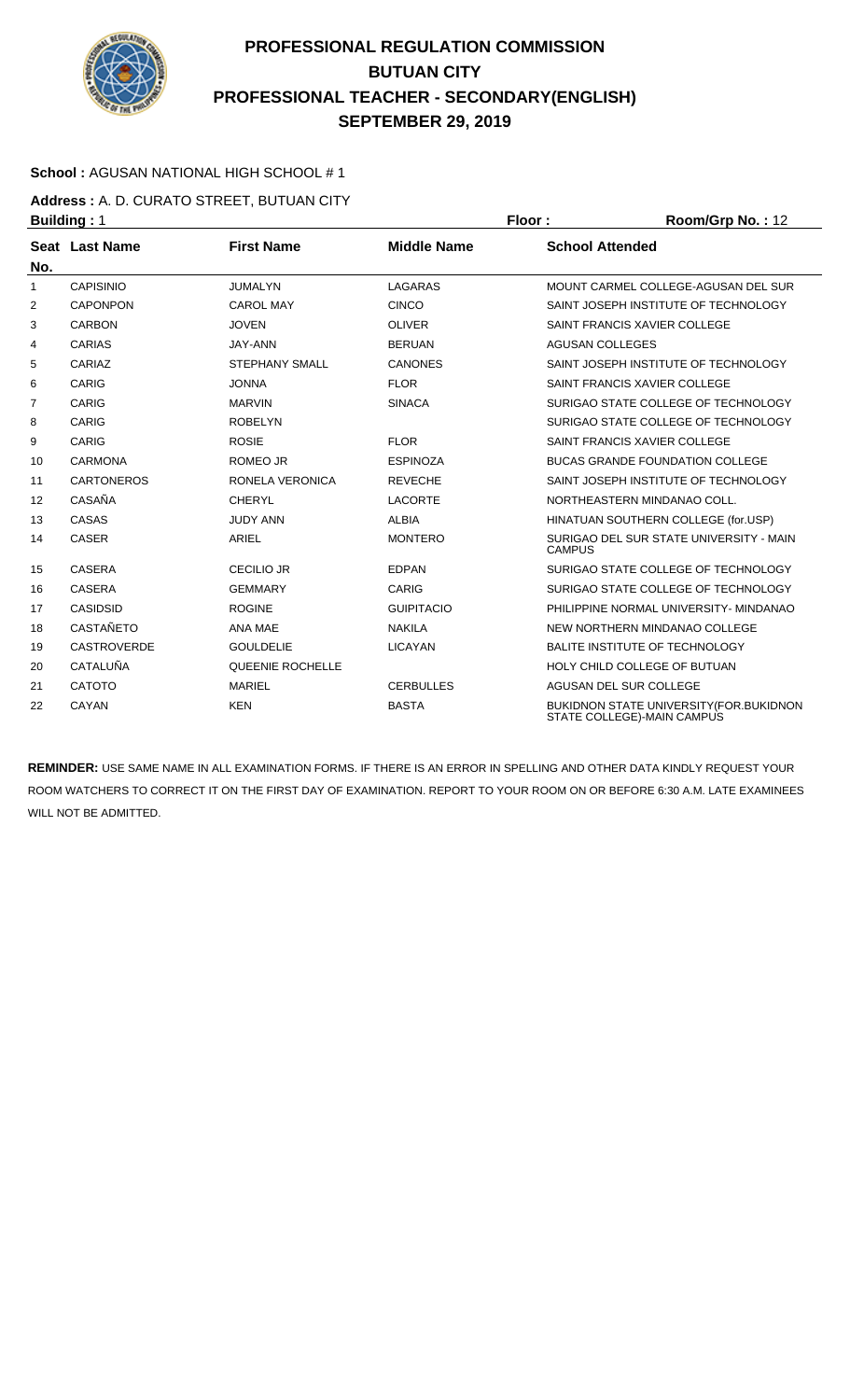

### **School :** AGUSAN NATIONAL HIGH SCHOOL # 1

**Address :** A. D. CURATO STREET, BUTUAN CITY **Building : 1 Floor : Room/Grp No. : 13** 

| No. | Seat Last Name  | <b>First Name</b>         | <b>Middle Name</b> | <b>School Attended</b>                                                       |
|-----|-----------------|---------------------------|--------------------|------------------------------------------------------------------------------|
| 1   | <b>CAYETUNA</b> | <b>JOANA</b>              | <b>ENTUNA</b>      | <b>AGUSAN COLLEGES</b>                                                       |
| 2   | <b>CELIACAY</b> | <b>JESSA</b>              | <b>CAGAMPANG</b>   | SAINT PETER COLLEGE-BALINGASAG                                               |
| 3   | CELLEZAR        | <b>METCHIELYN</b>         | <b>CALIMPUSAN</b>  | AGUSAN DEL SUR COLLEGE                                                       |
| 4   | <b>CEMANES</b>  | <b>SHELTON</b>            | <b>BARING</b>      | PHILIPPINE NORMAL UNIVERSITY- MINDANAO                                       |
| 5   | <b>CEMPRON</b>  | <b>HONEYLIN</b>           | LABADAN            | CAMIGUIN POLYTECHNIC STATE COLLEGE                                           |
| 6   | <b>CERA</b>     | <b>MARRIANNE</b>          | <b>ILIGAN</b>      | NORTHERN MINDANAO COLLEGE                                                    |
| 7   | <b>CERRO</b>    | <b>FRITZ</b>              | <b>ESPINOSA</b>    | NEW NORTHERN MINDANAO COLLEGE                                                |
| 8   | <b>CETORRE</b>  | CHARIZA                   | <b>SALVAN</b>      | NORTHEASTERN MINDANAO COLL.                                                  |
| 9   | <b>CEZAR</b>    | <b>EPHRAIM</b>            | <b>OMBAO</b>       | AGUSAN DEL SUR COLLEGE                                                       |
| 10  | <b>CHACON</b>   | <b>GINA</b>               | <b>ANDES</b>       | <b>AQUINAS UNIVERSITY</b>                                                    |
| 11  | <b>CHATO</b>    | <b>NOVELYN</b>            | <b>TAMAYO</b>      | SURIGAO DEL SUR STATE UNIVERSITY - MAIN<br><b>CAMPUS</b>                     |
| 12  | CHAVEZ          | <b>JOVYFLOR</b>           | <b>DAAL</b>        | NORTHWESTERN AGUSAN COLLEGE                                                  |
| 13  | <b>CHAVEZ</b>   | LOSITO                    | <b>ILIGAN</b>      | <b>SAN NICOLAS COLLEGE</b>                                                   |
| 14  | <b>CHINEDO</b>  | <b>SHAIRA AUGUSTIENNE</b> | <b>ABBOTT</b>      | NORTHWESTERN AGUSAN COLLEGE                                                  |
| 15  | CINCO           | <b>JHOAN</b>              | <b>GENERALE</b>    | AGUSAN DEL SUR COLLEGE                                                       |
| 16  | <b>CINCO</b>    | <b>MARIE</b>              | <b>ARTILLO</b>     | SAINT MICHAEL COLLEGE OF CARAGA. INC                                         |
| 17  | <b>CIVICO</b>   | <b>ROWENA</b>             | <b>SANCHEZ</b>     | <b>BUKIDNON STATE UNIVERSITY (FOR.BUKIDNON</b><br>STATE COLLEGE)-MAIN CAMPUS |
| 18  | CLARO           | <b>FLORAME</b>            | <b>DAHIROC</b>     | SAINT FRANCIS XAVIER COLLEGE                                                 |
| 19  | <b>CLAVERIA</b> | <b>DEMI JAEL</b>          | <b>ALOYON</b>      | SURIGAO STATE COLLEGE OF TECHNOLOGY                                          |
| 20  | <b>CLERIGO</b>  | <b>JANICE</b>             | <b>REVIL</b>       | SURIGAO STATE COLLEGE OF TECHNOLOGY                                          |
| 21  | COLETO          | <b>ALESSA MAY</b>         | <b>MAGRILOS</b>    | SURIGAO STATE COLLEGE OF TECHNOLOGY                                          |
|     |                 |                           |                    |                                                                              |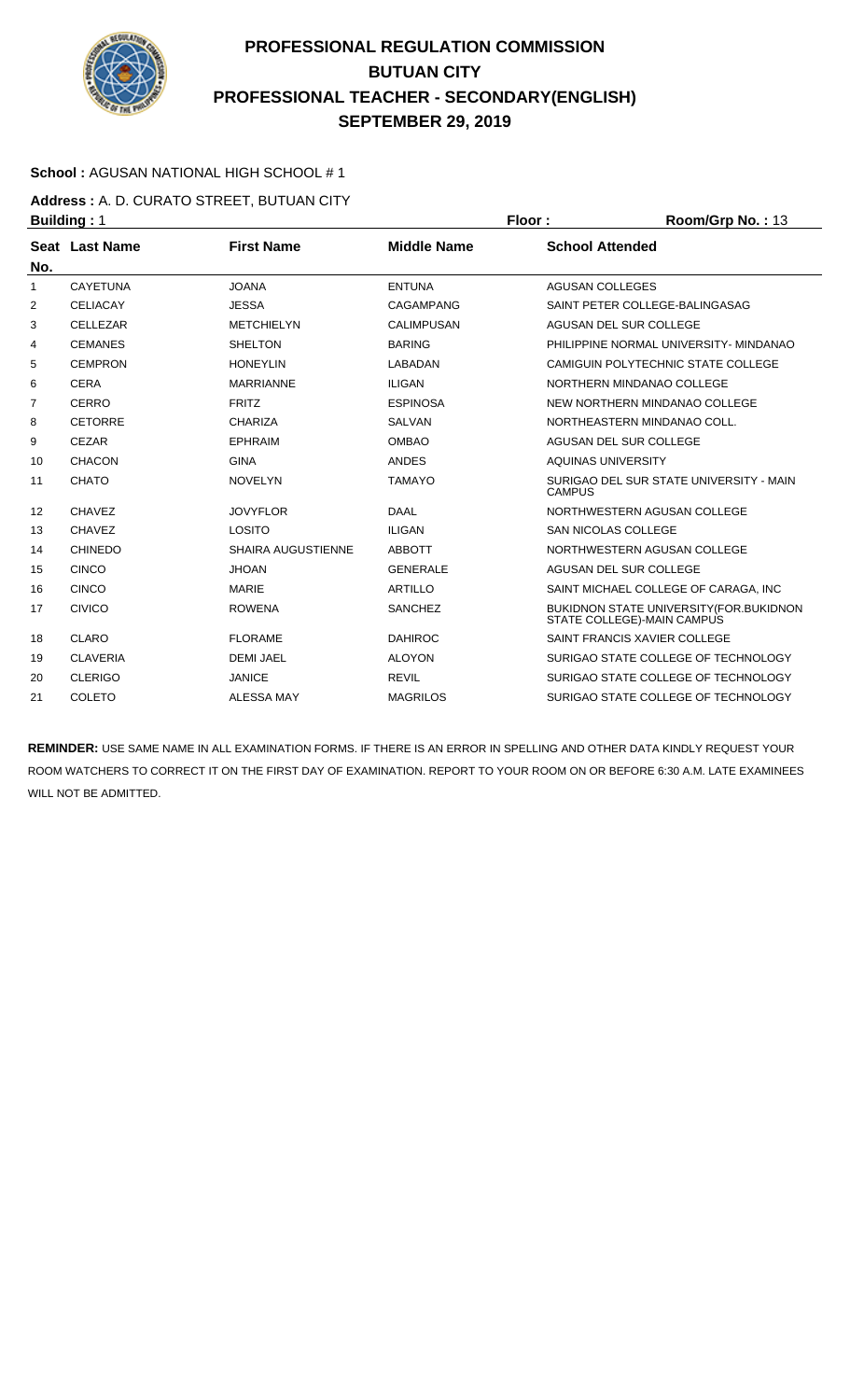

### **School :** AGUSAN NATIONAL HIGH SCHOOL # 1

**Address :** A. D. CURATO STREET, BUTUAN CITY **Building : 1 Floor : 8 <b>Floor** : **Room/Grp No. : 14** 

| No. | Seat Last Name     | <b>First Name</b>     | <b>Middle Name</b> | <b>School Attended</b>                                   |
|-----|--------------------|-----------------------|--------------------|----------------------------------------------------------|
| 1   | <b>COMANDANTE</b>  | <b>MA HERMILYN</b>    | <b>BERSANO</b>     | SURIGAO STATE COLLEGE OF TECHNOLOGY                      |
| 2   | <b>COMILANG</b>    | <b>WELLA JOY</b>      | <b>OYAS</b>        | DON CARLOS POLYTECHNIC COLLEGE                           |
| 3   | <b>COMPARATIVO</b> | <b>JOVELYN</b>        |                    | NORTHEASTERN MINDANAO COLL.                              |
| 4   | <b>COMPARATIVO</b> | <b>KIM RONIL</b>      | <b>MACION</b>      | NORTHEASTERN MINDANAO COLL.                              |
| 5   | <b>CONALES</b>     | SHIERHA MAE           | <b>MATONDO</b>     | SURIGAO STATE COLLEGE OF TECHNOLOGY                      |
| 6   | <b>CONCHA</b>      | <b>JOSEPH</b>         | <b>TISANG</b>      | NORTHEASTERN MINDANAO COLL.                              |
| 7   | CONCILLADO         | RONAH JOY             | CALUYONG           | AGUSAN DEL SUR COLLEGE                                   |
| 8   | <b>CONCON</b>      | <b>ICON VEA</b>       | <b>TARIGA</b>      | FATHER SATURNINO URIOS UNIVERSITY (URIOS<br>COLL)        |
| 9   | <b>CONSTANTE</b>   | <b>ARNIE</b>          | QUISTO             | SURIGAO STATE COLLEGE OF TECHNOLOGY                      |
| 10  | <b>CORALAT</b>     | <b>MELODY</b>         | <b>COSTAN</b>      | HINATUAN SOUTHERN COLLEGE (for.USP)                      |
| 11  | CORALDE            | <b>ISRAEL</b>         | <b>MAMERTO</b>     | SAINT FRANCIS XAVIER COLLEGE                             |
| 12  | <b>CORDIAL</b>     | <b>EIZA MAY</b>       | GIO                | HOLY CHILD COLLEGE OF BUTUAN                             |
| 13  | <b>CORNITES</b>    | <b>JOFREY</b>         | <b>SILAGAN</b>     | NORTHERN MINDANAO COLLEGE                                |
| 14  | <b>CORPUS</b>      | <b>CHRISTINE JOY</b>  | <b>PUGAHAN</b>     | PHILIPPINE NORMAL UNIVERSITY- MINDANAO                   |
| 15  | <b>CORTES</b>      | <b>FRANCIS DIANNE</b> | <b>JARIOL</b>      | NORTHEASTERN MINDANAO COLL.                              |
| 16  | <b>CORTES</b>      | <b>YUL BRIAN</b>      | <b>SAYSON</b>      | SAINT PAUL UNIVERSITY-SURIGAO                            |
| 17  | <b>CORVERA</b>     | <b>DAVE</b>           | <b>LAOC</b>        | HINATUAN SOUTHERN COLLEGE (for.USP)                      |
| 18  | <b>COTEJO</b>      | <b>ROWEJEAN</b>       | <b>MACOMPAL</b>    | AGUSAN DEL SUR COLLEGE                                   |
| 19  | <b>CRAYOP</b>      | <b>GLENN DIANE</b>    | <b>DALUGDOG</b>    | <b>AGUSAN COLLEGES</b>                                   |
| 20  | CREDO              | <b>MARILYN</b>        | <b>LUGON</b>       | CAPITOL UNIVERSITY (for.CAGAYAN CAPITOL<br>COLL.)        |
| 21  | CUADRAZAL          | <b>RIZELLE FE</b>     | <b>CABUGA</b>      | SURIGAO DEL SUR STATE UNIVERSITY - MAIN<br><b>CAMPUS</b> |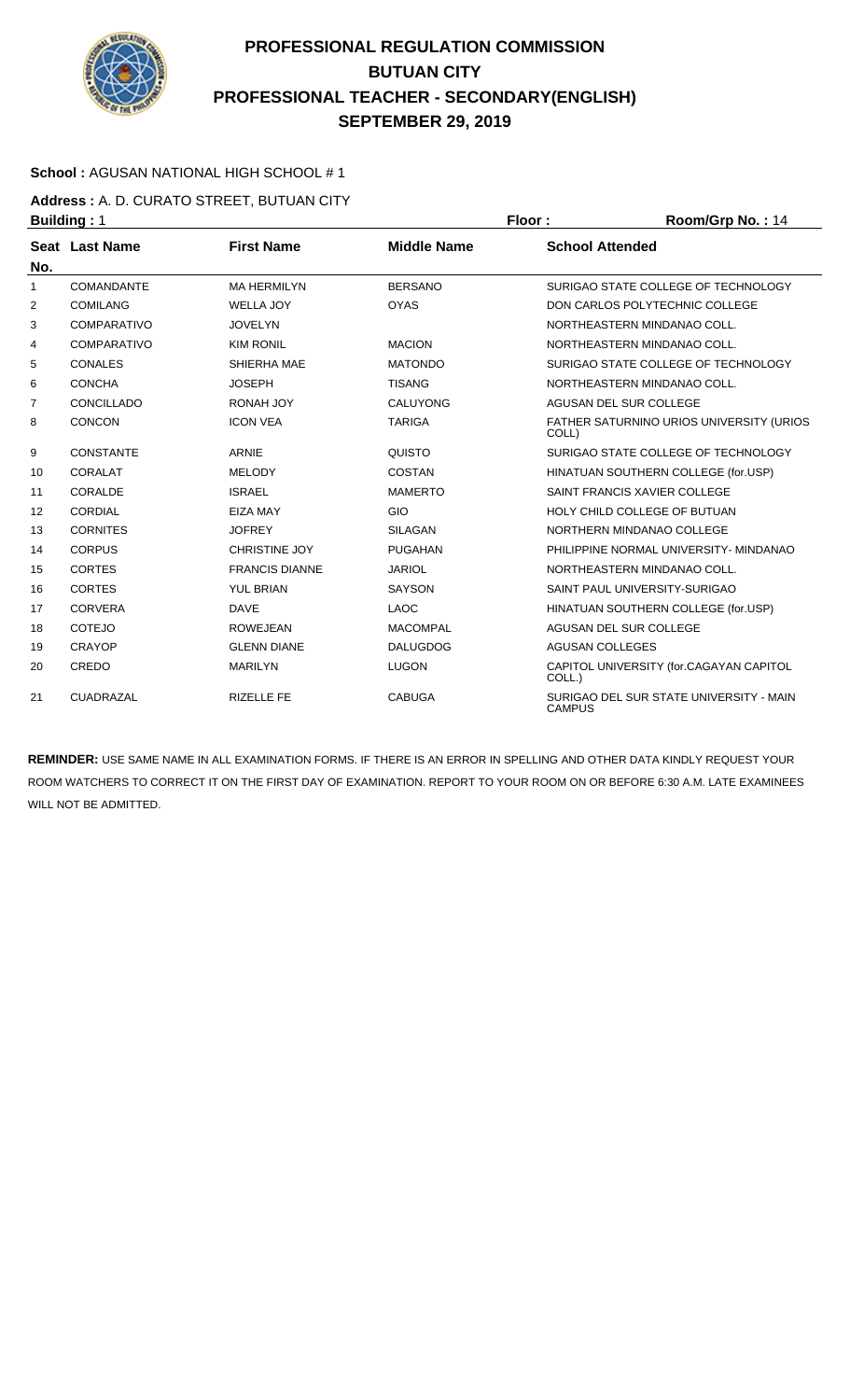

### **School :** AGUSAN NATIONAL HIGH SCHOOL # 1

**Address :** A. D. CURATO STREET, BUTUAN CITY **Building : 1 Floor : Room/Grp No. : 15** 

| No. | Seat Last Name    | <b>First Name</b> | <b>Middle Name</b> | <b>School Attended</b>                                          |
|-----|-------------------|-------------------|--------------------|-----------------------------------------------------------------|
| 1   | <b>CUARES</b>     | <b>EDMON</b>      | <b>PLAZA</b>       | UNIVERSITY OF MINDANAO-DAVAO CITY                               |
| 2   | <b>CUIZON</b>     | <b>REY JHANN</b>  | <b>LABOR</b>       | NEW NORTHERN MINDANAO COLLEGE                                   |
| 3   | <b>CULANAG</b>    | <b>DAISYREE</b>   | <b>MAGPATOC</b>    | SURIGAO STATE COLLEGE OF TECHNOLOGY                             |
| 4   | <b>CULANAG</b>    | <b>JENNYLYN</b>   | <b>MAGPATOC</b>    | SURIGAO STATE COLLEGE OF TECHNOLOGY                             |
| 5   | <b>CULAO</b>      | <b>JENARLYN</b>   | <b>VIVERO</b>      | NORTHERN MINDANAO COLLEGE                                       |
| 6   | <b>CULATA</b>     | <b>CHYMBIE</b>    | <b>MESIAS</b>      | <b>BUCAS GRANDE FOUNDATION COLLEGE</b>                          |
| 7   | <b>CULLA</b>      | <b>BREMLY</b>     | <b>LAURENCIANA</b> | HINATUAN SOUTHERN COLLEGE (for.USP)                             |
| 8   | <b>CULLA</b>      | <b>RYJAM</b>      | <b>LAURENCIANA</b> | HINATUAN SOUTHERN COLLEGE (for.USP)                             |
| 9   | <b>CURAY</b>      | <b>ELKHANNA</b>   | <b>PLEÑOS</b>      | SOUTHERN DE ORO PHILIPPINE COLLEGE                              |
| 10  | <b>CUSTAN</b>     | DEÑA MAE          | <b>LONGOS</b>      | NEW NORTHERN MINDANAO COLLEGE                                   |
| 11  | <b>DAGALA</b>     | <b>REACHEN</b>    | <b>ROJAS</b>       | SURIGAO STATE COLLEGE OF TECHNOLOGY                             |
| 12  | <b>DAGAME</b>     | <b>JHEA MAE</b>   | <b>POSTRANO</b>    | COMPOSTELA VALLEY STATE COLLEGE -<br>MONTEVISTA BRANCH          |
| 13  | <b>DAGASDAS</b>   | <b>FRETCHIE</b>   | <b>TABUCO</b>      | NORTHERN MINDANAO COLLEGE                                       |
| 14  | <b>DAGASDAS</b>   | <b>JOSEPHINE</b>  | <b>SARVIDA</b>     | NORTHEASTERN MINDANAO COLL.                                     |
| 15  | <b>DAGATAN</b>    | <b>DAISY ROSE</b> | <b>SUBITO</b>      | NORTHWESTERN AGUSAN COLLEGE                                     |
| 16  | <b>DAGCOTA</b>    | <b>RICO</b>       | <b>SAGBIGSAL</b>   | CAMIGUIN POLYTECHNIC STATE COLLEGE                              |
| 17  | <b>DAHAN</b>      | <b>MAY ANN</b>    | FABE               | CAMIGUIN POLYTECHNIC STATE COLLEGE                              |
| 18  | <b>DAIGDIGAN</b>  | <b>ROSEMARY</b>   | <b>TARONGOY</b>    | UNIVERSITY OF SOUTHEASTERN PHILIPPINES-<br><b>BISLIG CAMPUS</b> |
| 19  | <b>DALIGDIG</b>   | <b>HALEY ROSE</b> | <b>MIRANDA</b>     | UNIVERSITY OF SOUTHEASTERN PHILIPPINES-<br>DAVAO CITY           |
| 20  | <b>DALOGDOG</b>   | <b>JUDY MAY</b>   | <b>ENRIQUE</b>     | SAINT MICHAEL COLLEGE OF CARAGA. INC.                           |
| 21  | <b>DALUGDUGAN</b> | <b>ANNALYN</b>    | <b>CATUBIGAN</b>   | SAINT JOSEPH INSTITUTE OF TECHNOLOGY                            |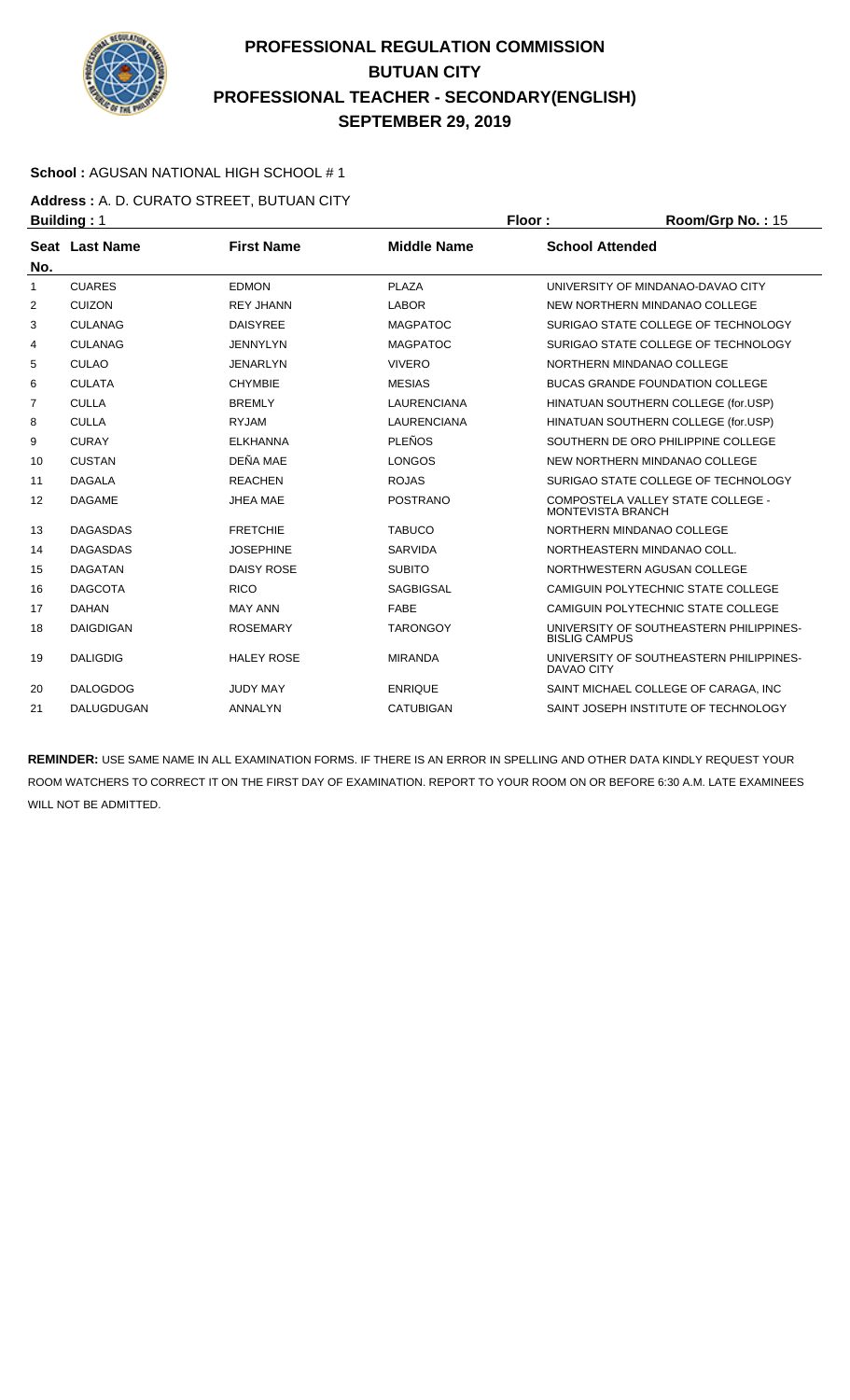

### **School :** AGUSAN NATIONAL HIGH SCHOOL # 1

**Address :** A. D. CURATO STREET, BUTUAN CITY **Building : 1 Floor : 8 <b>Floor : 8 Floor : 8 <b>Floor** : 8 **Room/Grp No. : 16** 

| Seat Last Name     | <b>First Name</b>    | <b>Middle Name</b> | <b>School Attended</b>                                   |
|--------------------|----------------------|--------------------|----------------------------------------------------------|
| <b>DALUMPINES</b>  | <b>JOANA</b>         | <b>TANTE</b>       | AGUSAN DEL SUR COLLEGE                                   |
| <b>DAMASING</b>    | <b>JESSICA</b>       | CORALDE            | SAINT FRANCIS XAVIER COLLEGE                             |
| <b>DANUCO</b>      | <b>DELILAH MARIE</b> | <b>VERGARA</b>     | NORTHWESTERN AGUSAN COLLEGE                              |
| <b>DARAMAN</b>     | <b>CHARLOTTE</b>     | <b>IBASCO</b>      | STELLA MARIS COLLEGE-OROQUIETA CITY                      |
| <b>DASIG</b>       | SHELLA MAE           | <b>HERMOSO</b>     | SAINT MICHAEL COLLEGE OF CARAGA. INC.                    |
| <b>DAULONG</b>     | <b>ANNIE ROSE</b>    | <b>FSPAÑOL</b>     | NORTHWESTERN AGUSAN COLLEGE                              |
| <b>DAYOLA</b>      | <b>MARIBEL</b>       | <b>BATOHINOG</b>   | HOLY CHILD COLLEGE OF BUTUAN                             |
| DE JESUS           | <b>JUVELYN</b>       | <b>SUAREZ</b>      | SAINT FRANCIS XAVIER COLLEGE                             |
| DE LA PEÑA         | <b>JUNBRYLLE</b>     | <b>TAMPUS</b>      | SURIGAO STATE COLLEGE OF TECHNOLOGY                      |
| DE LEON            | <b>ADRIAN</b>        | <b>LUDONG</b>      | <b>BUTUAN CITY COLLEGES</b>                              |
| <b>DEGAMON</b>     | <b>ALEA BREA</b>     | OMAS-AS            | NORTHEASTERN MINDANAO COLL.                              |
| <b>DEGORIO</b>     | MA, SHEILA           | <b>MONTENEGRO</b>  | SURIGAO DEL SUR STATE UNIVERSITY - MAIN<br><b>CAMPUS</b> |
| <b>DEL ROSARIO</b> | <b>VENUS</b>         | <b>MORADO</b>      | SAINT MICHAEL'S COLLEGE-SURIGAO DEL SUR                  |
| DELA CRUZ          | <b>JESSIE</b>        | <b>MANDAGUIO</b>   | PHILIPPINE NORMAL UNIVERSITY- MINDANAO                   |
| <b>DELA ROSA</b>   | <b>RHEA CHERYL</b>   | <b>SALVATIERRA</b> | BALITE INSTITUTE OF TECHNOLOGY                           |
| <b>DELA TORRE</b>  | <b>MARY ANN</b>      | ARAÑA              | SAINT MICHAEL COLLEGE OF CARAGA, INC                     |
| DELAPEÑA           | <b>ENRIQUE JR</b>    | <b>GONZALES</b>    | SURIGAO STATE COLLEGE OF TECHNOLOGY                      |
| <b>DELASALA</b>    | <b>JENEBETH</b>      | <b>BOLABO</b>      | SURIGAO STATE COLLEGE OF TECHNOLOGY                      |
| <b>DELIGERO</b>    | <b>RINA</b>          | <b>BINANGBANG</b>  | NORTHERN MINDANAO COLLEGE                                |
| <b>DELLOMES</b>    | <b>JERICK</b>        |                    | SAINT MICHAEL COLLEGE OF CARAGA. INC.                    |
| <b>DELMO</b>       | <b>AIGEN</b>         | <b>SELMA</b>       | SURIGAO STATE COLLEGE OF TECHNOLOGY                      |
|                    |                      |                    |                                                          |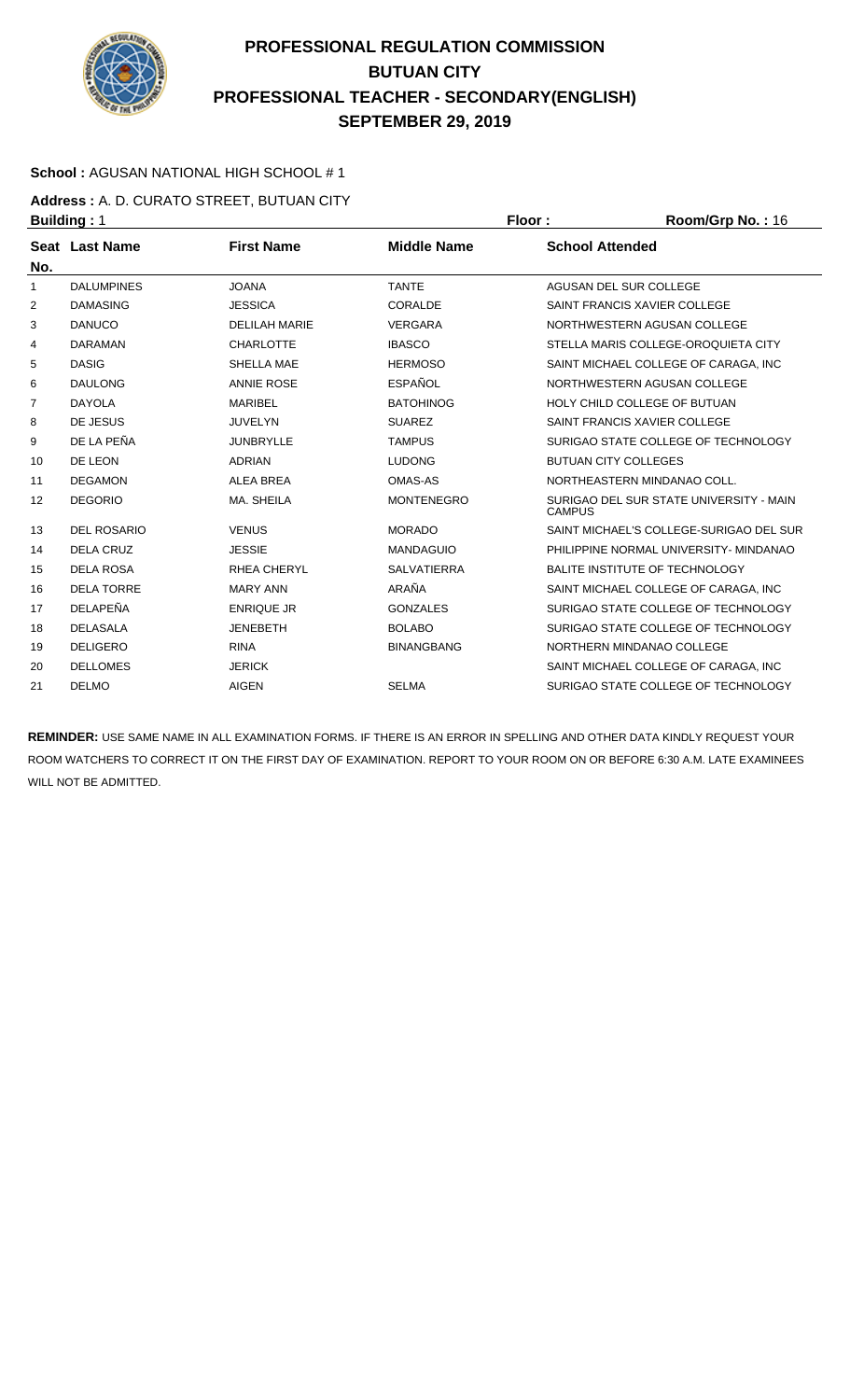

### **School :** AGUSAN NATIONAL HIGH SCHOOL # 1

**Address :** A. D. CURATO STREET, BUTUAN CITY **Building : 1 Floor : Room/Grp No. : 17** 

| <b>Seat Last Name</b> | <b>First Name</b>   | <b>Middle Name</b>  | <b>School Attended</b>                                   |
|-----------------------|---------------------|---------------------|----------------------------------------------------------|
| <b>DELOPERE</b>       | <b>ALBEH</b>        | <b>RECOPELACION</b> | AGUSAN DEL SUR COLLEGE                                   |
| <b>DELOSO</b>         | <b>QUENNIE JANE</b> | <b>PAMONAG</b>      | SAINT JOSEPH INSTITUTE OF TECHNOLOGY                     |
| <b>DEMECILLO</b>      | <b>LEMUEL</b>       | <b>GUILA-GUILA</b>  | AGUSAN INSTITUTE OF TECHNOLOGY                           |
| <b>DENSING</b>        | <b>RICHFIELD</b>    | YAMUT               | SOUTHERN DE ORO PHILIPPINE COLLEGE                       |
| <b>DERIGAY</b>        | <b>JOEDIE MAE</b>   | <b>PALER</b>        | SAINT MICHAEL'S COLLEGE-SURIGAO DEL SUR                  |
| <b>DESPOY</b>         | <b>JUNLY</b>        | <b>FIGURON</b>      | <b>BUCAS GRANDE FOUNDATION COLLEGE</b>                   |
| <b>DESPOY</b>         | <b>LOUYD KELVIN</b> | <b>GALAVIA</b>      | <b>BUCAS GRANDE FOUNDATION COLLEGE</b>                   |
| <b>DICEN</b>          | <b>EJEMELYN</b>     | <b>VISANDE</b>      | <b>AGUSAN COLLEGES</b>                                   |
| <b>DICRITAN</b>       | <b>ANNA FARINAH</b> | <b>ALIPONTO</b>     | <b>JAMIATU MARAWI AL-ISLAMIA FOUNDATION</b>              |
| <b>DIGAL</b>          | <b>ANNA MARIE</b>   | <b>TAGARO</b>       | SURIGAO STATE COLLEGE OF TECHNOLOGY                      |
| <b>DIGAL</b>          | <b>RIZALYN</b>      | <b>MANTE</b>        | <b>BUCAS GRANDE FOUNDATION COLLEGE</b>                   |
| <b>DILINGGAN</b>      | <b>MELOSHIL</b>     | <b>LONGOS</b>       | NORTHEASTERN MINDANAO COLL.                              |
| <b>DIMAAMPAO</b>      | <b>DARWIMA</b>      | GALAWAN             | MINDANAO ISLAMIC COMPUTER COLLEGE                        |
| <b>DINAGUIT</b>       | <b>JONNES</b>       | <b>DIAZ</b>         | MONKAYO COLLEGE OF ARTS, SCIENCES &<br><b>TECHNOLOGY</b> |
| <b>DINGDING</b>       | <b>ALMA</b>         | <b>GUIRITAN</b>     | NORTHEASTERN MINDANAO COLL.                              |
| <b>DINGDING</b>       | <b>JOHN ROQUE</b>   | <b>ALIGUAY</b>      | MOUNT CARMEL COLLEGE-AGUSAN DEL SUR                      |
| <b>DIONSON</b>        | <b>ALDRIN</b>       | <b>GALLARDE</b>     | SAINT FRANCIS XAVIER COLLEGE                             |
| <b>DOCTOLERO</b>      | <b>NERRY ANN</b>    | <b>DETALO</b>       | SAINT PAUL UNIVERSITY-SURIGAO                            |
| <b>DOGMOC</b>         | <b>LORY JANE</b>    | <b>SERASPE</b>      | NORTHEASTERN MINDANAO COLL.                              |
| <b>DOLIGOL</b>        | <b>MICHELLE</b>     | <b>MAISOG</b>       | SIARGAO ISLAND INSTITUTE OF TECHNOLOGY                   |
| <b>DOMAGTOY</b>       | <b>MEREGIE</b>      | <b>ALIPAYO</b>      | SIARGAO ISLAND INSTITUTE OF TECHNOLOGY                   |
|                       |                     |                     |                                                          |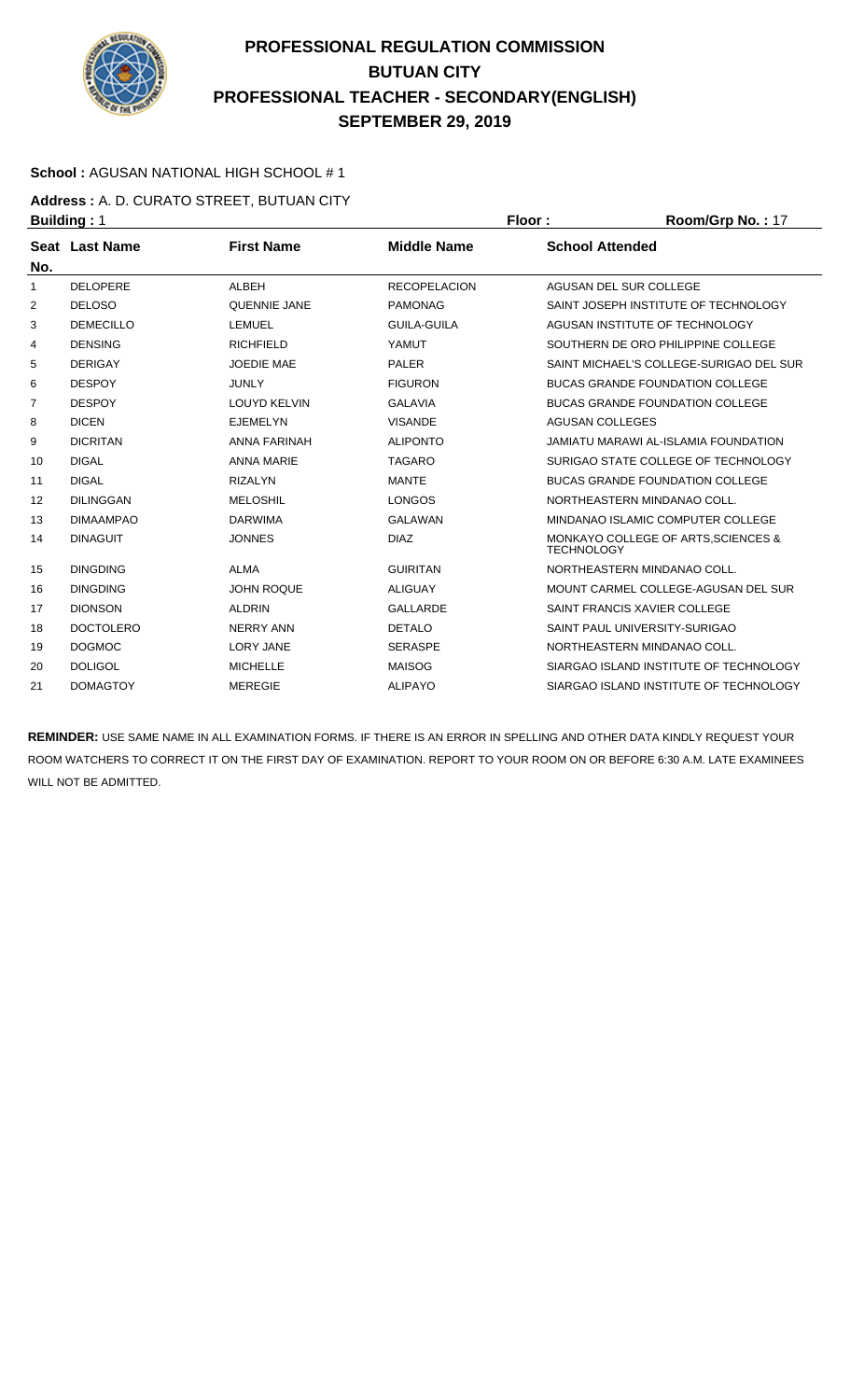

### **School :** AGUSAN NATIONAL HIGH SCHOOL # 1

**Address :** A. D. CURATO STREET, BUTUAN CITY **Building : 1 Floor : 8 <b>Floor : 8 Floor : 8 <b>Floor** : 8 **Room/Grp No. : 18** 

|                | <u> эмнинии г</u>     |                     |                    |                                                                       |
|----------------|-----------------------|---------------------|--------------------|-----------------------------------------------------------------------|
| No.            | <b>Seat Last Name</b> | <b>First Name</b>   | <b>Middle Name</b> | <b>School Attended</b>                                                |
| 1              | <b>DOMINGUITO</b>     | <b>ELMARIE</b>      | <b>DUERME</b>      | PHILIPPINE NORMAL UNIVERSITY- MINDANAO                                |
| 2              | <b>DONOSO</b>         | <b>BETHLEHEM</b>    | <b>QUINASO</b>     | NORTHEASTERN MINDANAO COLL.                                           |
| 3              | <b>DONOSO</b>         | <b>CHRISTOPER</b>   | <b>SIOHAN</b>      | SAINT PAUL UNIVERSITY-SURIGAO                                         |
| 4              | <b>DUBLADO</b>        | <b>RUDIVEE JOY</b>  | <b>TAGANAS</b>     | MOUNT CARMEL COLLEGE-AGUSAN DEL SUR                                   |
| 5              | <b>DUCALA</b>         | <b>MAILA MAE</b>    | <b>BAJA</b>        | BUKIDNON STATE UNIVERSITY (FOR.BUKIDNON<br>STATE COLLEGE)-MAIN CAMPUS |
| 6              | <b>DUENA</b>          | <b>SARAH JANE</b>   | <b>SALAZAR</b>     | UNIVERSITY OF SOUTHEASTERN PHILIPPINES-<br><b>BISLIG CAMPUS</b>       |
| $\overline{7}$ | <b>DUHILAG</b>        | <b>MARIBEL</b>      | <b>TRANGIA</b>     | NEW NORTHERN MINDANAO COLLEGE                                         |
| 8              | <b>DUMADAPAT</b>      | <b>CIARA</b>        | <b>FLORDELIZA</b>  | NORTHERN MINDANAO COLLEGE                                             |
| 9              | <b>DUMADARA</b>       | <b>SHAGNE</b>       | <b>CUTAY</b>       | SAINT MICHAEL COLLEGE OF CARAGA. INC.                                 |
| 10             | <b>DUMALE</b>         | <b>REYMON</b>       | <b>RENCONADA</b>   | SAINT PAUL UNIVERSITY-SURIGAO                                         |
| 11             | <b>DUMANACAL</b>      | <b>LORIEJANE</b>    | YBAÑEZ             | AGUSAN DEL SUR COLLEGE                                                |
| 12             | <b>DUMANIG</b>        | <b>CHARL</b>        | PELEGRINO          | SURIGAO STATE COLLEGE OF TECHNOLOGY                                   |
| 13             | <b>DURERO</b>         | <b>ELLEN CLAIRE</b> | SAJOL              | SIARGAO ISLAND INSTITUTE OF TECHNOLOGY                                |
| 14             | <b>EBALLE</b>         | <b>BRETHEART</b>    | <b>PIA</b>         | NORTHERN MINDANAO COLLEGE                                             |
| 15             | EBOY                  | <b>MICHARD</b>      | <b>NIEPOS</b>      | NORTH DAVAO COLLEGES-PANABO                                           |
| 16             | <b>EBRONA</b>         | <b>MARHYL</b>       | <b>LADICA</b>      | CAMIGUIN POLYTECHNIC STATE COLLEGE                                    |
| 17             | <b>ECONAR</b>         | ANNABELLE           | <b>SEBUGUERO</b>   | <b>SAN NICOLAS COLLEGE</b>                                            |
| 18             | <b>EDILLOR</b>        | <b>ARMALYN</b>      | <b>CASER</b>       | SURIGAO STATE COLLEGE OF TECHNOLOGY                                   |
| 19             | <b>EDNALIG</b>        | <b>NEZA</b>         | <b>CAHIMAT</b>     | SURIGAO STATE COLLEGE OF TECHNOLOGY                                   |
| 20             | <b>EDRADAN</b>        | <b>AILYN</b>        | <b>JAMIO</b>       | NORTHEASTERN MINDANAO COLL.                                           |
| 21             | <b>EGAIL</b>          | <b>HENNESY</b>      | <b>ACASO</b>       | ACES POLYTECHNIC COLLEGE                                              |
| 22             | <b>EGUNA</b>          | <b>JEMAR</b>        | <b>INDAK</b>       | NORTHEASTERN MINDANAO COLL.                                           |
|                |                       |                     |                    |                                                                       |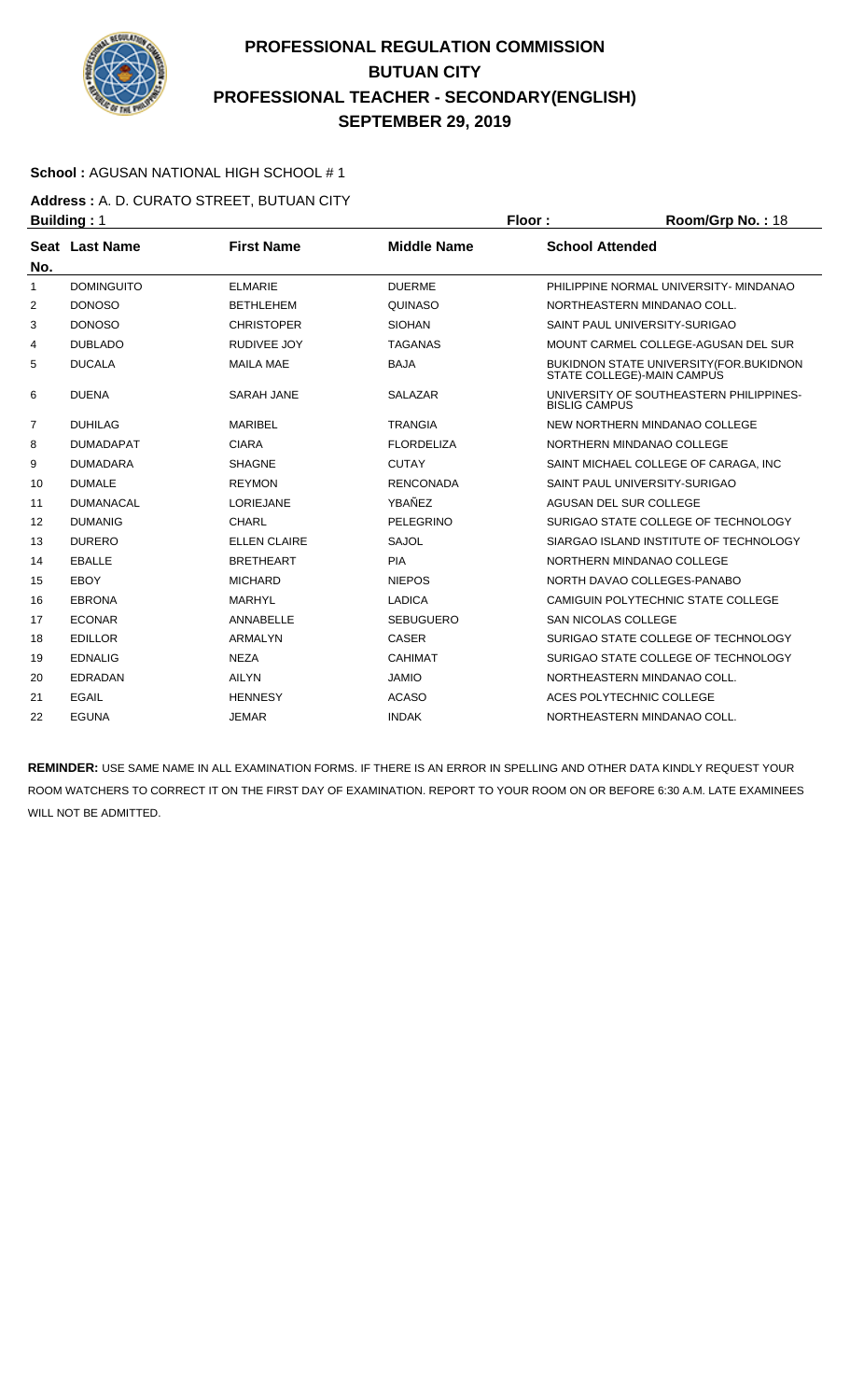

### **School :** AGUSAN NATIONAL HIGH SCHOOL # 1

**Address :** A. D. CURATO STREET, BUTUAN CITY **Building : 1 Floor : 8 <b>Floor** : **Room/Grp No. : 19** 

| No.            | Seat Last Name   | <b>First Name</b>     | <b>Middle Name</b> | <b>School Attended</b>                                                       |
|----------------|------------------|-----------------------|--------------------|------------------------------------------------------------------------------|
| 1              | <b>ELEJORDE</b>  | ROLANDO JR            | ZACAL              | FATHER SATURNINO URIOS UNIVERSITY (URIOS<br>COLL)                            |
| 2              | <b>ELICAN</b>    | <b>HAIRAH SHANE</b>   | <b>ALBURO</b>      | <b>BUKIDNON STATE UNIVERSITY (FOR.BUKIDNON</b><br>STATE COLLEGE)-MAIN CAMPUS |
| 3              | <b>ELICO</b>     | <b>SHARON</b>         | <b>SEROHIJOS</b>   | <b>AGUSAN COLLEGES</b>                                                       |
| 4              | <b>ELLAZO</b>    | <b>CHRISTINEJOY</b>   | CAGAMPANG          | SURIGAO STATE COLLEGE OF TECHNOLOGY                                          |
| 5              | <b>ELLAZO</b>    | <b>ELVIE</b>          | <b>MALINAO</b>     | UNIVERSITY OF SOUTHEASTERN PHILIPPINES-<br><b>BISLIG CAMPUS</b>              |
| 6              | <b>ELLO</b>      | <b>HAIDFF</b>         | <b>JUNIO</b>       | AGUSAN DEL SUR COLLEGE                                                       |
| $\overline{7}$ | <b>ELPEDANG</b>  | <b>NOREN</b>          | <b>ACIDO</b>       | SAINT FRANCIS XAVIER COLLEGE                                                 |
| 8              | <b>EMNACIN</b>   | LIEZL                 | <b>GOMONIT</b>     | AGUSAN DEL SUR COLLEGE                                                       |
| 9              | <b>ENAGO</b>     | ROCKY-REX             | <b>TARO</b>        | <b>BUCAS GRANDE FOUNDATION COLLEGE</b>                                       |
| 10             | <b>ENGCOY</b>    | <b>REA MAY</b>        | <b>ROSALES</b>     | AGUSAN DEL SUR COLLEGE                                                       |
| 11             | <b>ENGHOG</b>    | <b>MAY</b>            | <b>SARINO</b>      | SAINT JOSEPH INSTITUTE OF TECHNOLOGY                                         |
| 12             | <b>ENSOMO</b>    | <b>CRISTINA</b>       | <b>PALOMO</b>      | NORTHEASTERN MINDANAO COLL.                                                  |
| 13             | <b>ENTENDEZ</b>  | CAMILLE               | EBOL               | SURIGAO STATE COLLEGE OF TECHNOLOGY                                          |
| 14             | <b>ERHUELA</b>   | <b>CHRIST JEAN</b>    | <b>BOLANIO</b>     | MONKAYO COLLEGE OF ARTS, SCIENCES &<br><b>TECHNOLOGY</b>                     |
| 15             | <b>ERONG</b>     | <b>JOVELYN</b>        | <b>BAGUHIN</b>     | <b>AGUSAN COLLEGES</b>                                                       |
| 16             | <b>ESCALANTE</b> | <b>MARICEL</b>        | <b>SALAMANES</b>   | SURIGAO STATE COLLEGE OF TECHNOLOGY                                          |
| 17             | <b>ESCALERA</b>  | <b>CATHERINE MAE</b>  | <b>GILLES</b>      | NEW NORTHERN MINDANAO COLLEGE                                                |
| 18             | <b>ESCOBAL</b>   | <b>JUNREY</b>         | <b>SAMONTINA</b>   | NORTHEASTERN MINDANAO COLL.                                                  |
| 19             | <b>ESCOBAL</b>   | <b>PRECIOUS CANDY</b> | <b>TENCHAVEZ</b>   | SAINT MICHAEL COLLEGE OF CARAGA, INC                                         |
| 20             | <b>ESCOBIA</b>   | <b>GENELYN</b>        | <b>BURGOS</b>      | HOLY CHILD COLLEGE OF BUTUAN                                                 |
| 21             | <b>ESCOBIDO</b>  | <b>MARY JANE</b>      |                    | NORTHERN MINDANAO COLLEGE                                                    |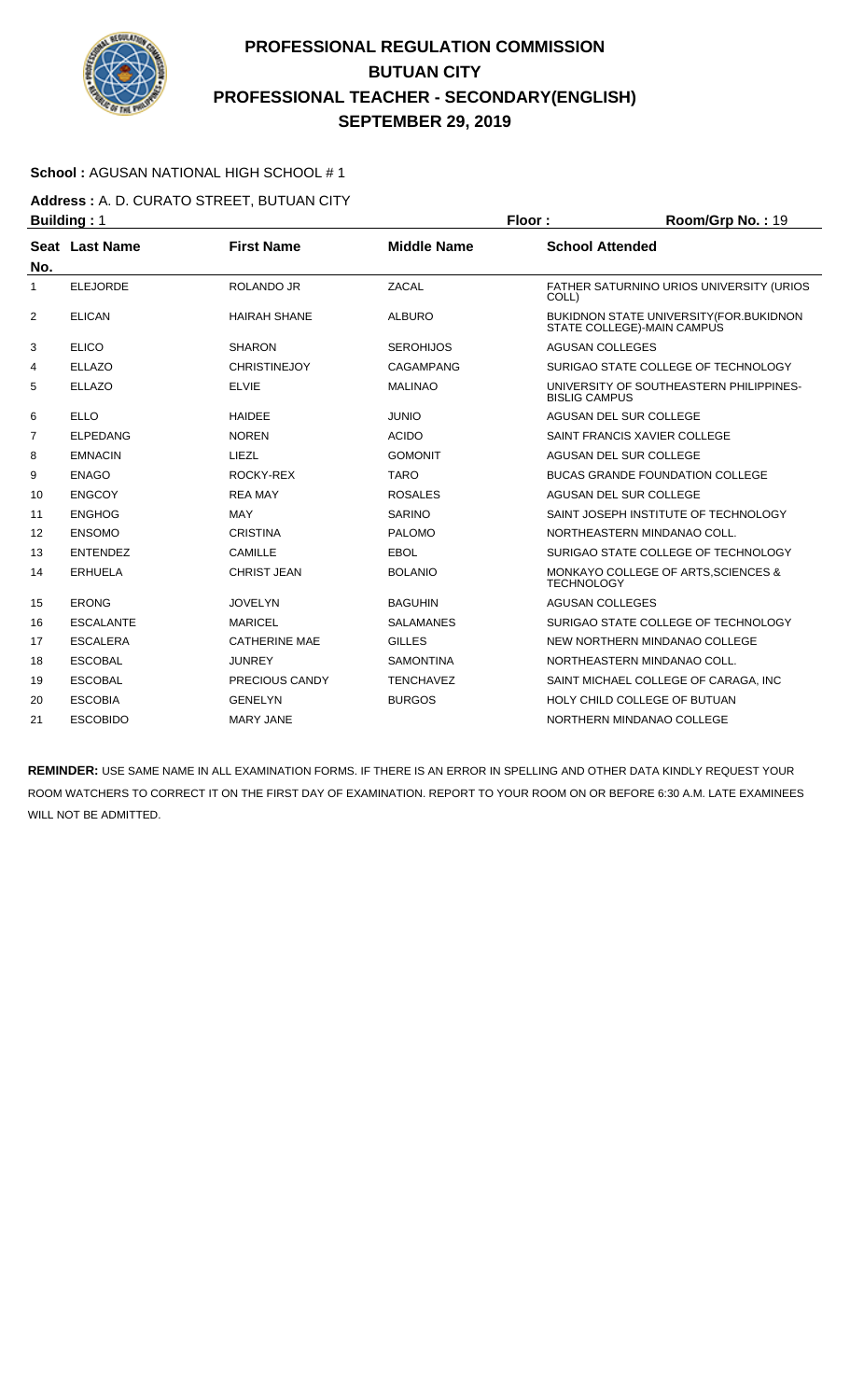

### **School :** AGUSAN NATIONAL HIGH SCHOOL # 1

**Address :** A. D. CURATO STREET, BUTUAN CITY **Building : 1 Floor : Room/Grp No. : 20** 

|                | - - - - - - - - <u>-</u> - - - - |                             |                    |                                                          |
|----------------|----------------------------------|-----------------------------|--------------------|----------------------------------------------------------|
| No.            | Seat Last Name                   | <b>First Name</b>           | <b>Middle Name</b> | <b>School Attended</b>                                   |
| 1              | <b>ESCULTOR</b>                  | <b>LOWELLA GAE</b>          | <b>PATAGO</b>      | AGUSAN DEL SUR COLLEGE                                   |
| 2              | <b>ESMA</b>                      | <b>LOUIE</b>                | <b>AWA</b>         | NORTHWESTERN AGUSAN COLLEGE                              |
| 3              | <b>ESMERALDA JR.</b>             | <b>MARTIN</b>               | <b>CREMAN</b>      | SURIGAO DEL SUR STATE UNIVERSITY - MAIN<br><b>CAMPUS</b> |
| 4              | <b>ESPEREN</b>                   | <b>JESSA</b>                | <b>CALBA</b>       | SURIGAO STATE COLLEGE OF TECHNOLOGY                      |
| 5              | <b>ESPIGA</b>                    | <b>ZWITTER FLOREN RONA</b>  | <b>RAMONIDA</b>    | <b>AGUSAN COLLEGES</b>                                   |
| 6              | <b>ESPORA</b>                    | <b>JOAN MAE</b>             | <b>OTACAN</b>      | SAINT JOSEPH INSTITUTE OF TECHNOLOGY                     |
| $\overline{7}$ | <b>ESTANDARTE</b>                | <b>RANDY</b>                | <b>GOMEZ</b>       | LEGACY COLLEGE OF COMPOSTELA                             |
| 8              | <b>ESTOMATA</b>                  | <b>JULIE CRIS</b>           | <b>CLAROS</b>      | NORTHWESTERN AGUSAN COLLEGE                              |
| 9              | <b>ESTOSE</b>                    | <b>KRISHELL JOY</b>         |                    | <b>AGUSAN COLLEGES</b>                                   |
| 10             | <b>ESTRADA</b>                   | <b>JENNY BABE</b>           | <b>ECLEO</b>       | COMPOSTELA VALLEY STATE COLLEGE -<br>MONTEVISTA BRANCH   |
| 11             | <b>ESTRADA</b>                   | <b>ROWENA MAE</b>           | <b>ESTILLORE</b>   | PHILIPPINE NORMAL UNIVERSITY- MINDANAO                   |
| 12             | <b>ESTRERA</b>                   | <b>MIKEE</b>                | <b>MANLIGUEZ</b>   | CAMIGUIN POLYTECHNIC STATE COLLEGE                       |
| 13             | <b>ESTROBO</b>                   | <b>DANNAH</b>               | <b>BALABA</b>      | CAMIGUIN POLYTECHNIC STATE COLLEGE                       |
| 14             | <b>ESTROSOS</b>                  | <b>DENNIS RYAN</b>          | <b>TOLEDO</b>      | FATHER SATURNINO URIOS UNIVERSITY (URIOS<br>COLL)        |
| 15             | <b>FABRE</b>                     | <b>APPLE GRACE</b>          | <b>GULDE</b>       | NORTHWESTERN AGUSAN COLLEGE                              |
| 16             | <b>FABRO</b>                     | <b>JALLY</b>                | <b>GALLA</b>       | FATHER SATURNINO URIOS UNIVERSITY (URIOS<br>COLL)        |
| 17             | <b>FAILAGAO</b>                  | <b>DEJIE MIKE ANTHONNIE</b> | <b>NIALA</b>       | COMPOSTELA VALLEY STATE COLLEGE -<br>MONTEVISTA BRANCH   |
| 18             | <b>FAMILAR</b>                   | <b>EASTHER VINCENT</b>      | <b>BALMORI</b>     | <b>JOHN PAUL II COLLEGE</b>                              |
| 19             | <b>FAMORCAN</b>                  | <b>JUNJET</b>               | <b>MANTONG</b>     | SAINT FRANCIS XAVIER COLLEGE                             |
| 20             | <b>FELESILDA</b>                 | LOPE JR                     | <b>BERONIO</b>     | FATHER SATURNINO URIOS UNIVERSITY (URIOS<br>COLL)        |
| 21             | <b>FELICILDA</b>                 | <b>APRIL JEAN</b>           | <b>FORTALIZA</b>   | FATHER SATURNINO URIOS UNIVERSITY (URIOS<br>COLL)        |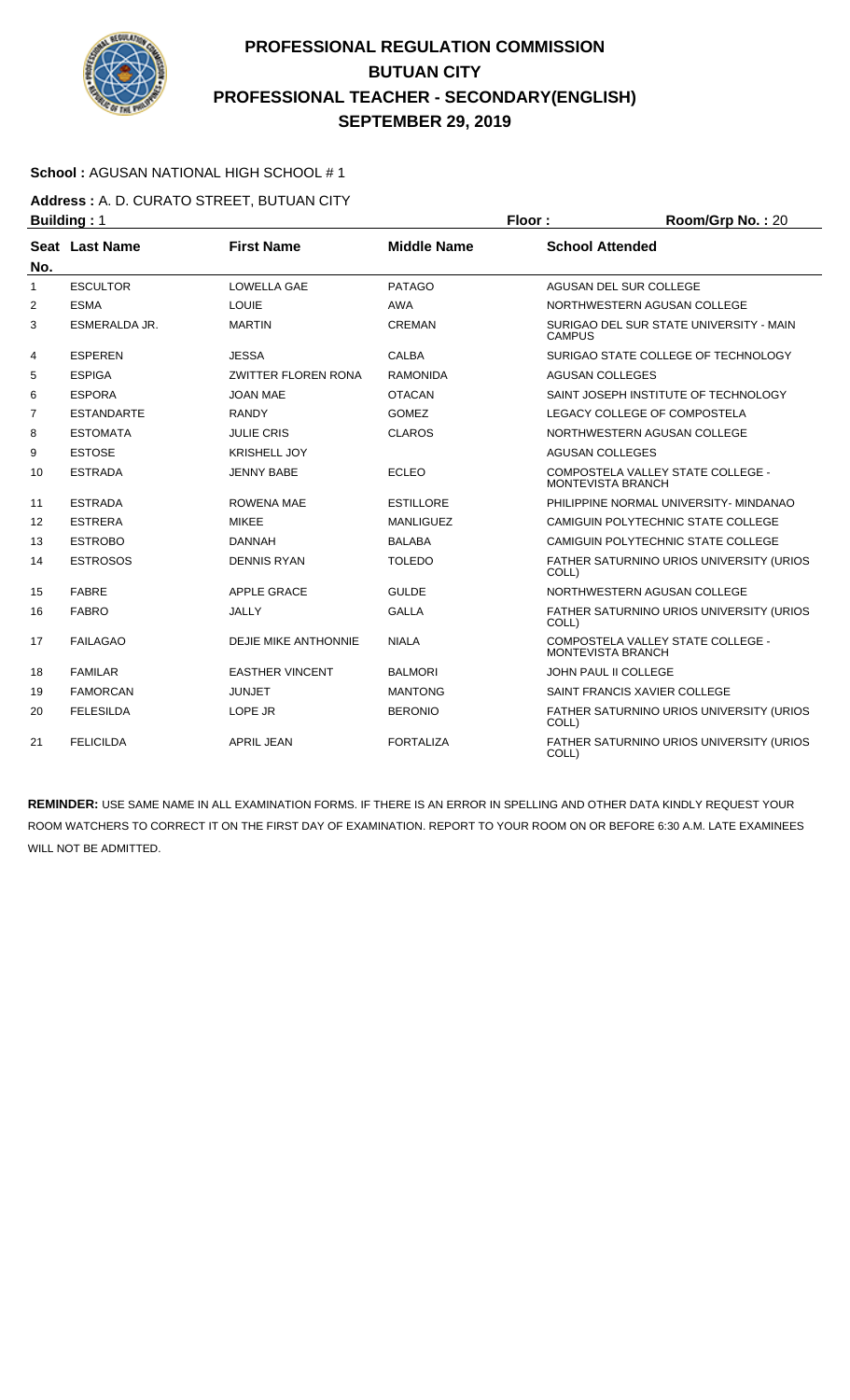

### **School :** AGUSAN NATIONAL HIGH SCHOOL # 1

**Address :** A. D. CURATO STREET, BUTUAN CITY **Building : 1 Floor : 8.1 <b>Floor : 8.1 Floor : 8.1 <b>Floor** : 8.21 **Room/Grp No. : 21** 

| No.            | <b>Seat Last Name</b> | <b>First Name</b>      | <b>Middle Name</b> | <b>School Attended</b>                                                        |
|----------------|-----------------------|------------------------|--------------------|-------------------------------------------------------------------------------|
| $\mathbf{1}$   | <b>FELICILDA</b>      | <b>JIMMY JR</b>        | VALLEJOS           | SAINT MICHAEL COLLEGE OF CARAGA. INC                                          |
| $\overline{2}$ | <b>FELIX</b>          | MA. SHIELA MAE         | CARDINO            | AGUSAN DEL SUR COLLEGE                                                        |
| 3              | <b>FELIZA</b>         | <b>CHARLTON</b>        | <b>BACOL</b>       | MINDANAO STATE UNIVERSITY-MARAWI CITY                                         |
| 4              | <b>FIGURON</b>        | <b>JANETH</b>          | <b>MIRANDAY</b>    | SIARGAO ISLAND INSTITUTE OF TECHNOLOGY                                        |
| 5              | <b>FLORES</b>         | <b>ANALYN</b>          | <b>TORDOS</b>      | NORTHWESTERN AGUSAN COLLEGE                                                   |
| 6              | <b>FLORES</b>         | <b>GYDELL</b>          | <b>BOTOY</b>       | NEW NORTHERN MINDANAO COLLEGE                                                 |
| 7              | <b>FLORES</b>         | <b>PRESIE</b>          | <b>RONDINA</b>     | SURIGAO STATE COLLEGE OF TECHNOLOGY                                           |
| 8              | <b>FRONDA</b>         | <b>GOLDA MAUREEN</b>   | <b>LAPIAD</b>      | SAINT FRANCIS XAVIER COLLEGE                                                  |
| 9              | <b>GACUS</b>          | <b>SHEILA</b>          | PAGE-ET            | FATHER SATURNINO URIOS UNIVERSITY (URIOS<br>COLL)                             |
| 10             | <b>GAITIRA</b>        | <b>MARILYN</b>         | CADIZ              | <b>BUKIDNON STATE UNIVERSITY (FOR. BUKIDNON</b><br>STATE COLLEGE)-MAIN CAMPUS |
| 11             | <b>GAJE</b>           | ANGEL GRACE            | <b>TERIC</b>       | SURIGAO STATE COLLEGE OF TECHNOLOGY                                           |
| 12             | <b>GALACIO</b>        | <b>KATE</b>            |                    | SAINT FRANCIS XAVIER COLLEGE                                                  |
| 13             | <b>GALAGALA</b>       | <b>DIANA JANE</b>      | <b>DELIMA</b>      | SURIGAO STATE COLLEGE OF TECHNOLOGY                                           |
| 14             | <b>GALAGAR</b>        | JENUEL ADREANNE        | <b>ESPARES</b>     | AGUSAN DEL SUR COLLEGE                                                        |
| 15             | <b>GALAS</b>          | <b>CRESIA RUZ LEAN</b> | <b>BAGUIO</b>      | FATHER SATURNINO URIOS UNIVERSITY (URIOS<br>COLL)                             |
| 16             | <b>GALIGAO</b>        | <b>SYDNE MHAY</b>      | <b>ESCUTIN</b>     | SAINT PAUL UNIVERSITY-SURIGAO                                                 |
| 17             | <b>GALITO</b>         | <b>AINA MARRISS</b>    | <b>SAUZA</b>       | <b>AGUSAN DEL SUR COLLEGE</b>                                                 |
| 18             | <b>GALLERO</b>        | <b>MONICA</b>          | <b>VALLESPIN</b>   | NORTHWESTERN AGUSAN COLLEGE                                                   |
| 19             | <b>GALO</b>           | <b>SHERRYLOU</b>       | <b>ADLAO</b>       | NORTHEASTERN MINDANAO COLL.                                                   |
| 20             | <b>GALOLA</b>         | <b>CARLITO JR</b>      | <b>MONDEJAR</b>    | SURIGAO STATE COLLEGE OF TECHNOLOGY                                           |
| 21             | <b>GALOPE</b>         | <b>ETHEL SARAH</b>     | <b>LASTIMOSA</b>   | SIARGAO ISLAND INSTITUTE OF TECHNOLOGY                                        |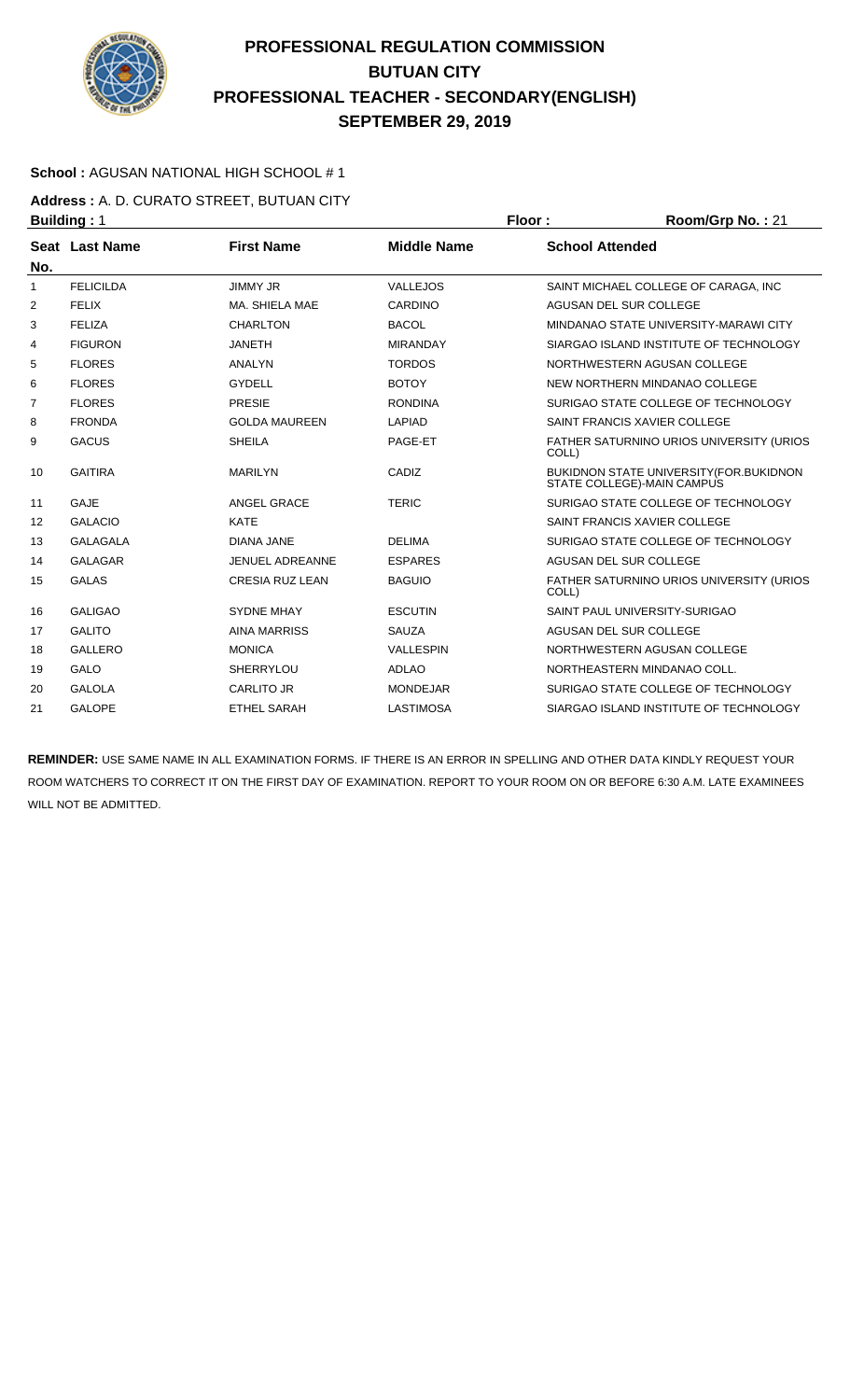

### **School :** AGUSAN NATIONAL HIGH SCHOOL # 1

**Address :** A. D. CURATO STREET, BUTUAN CITY **Building :** 1 **Floor : Room/Grp No. :** 22

| No.          | <b>Seat Last Name</b> | <b>First Name</b>          | <b>Middle Name</b> | <b>School Attended</b>                                   |
|--------------|-----------------------|----------------------------|--------------------|----------------------------------------------------------|
| $\mathbf{1}$ | <b>GALOSO</b>         | <b>ROSE IAN</b>            | <b>BERNADEZ</b>    | SURIGAO STATE COLLEGE OF TECHNOLOGY                      |
| 2            | <b>GALVE</b>          | <b>WELL JANE</b>           | <b>UDARBE</b>      | NORTHWESTERN AGUSAN COLLEGE                              |
| 3            | <b>GAQUIT</b>         | <b>ROSEMARIE</b>           | <b>ACILO</b>       | SURIGAO STATE COLLEGE OF TECHNOLOGY                      |
| 4            | <b>GARATE</b>         | <b>IVY</b>                 | <b>ESCOBAR</b>     | UNIVERSITY OF MINDANAO-DAVAO CITY                        |
| 5            | <b>GARIDOS</b>        | <b>EVAMY</b>               | <b>DULPINA</b>     | SIARGAO ISLAND INSTITUTE OF TECHNOLOGY                   |
| 6            | <b>GAVIOLA</b>        | <b>JANE ALEXIS</b>         | <b>MALAZA</b>      | SAINT FRANCIS XAVIER COLLEGE                             |
| 7            | <b>GECOSO</b>         | <b>GERALD</b>              | <b>CLEMENIA</b>    | SURIGAO STATE COLLEGE OF TECHNOLOGY                      |
| 8            | <b>GELBOLINGO</b>     | <b>JENNIE</b>              | <b>MONDAGA</b>     | NORTHERN MINDANAO COLLEGE                                |
| 9            | <b>GELSANO</b>        | <b>KRISTINE JEAN PEARL</b> | CRUIZ              | <b>BUCAS GRANDE FOUNDATION COLLEGE</b>                   |
| 10           | <b>GEMAO</b>          | <b>MARIA JOLA EPIMUNDO</b> | <b>DAQUE</b>       | NORTHWESTERN AGUSAN COLLEGE                              |
| 11           | <b>GENOVES</b>        | <b>APRIL DIANNE</b>        | <b>SALAZAR</b>     | SURIGAO DEL SUR STATE UNIVERSITY - MAIN<br><b>CAMPUS</b> |
| 12           | <b>GENTON</b>         | <b>JORVIE</b>              | <b>BAT-ONGAN</b>   | AGUSAN DEL SUR COLLEGE                                   |
| 13           | <b>GERONDA</b>        | <b>FLORIO</b>              | <b>MAASIN</b>      | SURIGAO STATE COLLEGE OF TECHNOLOGY                      |
| 14           | <b>GESTA</b>          | <b>CRISMAVY</b>            | <b>PORTILLO</b>    | SURIGAO DEL SUR STATE UNIVERSITY - MAIN<br><b>CAMPUS</b> |
| 15           | GILLO                 | <b>ANA FRANCIS</b>         | <b>ASNA</b>        | NORTHERN MINDANAO COLLEGE                                |
| 16           | <b>GLICO</b>          | <b>VINCENT RITZE</b>       | <b>GEMAO</b>       | NORTHEASTERN MINDANAO COLL.                              |
| 17           | GO                    | <b>CLOIE FAITH MAY</b>     | <b>RIVERA</b>      | AGUSAN DEL SUR COLLEGE                                   |
| 18           | GO-ACO                | <b>SHENNA MARIE</b>        | <b>ESTOBO</b>      | NORTHEASTERN MINDANAO COLL.                              |
| 19           | GOLO                  | <b>JEVEMA GRACE</b>        | <b>ERIDA</b>       | SIARGAO ISLAND INSTITUTE OF TECHNOLOGY                   |
| 20           | <b>GOLORAN</b>        | <b>JESSA</b>               | <b>BARRIOS</b>     | FATHER SATURNINO URIOS UNIVERSITY (URIOS<br>COLL)        |
| 21           | <b>GOLORAN</b>        | <b>MARIA NICOLE</b>        | <b>CURATO</b>      | SAINT JOSEPH INSTITUTE OF TECHNOLOGY                     |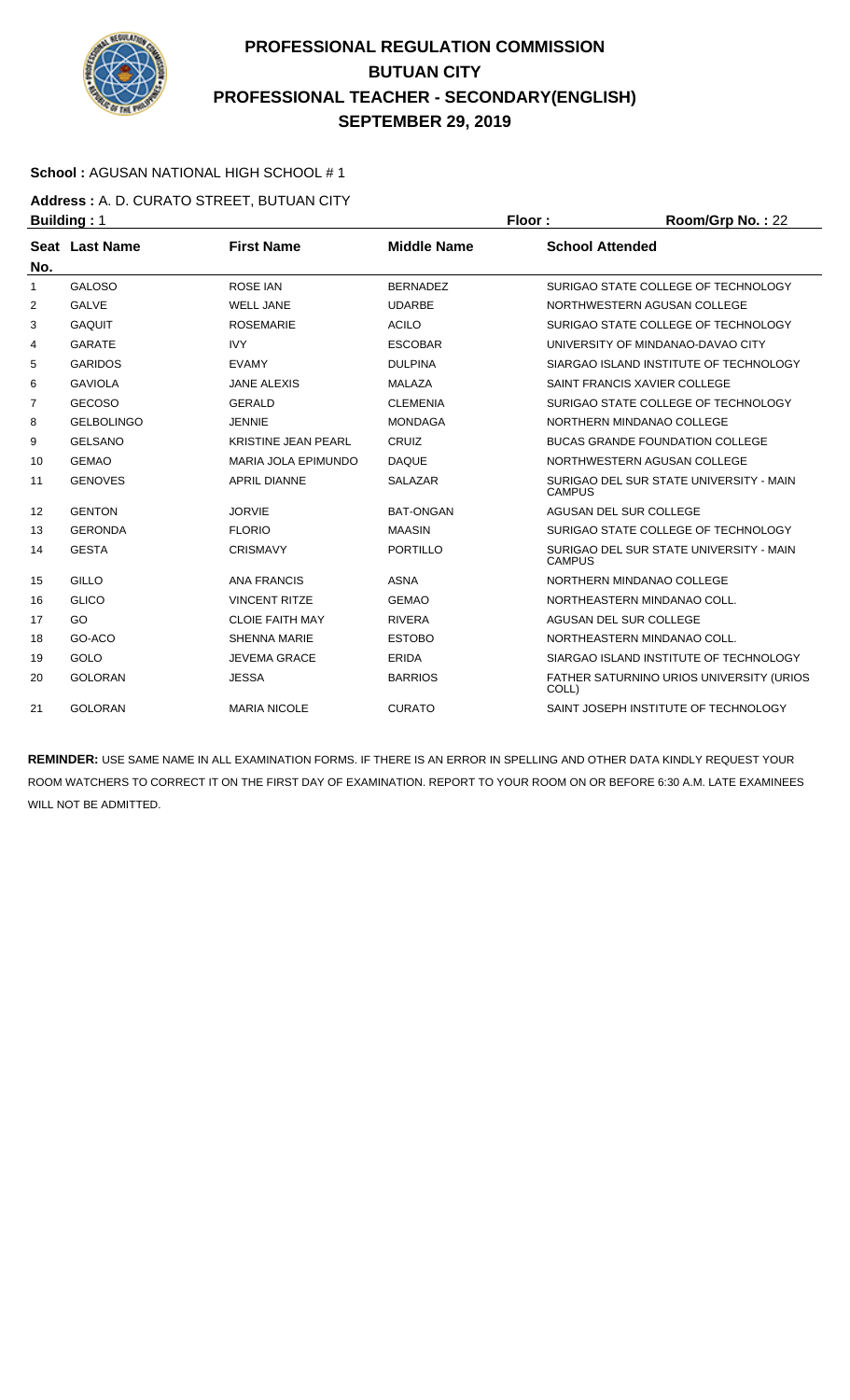

### **School :** AGUSAN NATIONAL HIGH SCHOOL # 1

**Address :** A. D. CURATO STREET, BUTUAN CITY **Building :** 1 **Floor : Room/Grp No. :** 23

| No.            | Seat Last Name  | <b>First Name</b>     | <b>Middle Name</b> | <b>School Attended</b>                                   |
|----------------|-----------------|-----------------------|--------------------|----------------------------------------------------------|
| 1              | <b>GOLOSINO</b> | AMANDALYN             | <b>GUTIERREZ</b>   | SAINT JOSEPH INSTITUTE OF TECHNOLOGY                     |
| 2              | <b>GOMEZ</b>    | <b>JOVIE ANN</b>      | <b>LABADOR</b>     | NORTHWESTERN AGUSAN COLLEGE                              |
| 3              | <b>GOMEZ</b>    | MA, ANGELIKA          | <b>RAMO</b>        | SAINT FRANCIS XAVIER COLLEGE                             |
| 4              | <b>GOMEZ</b>    | <b>MARIBEL</b>        | <b>BARBON</b>      | UNIVERSITY OF MINDANAO-DAVAO CITY                        |
| 5              | <b>GOMEZ</b>    | <b>MERINELLE JANE</b> | <b>ALEGRE</b>      | PHILIPPINE NORMAL UNIVERSITY- MINDANAO                   |
| 6              | <b>GONZAGA</b>  | <b>ERWIN</b>          | <b>RETUYA</b>      | NORTH DAVAO COLLEGES-PANABO                              |
| $\overline{7}$ | <b>GONZAGA</b>  | <b>FAHADEN</b>        | <b>TABAÑAG</b>     | JOSEFINA H. CERILLES STATE COLLEGE-MAIN-<br>MATI(JHCPC)  |
| 8              | <b>GONZALES</b> | <b>REYMOND</b>        | <b>MINGUITA</b>    | NORTHEASTERN MINDANAO COLL.                              |
| 9              | <b>GONZALES</b> | <b>ROSALYN</b>        | EUPEÑA             | SURIGAO STATE COLLEGE OF TECHNOLOGY                      |
| 10             | <b>GONZALES</b> | <b>SHAINA MAE</b>     | <b>ORANZA</b>      | SURIGAO DEL SUR STATE UNIVERSITY - MAIN<br><b>CAMPUS</b> |
| 11             | <b>GOOPIO</b>   | <b>BENJAMIN</b>       | <b>PUDOT</b>       | SAINT FRANCIS XAVIER COLLEGE                             |
| 12             | <b>GOOPIO</b>   | <b>HERVY</b>          | <b>ESTULAS</b>     | SAINT FRANCIS XAVIER COLLEGE                             |
| 13             | GOZANO          | MERLITA               | <b>BALBARONA</b>   | SURIGAO STATE COLLEGE OF TECHNOLOGY                      |
| 14             | GOZO            | <b>MARJORIE</b>       |                    | SAINT JOSEPH INSTITUTE OF TECHNOLOGY                     |
| 15             | <b>GRAVEN</b>   | <b>MARY JANE</b>      | <b>PAGUICAN</b>    | SURIGAO STATE COLLEGE OF TECHNOLOGY                      |
| 16             | <b>GUDITO</b>   | <b>MARIA DOREEN</b>   | <b>IBAY</b>        | NEW NORTHERN MINDANAO COLLEGE                            |
| 17             | <b>GUELA</b>    | <b>JESSA MARIE</b>    | <b>HUMAYAN</b>     | MOUNT CARMEL COLLEGE-AGUSAN DEL SUR                      |
| 18             | <b>GUERRA</b>   | <b>MARJORIE</b>       | <b>MONTENEGRO</b>  | SAINT THERESA COLLEGE-TANDAG                             |
| 19             | <b>GUERTA</b>   | <b>PRINCESS PEARL</b> | <b>OROZCO</b>      | SAINT MICHAEL'S COLLEGE-SURIGAO DEL SUR                  |
| 20             | <b>GUIMARAS</b> | <b>JOHN LOUIE</b>     | <b>PASTRANA</b>    | CHRIST THE KING COLLEGE-GINGOOG CITY                     |
| 21             | <b>GUIRALDO</b> | <b>CHARMY</b>         | <b>LINOGAO</b>     | SAINT JOSEPH INSTITUTE OF TECHNOLOGY                     |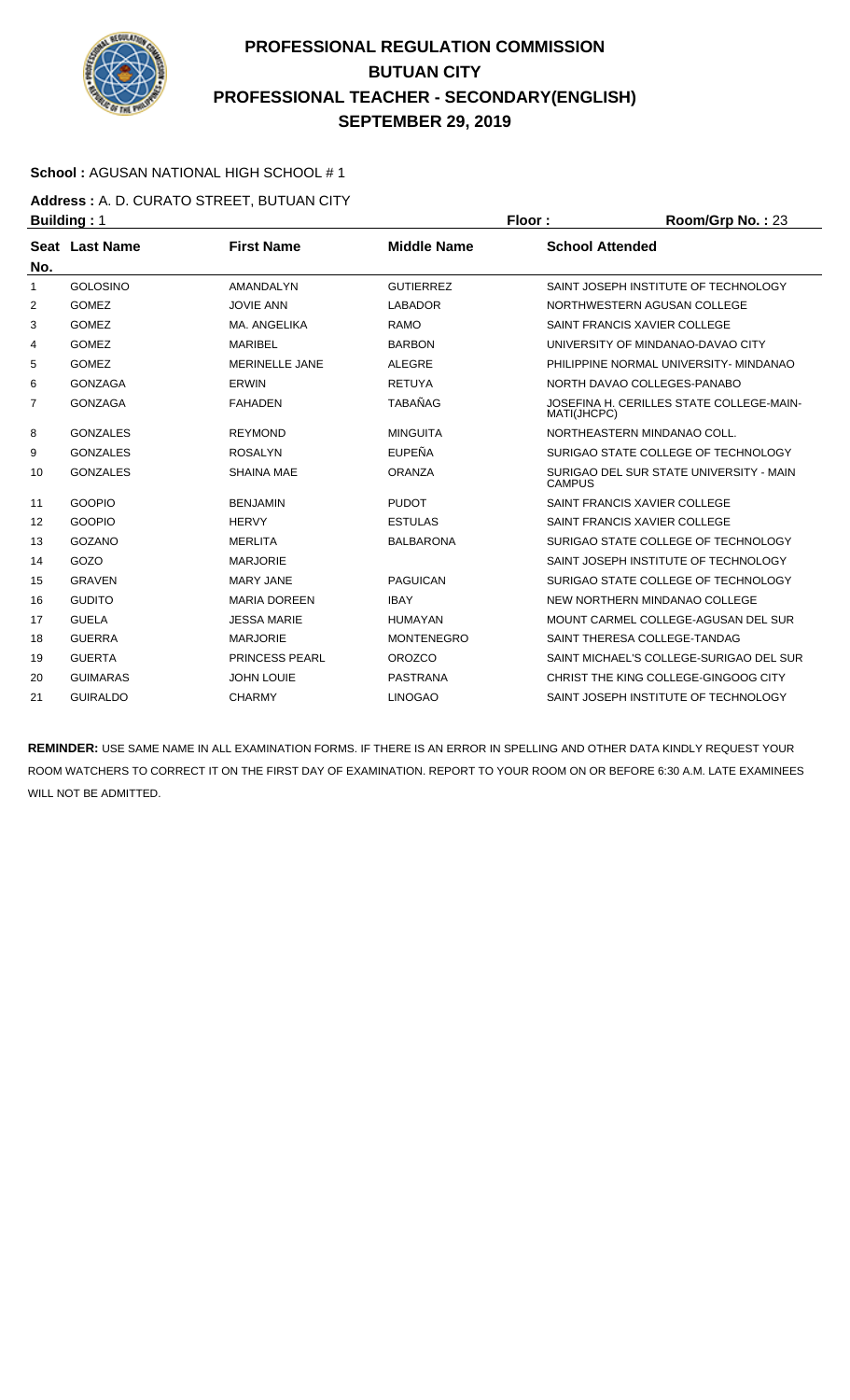

### **School :** AGUSAN NATIONAL HIGH SCHOOL # 1

**Address :** A. D. CURATO STREET, BUTUAN CITY **Building : 1 Floor : 8 <b>Floor** : **Room/Grp No. : 24** 

| No. | Seat Last Name  | <b>First Name</b>    | <b>Middle Name</b> | <b>School Attended</b>                                                 |
|-----|-----------------|----------------------|--------------------|------------------------------------------------------------------------|
| 1   | <b>GUMANOY</b>  | <b>ESMERALDA</b>     | <b>LIBWASAN</b>    | NORTHWESTERN AGUSAN COLLEGE                                            |
| 2   | <b>GUMAPANG</b> | CARLYN               | <b>PENKIAN</b>     | NORTHWESTERN AGUSAN COLLEGE                                            |
| 3   | <b>HANDAYAN</b> | <b>CHLOE</b>         | MEMBRERE           | AGUSAN DEL SUR COLLEGE                                                 |
| 4   | <b>HAVANA</b>   | <b>JENNIFER</b>      | <b>CUYNO</b>       | SAINT JOSEPH INSTITUTE OF TECHNOLOGY                                   |
| 5   | <b>HEBERTAS</b> | <b>MERIAM</b>        | <b>NOYA</b>        | AGUSAN DEL SUR COLLEGE                                                 |
| 6   | <b>HILOT</b>    | <b>SWEET HAEZL</b>   | <b>MURILLO</b>     | BUKIDNON STATE UNIVERSITY (FOR. BUKIDNON<br>STATE COLLEGE)-MAIN CAMPUS |
| 7   | <b>HIMO</b>     | <b>JENNY</b>         | LINGCASAN          | <b>AGUSAN COLLEGES</b>                                                 |
| 8   | <b>HINAYON</b>  | <b>MYLENE</b>        | <b>PANGADLIN</b>   | <b>AGUSAN COLLEGES</b>                                                 |
| 9   | <b>HIPULAN</b>  | <b>RABIE</b>         | <b>TORRES</b>      | SURIGAO DEL SUR STATE UNIVERSITY - MAIN<br><b>CAMPUS</b>               |
| 10  | <b>HUERTA</b>   | <b>ROSE MARIE</b>    | <b>DE LA TORES</b> | AGUSAN DEL SUR COLLEGE                                                 |
| 11  | <b>HUMAMOY</b>  | <b>JERSON</b>        | PEREZ              | SURIGAO STATE COLLEGE OF TECHNOLOGY                                    |
| 12  | <b>ILAYGAN</b>  | <b>MARIE JANICA</b>  | <b>CONCHA</b>      | PHILIPPINE NORMAL UNIVERSITY- MINDANAO                                 |
| 13  | <b>INDAC</b>    | <b>JUNELYN</b>       | <b>MONZON</b>      | NORTHERN MINDANAO COLLEGE                                              |
| 14  | <b>INTING</b>   | <b>APRIL ROSE</b>    | <b>GULLE</b>       | PHILIPPINE NORMAL UNIVERSITY- MINDANAO                                 |
| 15  | <b>INTONG</b>   | <b>NIMFA</b>         | LAGUMBAY           | <b>AGUSAN COLLEGES</b>                                                 |
| 16  | <b>JABAGAT</b>  | <b>MARY JIER ANN</b> | <b>MONTENEGRO</b>  | HINATUAN SOUTHERN COLLEGE (for.USP)                                    |
| 17  | <b>JACOBE</b>   | <b>CHEMBIE</b>       | <b>PIAO</b>        | NORTHEASTERN MINDANAO COLL.                                            |
| 18  | <b>JALA</b>     | <b>EMALYN</b>        | <b>BODIONGAN</b>   | AGUSAN DEL SUR COLLEGE                                                 |
| 19  | <b>JAMIS</b>    | <b>MECHELL</b>       | <b>BACTALAN</b>    | NEW NORTHERN MINDANAO COLLEGE                                          |
| 20  | <b>JANER</b>    | <b>LIBETH</b>        | <b>HAGONOS</b>     | SURIGAO STATE COLLEGE OF TECHNOLOGY                                    |
| 21  | <b>JAOJAO</b>   | SHERRY LYN           | <b>REM</b>         | BUKIDNON STATE UNIVERSITY (FOR. BUKIDNON<br>STATE COLLEGE)-MAIN CAMPUS |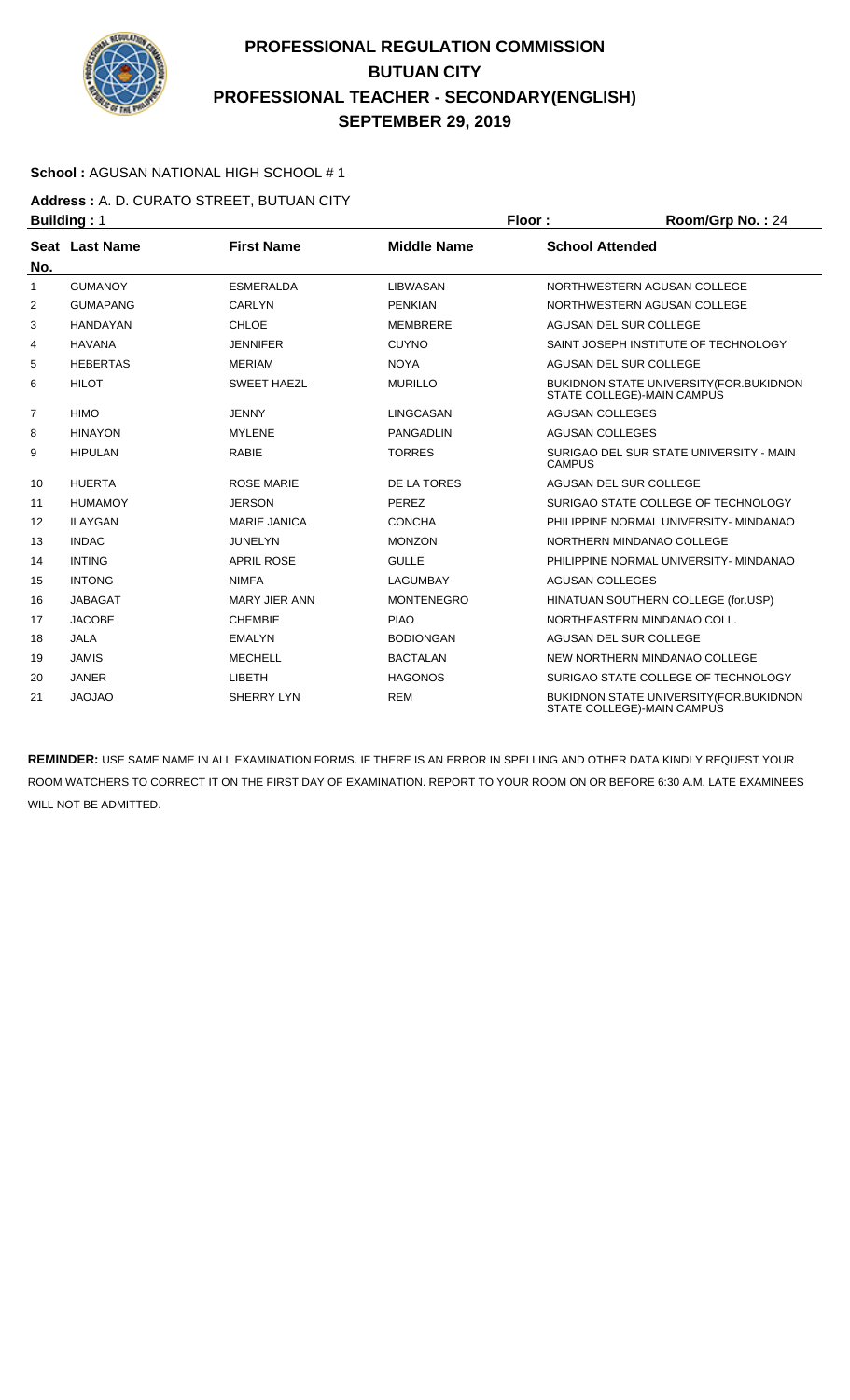

### **School :** AGUSAN NATIONAL HIGH SCHOOL # 1

**Address :** A. D. CURATO STREET, BUTUAN CITY **Building : 1 Floor : Room/Grp No. : 25** 

| No.            | Seat Last Name   | <b>First Name</b> | <b>Middle Name</b> | <b>School Attended</b>                                   |
|----------------|------------------|-------------------|--------------------|----------------------------------------------------------|
| 1              | <b>JAUM</b>      | <b>MEL GRACE</b>  | <b>RAMIREZ</b>     | PHILIPPINE NORMAL UNIVERSITY- MINDANAO                   |
| 2              | <b>JAVIER</b>    | <b>ALMA</b>       | <b>BALABA</b>      | SAINT MICHAEL COLLEGE OF CARAGA. INC                     |
| 3              | <b>JAYOMA</b>    | <b>CRISTY ANN</b> | VILLANUEVA         | PHILIPPINE NORMAL UNIVERSITY- MINDANAO                   |
| 4              | <b>JIMENEZ</b>   | <b>MAYLONNA</b>   | <b>DELA CRUZ</b>   | SAINT THERESA COLLEGE-TANDAG                             |
| 5              | <b>JOSON</b>     | <b>DIANA</b>      | <b>RADAZA</b>      | PHILIPPINE NORMAL UNIVERSITY- MINDANAO                   |
| 6              | <b>JUAGPAO</b>   | <b>MONALIZA</b>   | <b>BALILI</b>      | NORTHEASTERN MINDANAO COLL.                              |
| $\overline{7}$ | <b>JUBAY</b>     | <b>DOVIE</b>      | SANDIGAN           | SURIGAO STATE COLLEGE OF TECHNOLOGY                      |
| 8              | <b>JUGARAP</b>   | <b>ANDRE NIñO</b> | <b>OLALO</b>       | NEW NORTHERN MINDANAO COLLEGE                            |
| 9              | <b>JUMAMIL</b>   | <b>CHARLENE</b>   | <b>BALASTA</b>     | MOUNT CARMEL COLLEGE-AGUSAN DEL SUR                      |
| 10             | <b>JUMAMOY</b>   | <b>JUDILYN</b>    | <b>MARATAS</b>     | SURIGAO STATE COLLEGE OF TECHNOLOGY                      |
| 11             | <b>JUMAWAN</b>   | <b>CHARMAGNE</b>  | <b>ALCANO</b>      | LEGACY COLLEGE OF COMPOSTELA                             |
| 12             | <b>JUVENTUD</b>  | <b>KIMMY</b>      | <b>CABODBOD</b>    | CANDELARIA INSTITUTE OF CABADBARAN-<br><b>CABADBARAN</b> |
| 13             | <b>LABADISOS</b> | <b>CATHY MAE</b>  | <b>MAGARO</b>      | NORTHWESTERN AGUSAN COLLEGE                              |
| 14             | <b>LABADO</b>    | <b>REYLIZAR</b>   | <b>CARIGARA</b>    | NEW NORTHERN MINDANAO COLLEGE                            |
| 15             | <b>LABADOR</b>   | <b>ROSALINA</b>   | <b>SAPA</b>        | AGUSAN DEL SUR COLLEGE                                   |
| 16             | <b>LABAJO</b>    | <b>LADY JANE</b>  | <b>LIBRE</b>       | SAINT JOSEPH INSTITUTE OF TECHNOLOGY                     |
| 17             | <b>LABOR</b>     | <b>MARYCRIS</b>   | <b>DALIGDIG</b>    | SAINT MICHAEL COLLEGE OF CARAGA. INC                     |
| 18             | LACRE            | <b>SHARMINE</b>   | <b>RAFOSALA</b>    | <b>AGUSAN COLLEGES</b>                                   |
| 19             | <b>LADAO</b>     | <b>CRESTINGEN</b> | <b>BADA</b>        | SAINT FRANCIS XAVIER COLLEGE                             |
| 20             | LADERA           | <b>DENNA LOU</b>  | <b>ELICAN</b>      | SAINT PETER COLLEGE-BALINGASAG                           |
| 21             | <b>LADIO</b>     | <b>MARY ROSE</b>  |                    | BOHOL INSTITUTE OF TECHNOLOGY-JAGNA                      |
| 22             | LAGARE           | <b>DANICA</b>     | <b>BABIA</b>       | CAMIGUIN POLYTECHNIC STATE COLLEGE                       |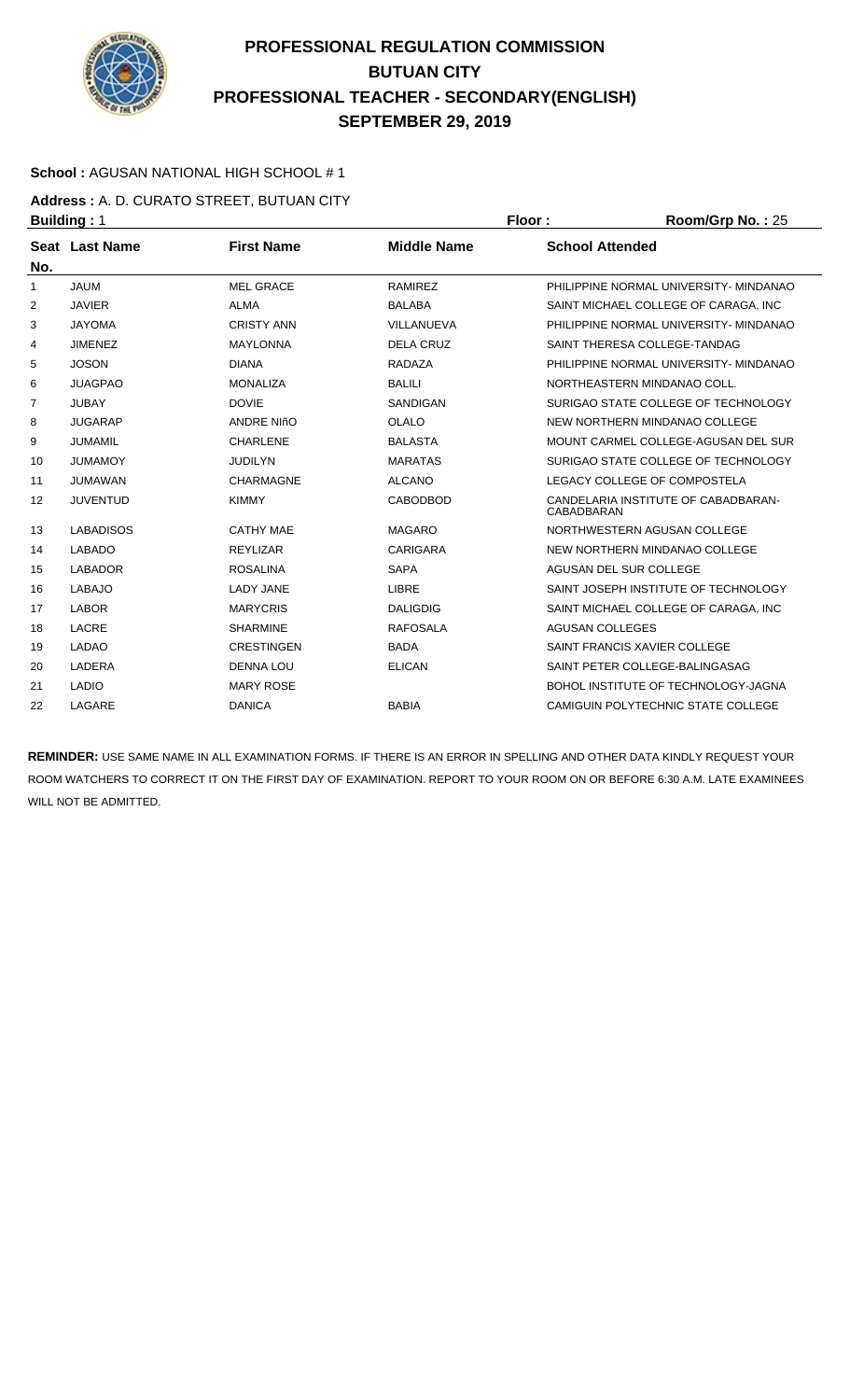

### **School :** AGUSAN NATIONAL HIGH SCHOOL # 2

**Address :** A. D. CURATO STREET, BUTUAN CITY **Building :** 2 **Floor : Room/Grp No. :** 26

| No.            | Seat Last Name     | <b>First Name</b>   | <b>Middle Name</b> | <b>School Attended</b>                                   |
|----------------|--------------------|---------------------|--------------------|----------------------------------------------------------|
| 1              | LAGARE             | <b>HANAMAE</b>      | <b>TIMARIO</b>     | FATHER SATURNINO URIOS UNIVERSITY (URIOS<br>COLL)        |
| 2              | <b>LAGROMA</b>     | <b>NOLIJUN</b>      | CAADLAWON          | NORTHEASTERN MINDANAO COLL.                              |
| 3              | <b>LAGURA</b>      | <b>MARJORIE</b>     | <b>GOOPIO</b>      | AGUSAN DEL SUR COLLEGE                                   |
| 4              | <b>LAJAOLAJAO</b>  | <b>REYMON</b>       | <b>ANTENOLA</b>    | AGUSAN DEL SUR COLLEGE                                   |
| 5              | <b>LAKILAK</b>     | <b>JEAH</b>         | <b>CUBIL</b>       | SAINT FRANCIS XAVIER COLLEGE                             |
| 6              | <b>LAMANILAO</b>   | ROSEME JANE         | <b>GARCIA</b>      | SURIGAO STATE COLLEGE OF TECHNOLOGY                      |
| $\overline{7}$ | <b>LAMBONAO</b>    | <b>JERRY</b>        | <b>OROPIO</b>      | SURIGAO STATE COLLEGE OF TECHNOLOGY                      |
| 8              | LANDERO            | <b>ALJUN</b>        | GOLO               | SIARGAO ISLAND INSTITUTE OF TECHNOLOGY                   |
| 9              | <b>LAO</b>         | <b>DELIGHT FE</b>   | <b>LADRES</b>      | SURIGAO STATE COLLEGE OF TECHNOLOGY                      |
| 10             | <b>LAO</b>         | <b>SHANE MARK</b>   | <b>LADRES</b>      | SURIGAO STATE COLLEGE OF TECHNOLOGY                      |
| 11             | <b>LAOLAO</b>      | ANCELLA AMOUR       | <b>RAMAYLA</b>     | MINDANAO STATE UNIVERSITY-MARAWI CITY                    |
| 12             | <b>LAPASA</b>      | <b>JEALOU</b>       | <b>PIZARA</b>      | NORTHERN MINDANAO COLLEGE                                |
| 13             | <b>LAPOS</b>       | <b>JELY ANNE</b>    | <b>CAPUNAYAN</b>   | SAINT MICHAEL COLLEGE OF CARAGA, INC                     |
| 14             | LARASE             | <b>JONAMIE</b>      | <b>BONOTAN</b>     | SURIGAO STATE COLLEGE OF TECHNOLOGY                      |
| 15             | LARO               | <b>RONAH LYN</b>    | <b>ALABA</b>       | SURIGAO DEL SUR STATE UNIVERSITY - MAIN<br><b>CAMPUS</b> |
| 16             | LARODA             | <b>ERICA MAE</b>    | <b>MATIAS</b>      | NORTHWESTERN AGUSAN COLLEGE                              |
| 17             | LASTIMA            | <b>VIRGILE</b>      | <b>ADIONG</b>      | NORTHERN MINDANAO COLLEGE                                |
| 18             | <b>LAURENCIANA</b> | <b>ANALIE</b>       | <b>TOLLEDO</b>     | SURIGAO STATE COLLEGE OF TECHNOLOGY                      |
| 19             | <b>LAURENTE</b>    | <b>STEPHAN MARK</b> | <b>ABADINES</b>    | SURIGAO DEL SUR STATE UNIVERSITY - MAIN<br><b>CAMPUS</b> |
| 20             | LAURIA             | <b>MARY ROSE</b>    | <b>MILAR</b>       | SAINT MICHAEL COLLEGE OF CARAGA, INC                     |
| 21             | LAURON             | <b>REYNOLD</b>      | <b>MANONGAS</b>    | SURIGAO DEL SUR STATE UNIVERSITY - MAIN<br><b>CAMPUS</b> |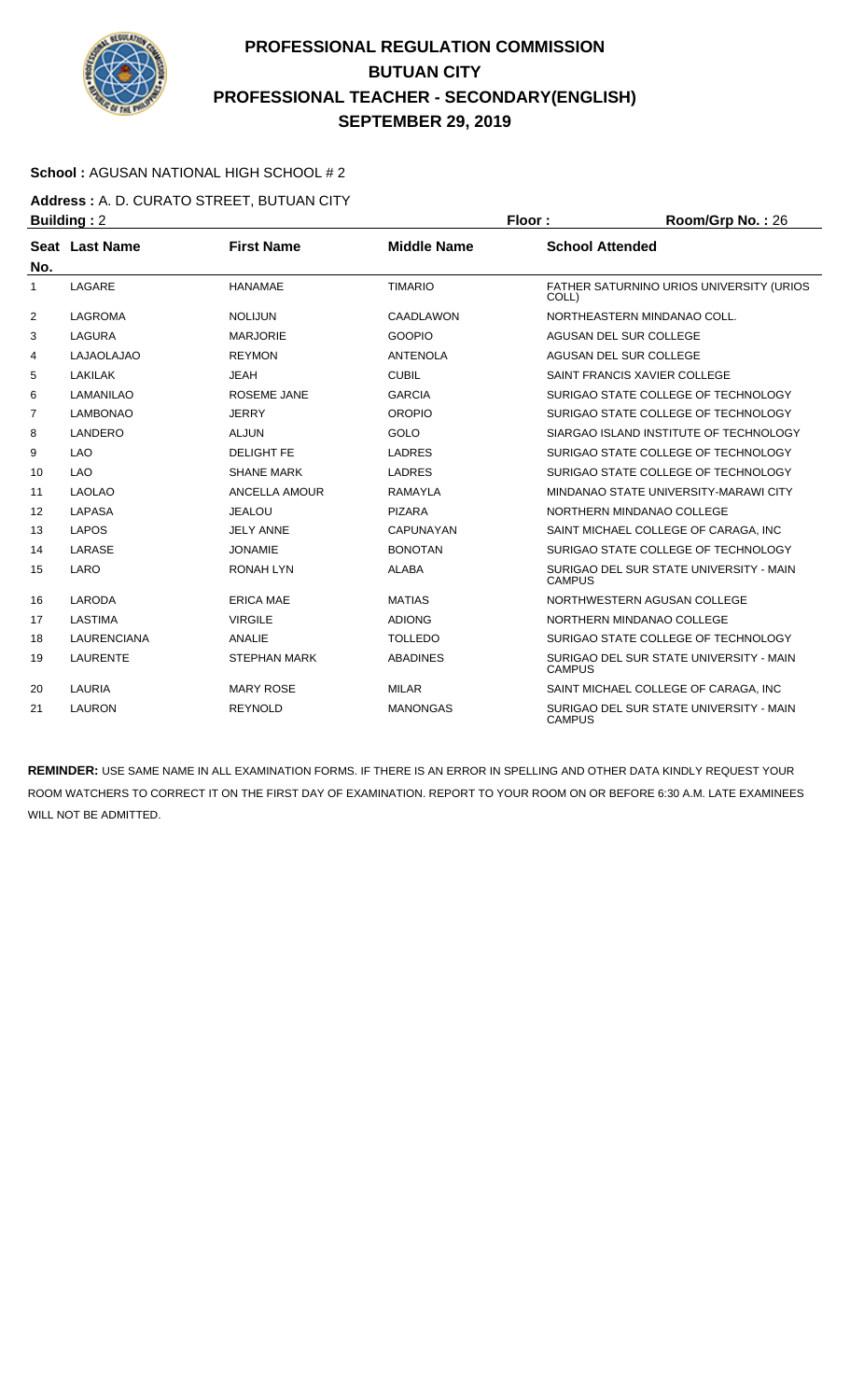

### **School :** AGUSAN NATIONAL HIGH SCHOOL # 2

**Address :** A. D. CURATO STREET, BUTUAN CITY **Building : 2 Floor : Room/Grp No. : 27** 

| No.          | Seat Last Name  | <b>First Name</b>  | <b>Middle Name</b> | <b>School Attended</b>                                       |
|--------------|-----------------|--------------------|--------------------|--------------------------------------------------------------|
| $\mathbf{1}$ | LAVILLA         | <b>HEDELIZA</b>    | <b>GALANTA</b>     | SAINT JOSEPH INSTITUTE OF TECHNOLOGY                         |
| 2            | LAWAT           | SHEENA JEAN        | <b>JUANILLO</b>    | FATHER SATURNINO URIOS UNIVERSITY (URIOS<br>COLL)            |
| 3            | LAYSON          | <b>CHARIE MAY</b>  | <b>CUADRA</b>      | DAVAO ORIENTAL STATE COLLEGE OF SCIENCE<br>& TECHNOLOGY      |
| 4            | LAZAGA          | <b>DEN JAY</b>     | LARGO              | DAVAO CENTRAL COLLEGE                                        |
| 5            | <b>LEBOR</b>    | ANGELIE            | <b>BIÑAN</b>       | SURIGAO STATE COLLEGE OF TECHNOLOGY                          |
| 6            | <b>LEBRIAS</b>  | <b>ROWENA</b>      | CABAÑA             | NORTHEASTERN MINDANAO COLL.                                  |
| 7            | <b>LEGASPI</b>  | <b>LOVELY LANE</b> | <b>LABATA</b>      | NORTHEASTERN MINDANAO COLL.                                  |
| 8            | <b>LELIS</b>    | <b>JOMAR</b>       | LAGUMBAY           | NORTHWESTERN AGUSAN COLLEGE                                  |
| 9            | <b>LEMERIC</b>  | LAIVEY             | LIGAN              | MINDANAO STATE UNIVERSITY-ILIGAN INSTITUTE<br>OF TECHNOLOGY  |
| 10           | <b>LIBARNES</b> | <b>JODELITO</b>    | <b>MEJIA</b>       | SAINT PAUL UNIVERSITY-SURIGAO                                |
| 11           | LIBAY           | <b>RUTHSEN</b>     | <b>CAMPILAN</b>    | NORTHEASTERN MINDANAO COLL.                                  |
| 12           | <b>LICONG</b>   | <b>KAREN</b>       | <b>SILAGAN</b>     | NORTHWESTERN AGUSAN COLLEGE                                  |
| 13           | <b>LIMBARO</b>  | <b>KRISHA MAE</b>  | <b>DIZON</b>       | <b>BUCAS GRANDE FOUNDATION COLLEGE</b>                       |
| 14           | <b>LINCUNA</b>  | <b>CLARISEL</b>    | <b>OBEDENCIO</b>   | AGUSAN DEL SUR COLLEGE                                       |
| 15           | <b>LINGCODO</b> | <b>JOERALYNE</b>   | <b>AJOC</b>        | MISAMIS ORIENTAL INSTITUTE OF SCIENCE &<br><b>TECHNOLOGY</b> |
| 16           | <b>LITO</b>     | <b>RECHIEL</b>     | <b>COMPASIVO</b>   | SAINT PAUL UNIVERSITY-SURIGAO                                |
| 17           | LLAMERA         | <b>CLINTON</b>     |                    | NORTHEASTERN MINDANAO COLL.                                  |
| 18           | LLEMIT          | <b>LEONICEL</b>    | <b>TARAY</b>       | CHRIST THE KING COLLEGE-GINGOOG CITY                         |
| 19           | <b>LLEMIT</b>   | <b>ROSALYN</b>     | <b>HISOLA</b>      | MISAMIS ORIENTAL INSTITUTE OF SCIENCE &<br><b>TECHNOLOGY</b> |
| 20           | <b>LOGRONIO</b> | <b>JENNY-VI</b>    | <b>BATE</b>        | PHILIPPINE NORMAL UNIVERSITY- MINDANAO                       |
| 21           | LOGROÑO         | <b>VINNA</b>       | <b>KIMPANG</b>     | NEW NORTHERN MINDANAO COLLEGE                                |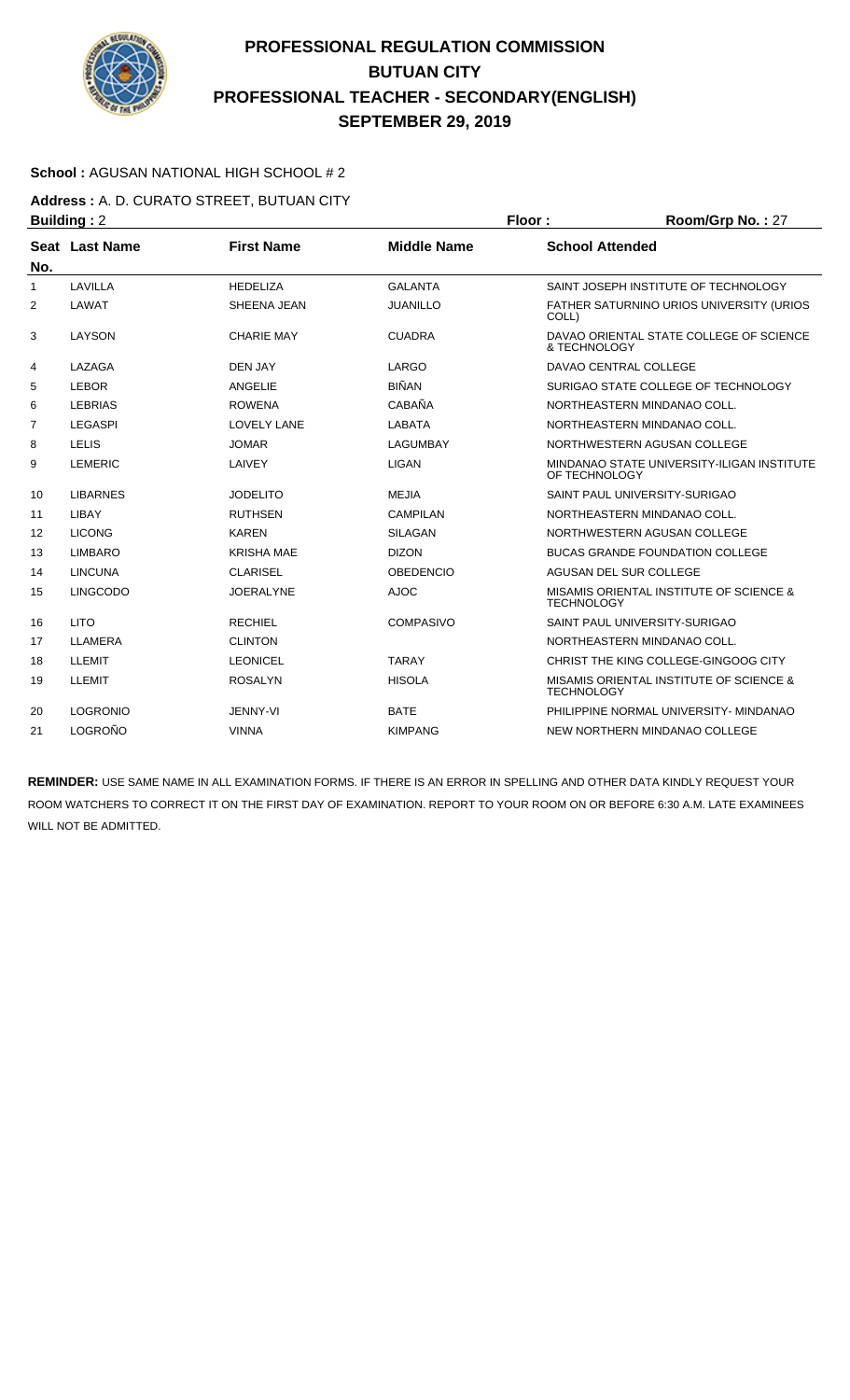

### **School :** AGUSAN NATIONAL HIGH SCHOOL # 2

**Address :** A. D. CURATO STREET, BUTUAN CITY **Building :** 2 **Floor : Room/Grp No. :** 28

| . <u>.</u>            |                       |                    |                                                          |
|-----------------------|-----------------------|--------------------|----------------------------------------------------------|
| <b>Seat Last Name</b> | <b>First Name</b>     | <b>Middle Name</b> | <b>School Attended</b>                                   |
| <b>LOMOTOS</b>        | <b>NEILS JAY</b>      | <b>GALIDO</b>      | SURIGAO STATE COLLEGE OF TECHNOLOGY                      |
| <b>LONGOS</b>         | <b>MERELYN</b>        | <b>PERODES</b>     | SURIGAO STATE COLLEGE OF TECHNOLOGY                      |
| <b>LONGOS</b>         | <b>ROSEMELYN</b>      | <b>ASUTILLA</b>    | SIARGAO ISLAND INSTITUTE OF TECHNOLOGY                   |
| <b>LOPE</b>           | <b>CINDY AIRA</b>     | <b>BAGO</b>        | NORTHWESTERN AGUSAN COLLEGE                              |
| <b>LOPEZ</b>          | <b>JOVELYN</b>        | <b>CASTILLO</b>    | SAINT MICHAEL COLLEGE OF CARAGA, INC                     |
| <b>LOPEZ</b>          | <b>JUDY MAE</b>       | <b>MACAS</b>       | NORTHERN MINDANAO COLLEGE                                |
| <b>LOPEZ</b>          | <b>NOELITO</b>        | <b>DELA BANDA</b>  | SURIGAO STATE COLLEGE OF TECHNOLOGY                      |
| <b>LOQUETE</b>        | <b>IRAH JOY</b>       |                    | NORTHWESTERN AGUSAN COLLEGE                              |
| <b>LOQUISAN</b>       | <b>DANNAH LOUEILA</b> | <b>DALUBATAN</b>   | UNIVERSITY OF MINDANAO-TAGUM                             |
| <b>LOQUITE</b>        | <b>MONIZA MAE</b>     | <b>RUAYA</b>       | SAINT PAUL UNIVERSITY-SURIGAO                            |
| LOR                   | <b>ERWIN</b>          | <b>BORROMEO</b>    | AGUSAN DEL SUR COLLEGE                                   |
| <b>LOSDO</b>          | <b>REGINE</b>         | DE GUZMAN          | SURIGAO STATE COLLEGE OF TECHNOLOGY                      |
| <b>LOZADA</b>         | <b>EDWIN</b>          | <b>LIONES</b>      | NORTHEASTERN MINDANAO COLL.                              |
| <b>LUAD</b>           | <b>MARY ANN</b>       | <b>PENADOS</b>     | SAINT MICHAEL'S COLLEGE-ILIGAN CITY                      |
| <b>LUBANAN</b>        | <b>MARIA LOURDES</b>  | <b>INSO</b>        | MONKAYO COLLEGE OF ARTS, SCIENCES &<br><b>TECHNOLOGY</b> |
| <b>LUCINE</b>         | LEAH                  | <b>GAVIA</b>       | FATHER SATURNINO URIOS UNIVERSITY (URIOS<br>COLL)        |
| <b>LUMBRES</b>        | <b>RHEAFE</b>         | <b>LUMINDAS</b>    | SURIGAO STATE COLLEGE OF TECHNOLOGY                      |
| <b>LUMPAY</b>         | <b>MARGIE LYN</b>     | <b>LACUMBES</b>    | SOUTHERN LEYTE STATE UNIVERSITY-T.OPPUS                  |
| LUSICA                | <b>MARIA RHODA</b>    | <b>TECSON</b>      | SAINT FRANCIS XAVIER COLLEGE                             |
| <b>LUSICA</b>         | <b>NEIL</b>           | <b>TONDAAN</b>     | AGUSAN DEL SUR COLLEGE                                   |
| <b>LUSPE</b>          | <b>LOUIELLA</b>       | TIU                | SURIGAO STATE COLLEGE OF TECHNOLOGY                      |
|                       |                       |                    |                                                          |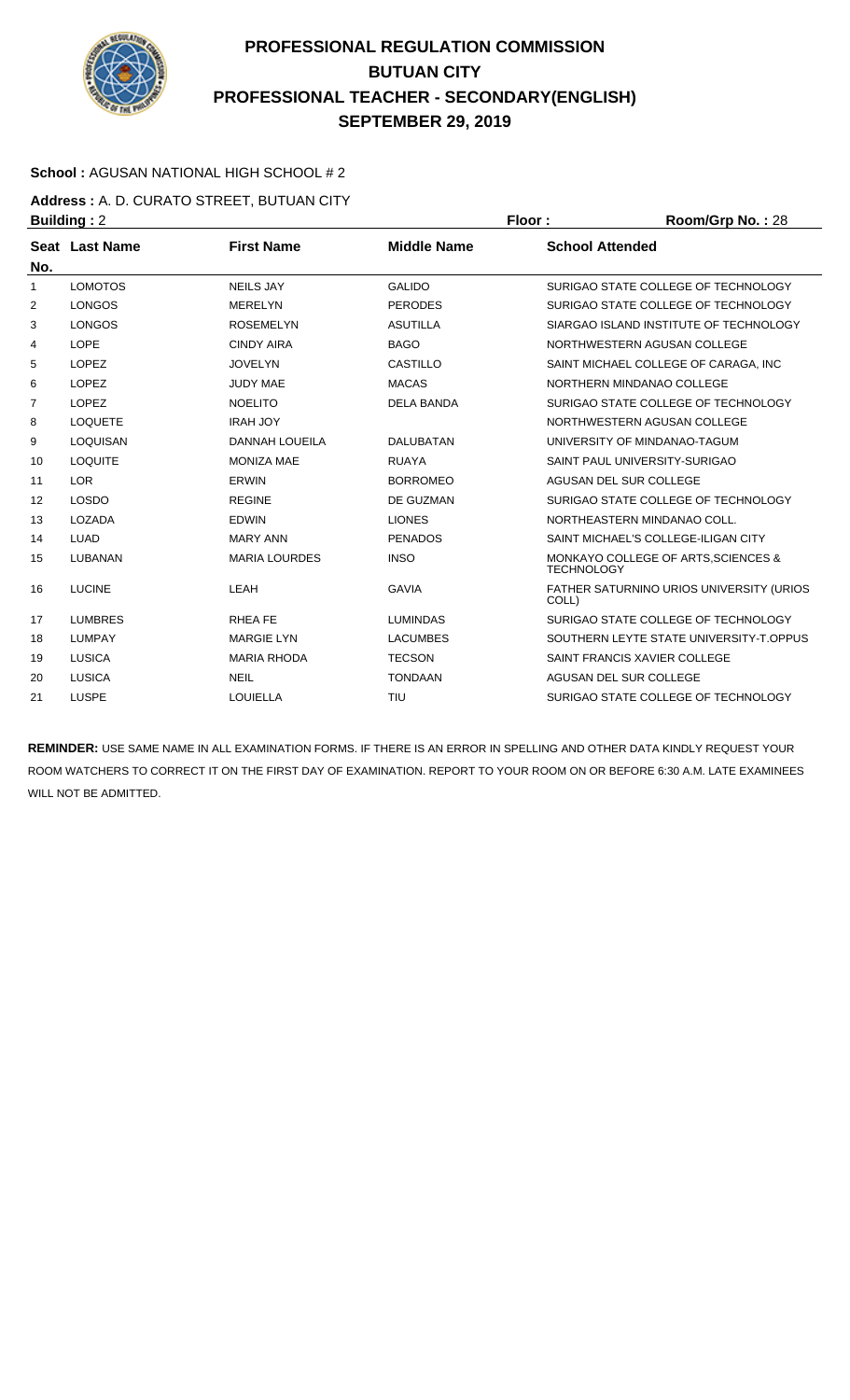

### **School :** AGUSAN NATIONAL HIGH SCHOOL # 2

**Address :** A. D. CURATO STREET, BUTUAN CITY **Building : 2 Floor : Room/Grp No. : 29** 

| No.            | <b>Seat Last Name</b> | <b>First Name</b>    | <b>Middle Name</b> | <b>School Attended</b>                            |
|----------------|-----------------------|----------------------|--------------------|---------------------------------------------------|
| 1              | <b>MACARINE</b>       | <b>JASMIN</b>        | <b>GASQUE</b>      | SURIGAO STATE COLLEGE OF TECHNOLOGY               |
| 2              | <b>MACARINE</b>       | <b>JESABEL</b>       | <b>HUMAMOY</b>     | SURIGAO STATE COLLEGE OF TECHNOLOGY               |
| 3              | <b>MACATO</b>         | <b>ROXAN</b>         | <b>DELIGERO</b>    | NEW NORTHERN MINDANAO COLLEGE                     |
| 4              | <b>MACEREN</b>        | AIME                 | LABADAN            | SURIGAO STATE COLLEGE OF TECHNOLOGY               |
| 5              | <b>MADELO</b>         | <b>LOVELY MAE</b>    | <b>UCAT</b>        | CAMIGUIN POLYTECHNIC STATE COLLEGE                |
| 6              | <b>MADELO</b>         | <b>ROSELITO</b>      | <b>DELOS REYES</b> | <b>AGUSAN COLLEGES</b>                            |
| $\overline{7}$ | <b>MADERAL</b>        | SHERA MAE            | <b>OCLARIT</b>     | CAMIGUIN POLYTECHNIC STATE COLLEGE                |
| 8              | <b>MADROÑO</b>        | <b>MELOGIN</b>       | CANDANO            | SAINT PETER COLLEGE-BALINGASAG                    |
| 9              | <b>MAGADAN</b>        | PRO-AM               | <b>OCENA</b>       | SAINT THERESA COLLEGE-TANDAG                      |
| 10             | <b>MAGALLANES</b>     | <b>DANICA</b>        | CABILOGAN          | NORTHWESTERN AGUSAN COLLEGE                       |
| 11             | <b>MAGALLANES</b>     | <b>ROLANDO JAKE</b>  | <b>MATIAS</b>      | NORTHWESTERN AGUSAN COLLEGE                       |
| 12             | <b>MAGALLANO</b>      | <b>KIMBERLY NICE</b> | <b>ALBORIA</b>     | SAINT JOSEPH INSTITUTE OF TECHNOLOGY              |
| 13             | <b>MAGBANUA</b>       | <b>LEA</b>           | <b>BENEDICTO</b>   | SOUTHWAY COLLEGE OF TECHNOLOGY                    |
| 14             | <b>MAGRO</b>          | SHIELA MAE           | <b>JAQUE</b>       | SURIGAO STATE COLLEGE OF TECHNOLOGY               |
| 15             | <b>MAGSANAY</b>       | <b>JESSIE</b>        | <b>REDULA</b>      | SURIGAO STATE COLLEGE OF TECHNOLOGY               |
| 16             | <b>MAGTIBAY</b>       | <b>JOYCE</b>         | <b>BASARTE</b>     | NORTHWESTERN AGUSAN COLLEGE                       |
| 17             | <b>MAHINAY</b>        | <b>MARGIE ANA</b>    | <b>FUENTES</b>     | AGUSAN DEL SUR COLLEGE                            |
| 18             | <b>MAINIT</b>         | <b>MEDEL</b>         | <b>AMPATIN</b>     | CHRIST THE KING COLLEGE-GINGOOG CITY              |
| 19             | <b>MALACURA</b>       | <b>GECCA</b>         | <b>DELA TORRE</b>  | SIARGAO ISLAND INSTITUTE OF TECHNOLOGY            |
| 20             | <b>MALANA</b>         | <b>SHADRACH</b>      |                    | <b>AGUSAN COLLEGES</b>                            |
| 21             | <b>MALAQUE</b>        | <b>NATHAN ELIJAH</b> | <b>EDILO</b>       | FATHER SATURNINO URIOS UNIVERSITY (URIOS<br>COLL) |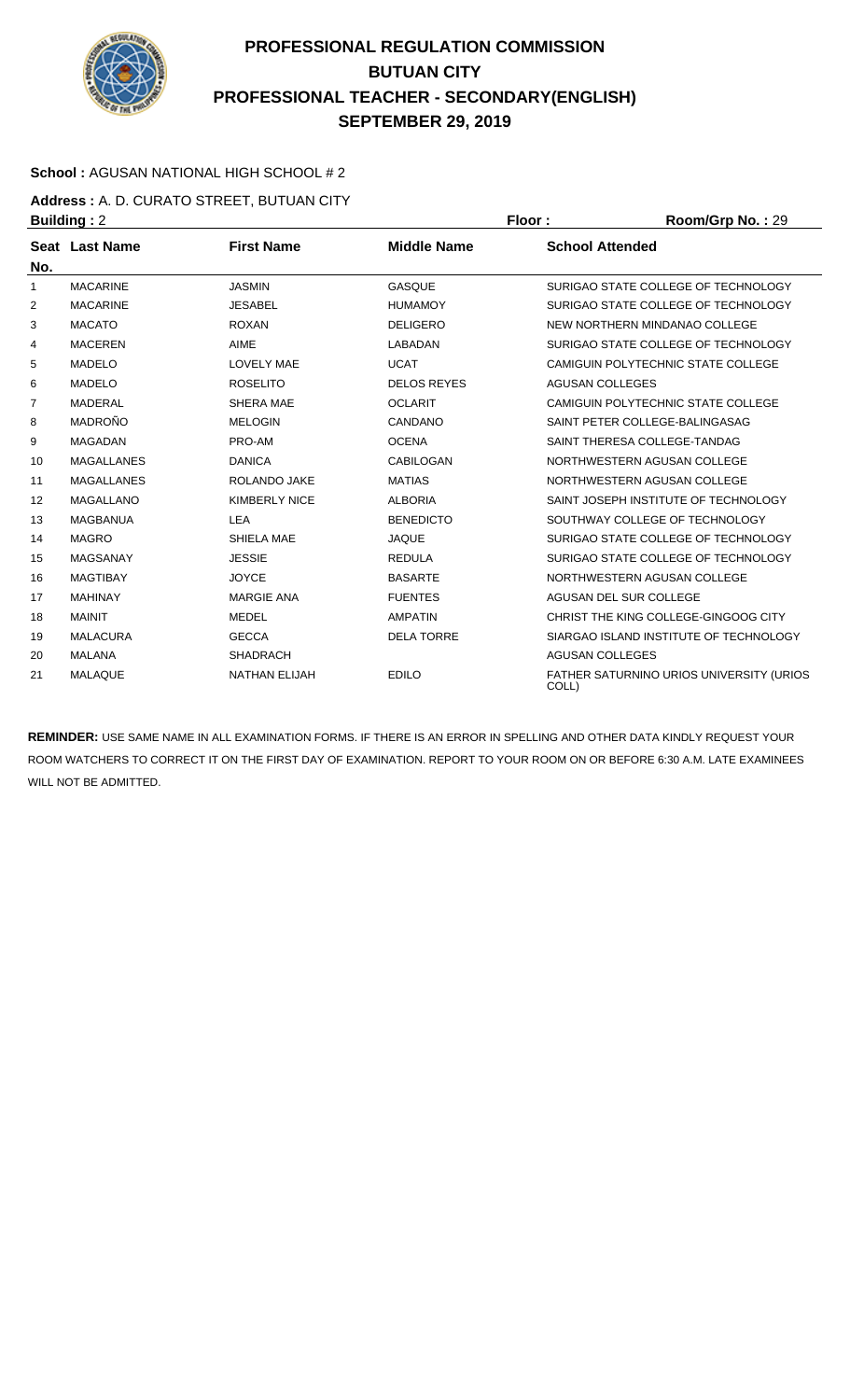

### **School :** AGUSAN NATIONAL HIGH SCHOOL # 2

**Address :** A. D. CURATO STREET, BUTUAN CITY **Building : 2 Floor : Room/Grp No. : 30** 

| No.            | Seat Last Name    | <b>First Name</b>     | <b>Middle Name</b> | <b>School Attended</b>                                                          |
|----------------|-------------------|-----------------------|--------------------|---------------------------------------------------------------------------------|
| 1              | <b>MALINAO</b>    | <b>JACQUELYN</b>      | <b>GERMAN</b>      | SURIGAO STATE COLLEGE OF TECHNOLOGY                                             |
| 2              | <b>MANALON</b>    | <b>EMMANUEL</b>       | <b>BERDEJO</b>     | SAINT FRANCIS XAVIER COLLEGE                                                    |
| 3              | MAÑANEZ           | <b>GRACE JANE</b>     | <b>BELMONTE</b>    | CANDELARIA INSTITUTE OF CABADBARAN-<br>CABADBARAN                               |
| 4              | <b>MANATAD</b>    | <b>CARENN</b>         | <b>JUNIO</b>       | FATHER SATURNINO URIOS UNIVERSITY (URIOS<br>COLL)                               |
| 5              | <b>MANATAD</b>    | <b>LINDLEY</b>        | <b>DELIGENCIA</b>  | SAINT THERESA COLLEGE-TANDAG                                                    |
| 6              | <b>MANGAPURO</b>  | <b>MEVIN</b>          | <b>ABARCA</b>      | NORTHEASTERN MINDANAO COLL.                                                     |
| $\overline{7}$ | <b>MANGAYAN</b>   | <b>DAISY</b>          | <b>JUSTO</b>       | <b>BUKIDNON STATE UNIVERSITY - NEW BATAAN</b><br><b>EXTERNAL STUDIES CENTER</b> |
| 8              | <b>MANGITNGIT</b> | <b>KRIZZELE - ANN</b> | <b>BELARMA</b>     | HINATUAN SOUTHERN COLLEGE (for.USP)                                             |
| 9              | <b>MANGUERA</b>   | <b>PINK APRIL</b>     | <b>OFTANA</b>      | <b>RAMON MAGSAYSAY MEMORIAL COLLEGE -</b><br><b>MARBEL</b>                      |
| 10             | <b>MANLIGUEZ</b>  | <b>GRACE</b>          | <b>BESINGA</b>     | SURIGAO DEL SUR STATE UNIVERSITY - MAIN<br><b>CAMPUS</b>                        |
| 11             | <b>MANTO</b>      | <b>MEDELYN</b>        | YANAG              | SURIGAO STATE COLLEGE OF TECHNOLOGY                                             |
| 12             | <b>MANUNGAS</b>   | <b>JESSA MAE</b>      | <b>AZARCON</b>     | SURIGAO STATE COLLEGE OF TECHNOLOGY                                             |
| 13             | <b>MANZANO</b>    | <b>REYNOLD</b>        | <b>SALEM</b>       | SURIGAO DEL SUR STATE UNIVERSITY - MAIN<br><b>CAMPUS</b>                        |
| 14             | <b>MAPALO</b>     | <b>LYNDON</b>         | <b>BERSABAL</b>    | SURIGAO STATE COLLEGE OF TECHNOLOGY                                             |
| 15             | <b>MAQUILING</b>  | <b>SCARLET JOHARA</b> | <b>MAHUMAS</b>     | COMPOSTELA VALLEY STATE COLLEGE -<br><b>MONTEVISTA BRANCH</b>                   |
| 16             | <b>MARBANI</b>    | <b>MARK KEVIN</b>     | <b>CLAPANO</b>     | SAINT PAUL UNIVERSITY-SURIGAO                                                   |
| 17             | <b>MARCELO</b>    | SHIELA MAE            | LOYOLA             | DEL SUR GOOD SHEPHERD COLLEGE                                                   |
| 18             | <b>MARTINEZ</b>   | LUNDAN                | <b>DAGANI</b>      | NORTHERN MINDANAO COLLEGE                                                       |
| 19             | <b>MARTINEZ</b>   | <b>MIKKA LINDY</b>    | <b>TUMAMPOS</b>    | <b>AGUSAN COLLEGES</b>                                                          |
| 20             | <b>MASUMBOL</b>   | <b>JOHNLEY</b>        | <b>JAO</b>         | NORTHEASTERN MINDANAO COLL.                                                     |
| 21             | <b>MATEO</b>      | <b>DIVINA GRACE</b>   | <b>SANORIA</b>     | SAINT MICHAEL COLLEGE OF CARAGA. INC                                            |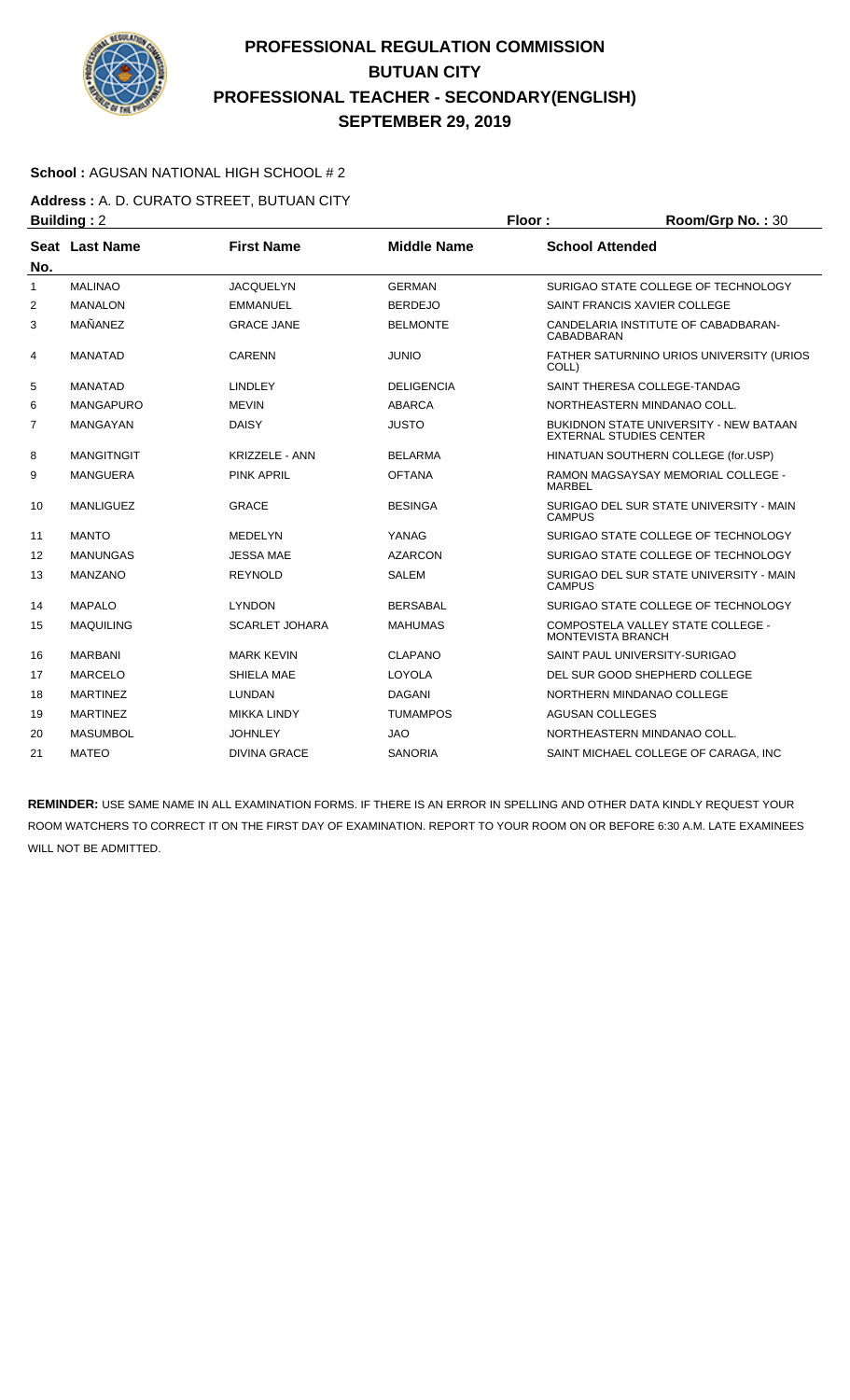

### **School :** AGUSAN NATIONAL HIGH SCHOOL # 2

**Address :** A. D. CURATO STREET, BUTUAN CITY **Building : 2 Floor : Floor : Room/Grp No. : 31** 

| No.            | Seat Last Name    | <b>First Name</b>     | <b>Middle Name</b> | <b>School Attended</b>                                   |
|----------------|-------------------|-----------------------|--------------------|----------------------------------------------------------|
| 1              | <b>MATICYENG</b>  | <b>MYLEEN</b>         | <b>BALATERO</b>    | PHILIPPINE NORMAL UNIVERSITY- MINDANAO                   |
| $\overline{2}$ | <b>MAUSISA</b>    | <b>ELLA</b>           | <b>RANARIO</b>     | AGUSAN DEL SUR COLLEGE                                   |
| 3              | <b>MECOMPAL</b>   | <b>RALPH LOUIE</b>    | <b>MARVAS</b>      | SIARGAO ISLAND INSTITUTE OF TECHNOLOGY                   |
| 4              | <b>MEGALLEN</b>   | <b>APRILYN</b>        | <b>CASTILLA</b>    | SAINT MICHAEL COLLEGE OF CARAGA. INC.                    |
| 5              | <b>MEJORADA</b>   | <b>IRIS</b>           | <b>CANOY</b>       | MINDANAO STATE UNIVERSITY-NAAWAN                         |
| 6              | <b>MELENDRES</b>  | <b>AIRENE</b>         | <b>HALAWIG</b>     | MOUNT CARMEL COLLEGE-AGUSAN DEL SUR                      |
| 7              | <b>MELLANG</b>    | <b>REGEN</b>          | <b>VIÑO</b>        | SAINT MICHAEL COLLEGE OF CARAGA. INC.                    |
| 8              | <b>MELLOMIDA</b>  | <b>KEITH JAN KARL</b> | <b>ASUAL</b>       | SAINT FRANCIS XAVIER COLLEGE                             |
| 9              | <b>MENDEZ</b>     | <b>EINIE JANE</b>     |                    | NEW NORTHERN MINDANAO COLLEGE                            |
| 10             | <b>MENDOZA</b>    | ANGELIA FRAU-LEIN     | <b>BONOTAN</b>     | FATHER SATURNINO URIOS UNIVERSITY (URIOS<br>COLL)        |
| 11             | <b>MENORIAS</b>   | <b>CRISTINA MARIZ</b> | <b>BUICO</b>       | DON CARLOS POLYTECHNIC COLLEGE                           |
| 12             | <b>MERCADO</b>    | <b>ZENITH KEY</b>     | <b>MONDALO</b>     | FATHER SATURNINO URIOS UNIVERSITY (URIOS<br>COLL)        |
| 13             | <b>METANTE</b>    | <b>MARY GRACE</b>     | ABELLAR            | <b>AGUSAN DEL SUR COLLEGE</b>                            |
| 14             | <b>MILAN</b>      | <b>ESTHER</b>         | <b>IWAY</b>        | NORTHWESTERN AGUSAN COLLEGE                              |
| 15             | <b>MINDORO</b>    | <b>BENJAMIN JR</b>    | <b>TAGARO</b>      | CAMIGUIN POLYTECHNIC STATE COLLEGE                       |
| 16             | <b>MIQUE</b>      | <b>KAREN</b>          | <b>SABORNIDO</b>   | AGUSAN DEL SUR COLLEGE                                   |
| 17             | <b>MONDALO</b>    | <b>MARIETTA</b>       | <b>DANIAS</b>      | NORTHEASTERN MINDANAO COLL.                              |
| 18             | <b>MONDIA</b>     | <b>ABIGAIL ROSE</b>   | ZARSUELO           | LYCEUM OF ALABANG (for. NCST)                            |
| 19             | <b>MONOY</b>      | <b>MARIA LOREN</b>    | <b>TEJEROSO</b>    | NORTHERN MINDANAO COLLEGE                                |
| 20             | <b>MONTANTE</b>   | <b>KRISELLEDAN</b>    | <b>TAPAYAN</b>     | FATHER SATURNINO URIOS UNIVERSITY (URIOS<br>COLL)        |
| 21             | <b>MONTE</b>      | <b>MAE NANCY</b>      | <b>MAINIT</b>      | AGUSAN DEL SUR COLLEGE                                   |
| 22             | <b>MONTENEGRO</b> | <b>JUSTINE AARON</b>  | <b>MOLINO</b>      | SURIGAO DEL SUR STATE UNIVERSITY - MAIN<br><b>CAMPUS</b> |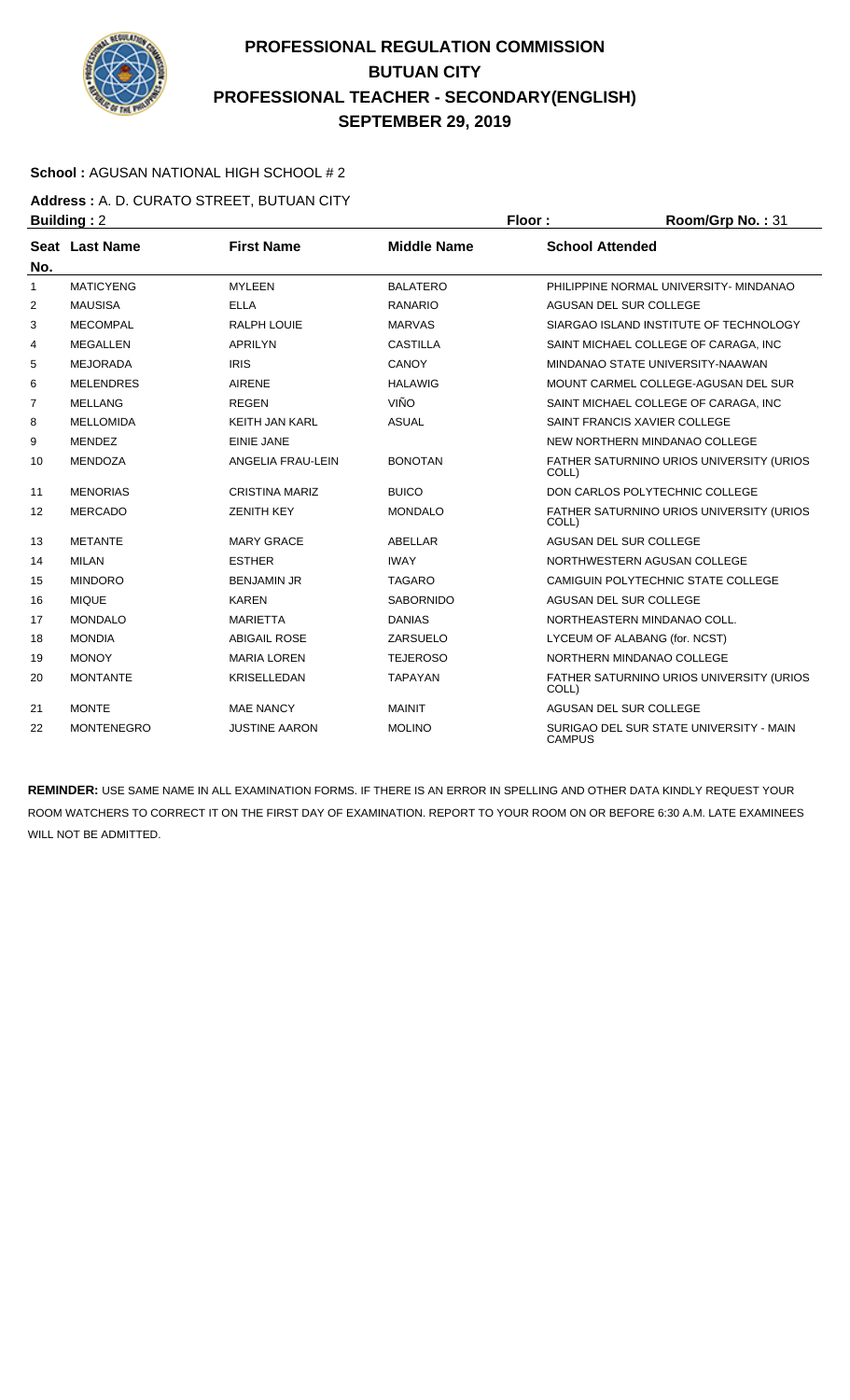

### **School :** AGUSAN NATIONAL HIGH SCHOOL # 2

**Address :** A. D. CURATO STREET, BUTUAN CITY **Building :** 2 **Floor : Room/Grp No. :** 32

| No. | Seat Last Name    | <b>First Name</b>       | <b>Middle Name</b> | <b>School Attended</b>                                          |
|-----|-------------------|-------------------------|--------------------|-----------------------------------------------------------------|
| 1   | <b>MONTENEGRO</b> | <b>MICHEL</b>           | <b>AMPO</b>        | SURIGAO DEL SUR STATE UNIVERSITY - MAIN<br><b>CAMPUS</b>        |
| 2   | <b>MONTER</b>     | <b>ANALYN</b>           | <b>RIVAS</b>       | SURIGAO DEL SUR STATE UNIVERSITY - MAIN<br><b>CAMPUS</b>        |
| 3   | <b>MONTEROS</b>   | <b>JERALD</b>           | ADANZA             | NORTHERN MINDANAO COLLEGE                                       |
| 4   | <b>MONTES</b>     | <b>GLYCELLE</b>         | <b>ZAMORA</b>      | UNIVERSITY OF SOUTHEASTERN PHILIPPINES-<br><b>BISLIG CAMPUS</b> |
| 5   | <b>MONTI-EL</b>   | <b>JECEL</b>            |                    | PHILIPPINE NORMAL UNIVERSITY- MINDANAO                          |
| 6   | <b>MONTON</b>     | <b>HYACINTH KRESTEL</b> |                    | SAINT THERESA COLLEGE-TANDAG                                    |
| 7   | <b>MONTON</b>     | <b>JESSA</b>            | <b>BAUTISTA</b>    | FATHER SATURNINO URIOS UNIVERSITY (URIOS<br>COLL)               |
| 8   | <b>MONTON</b>     | <b>LIZZIE ANN GRACE</b> | <b>GRANA</b>       | NEW NORTHERN MINDANAO COLLEGE                                   |
| 9   | <b>MORADO</b>     | <b>SARAH JEAN</b>       | <b>GESTA</b>       | CANDELARIA INSTITUTE OF CABADBARAN-<br>CABADBARAN               |
| 10  | <b>MORAGA</b>     | <b>MARIESOL</b>         | <b>FLORES</b>      | AGUSAN DEL SUR COLLEGE                                          |
| 11  | <b>MORALDE</b>    | <b>ARQUEL</b>           | <b>TAGANAS</b>     | MOUNT CARMEL COLLEGE-AGUSAN DEL SUR                             |
| 12  | <b>MORALES</b>    | <b>ANNALYN</b>          | OYO-A              | SAINT FRANCIS XAVIER COLLEGE                                    |
| 13  | <b>MORALES</b>    | <b>JOCELYN</b>          | <b>OCUPE</b>       | SAINT PAUL UNIVERSITY-SURIGAO                                   |
| 14  | <b>MORANO</b>     | <b>VIANICE JHEL</b>     | <b>SANCHEZ</b>     | NORTHERN MINDANAO COLLEGE                                       |
| 15  | <b>MORENO</b>     | <b>MARYFEL</b>          | <b>SIERRA</b>      | PHILIPPINE NORMAL UNIVERSITY- MINDANAO                          |
| 16  | <b>MORGADEZ</b>   | <b>CARLO IAN</b>        | <b>SALINAS</b>     | PHILIPPINE NORMAL UNIVERSITY- MINDANAO                          |
| 17  | <b>MORGADEZ</b>   | <b>JESSA</b>            | <b>HAVANA</b>      | SAINT JOSEPH INSTITUTE OF TECHNOLOGY                            |
| 18  | <b>MORILLA</b>    | <b>APPLE JEAN</b>       | SORIANO            | SURIGAO STATE COLLEGE OF TECHNOLOGY                             |
| 19  | <b>MORILLA</b>    | <b>BERNADETH</b>        | <b>SORIANO</b>     | SURIGAO STATE COLLEGE OF TECHNOLOGY                             |
| 20  | <b>MORIN</b>      | <b>DENNIS</b>           | <b>FIGURON</b>     | SIARGAO ISLAND INSTITUTE OF TECHNOLOGY                          |
| 21  | <b>MORTA</b>      | SHEENA ANN              | <b>SALON</b>       | NORTHERN MINDANAO COLLEGE                                       |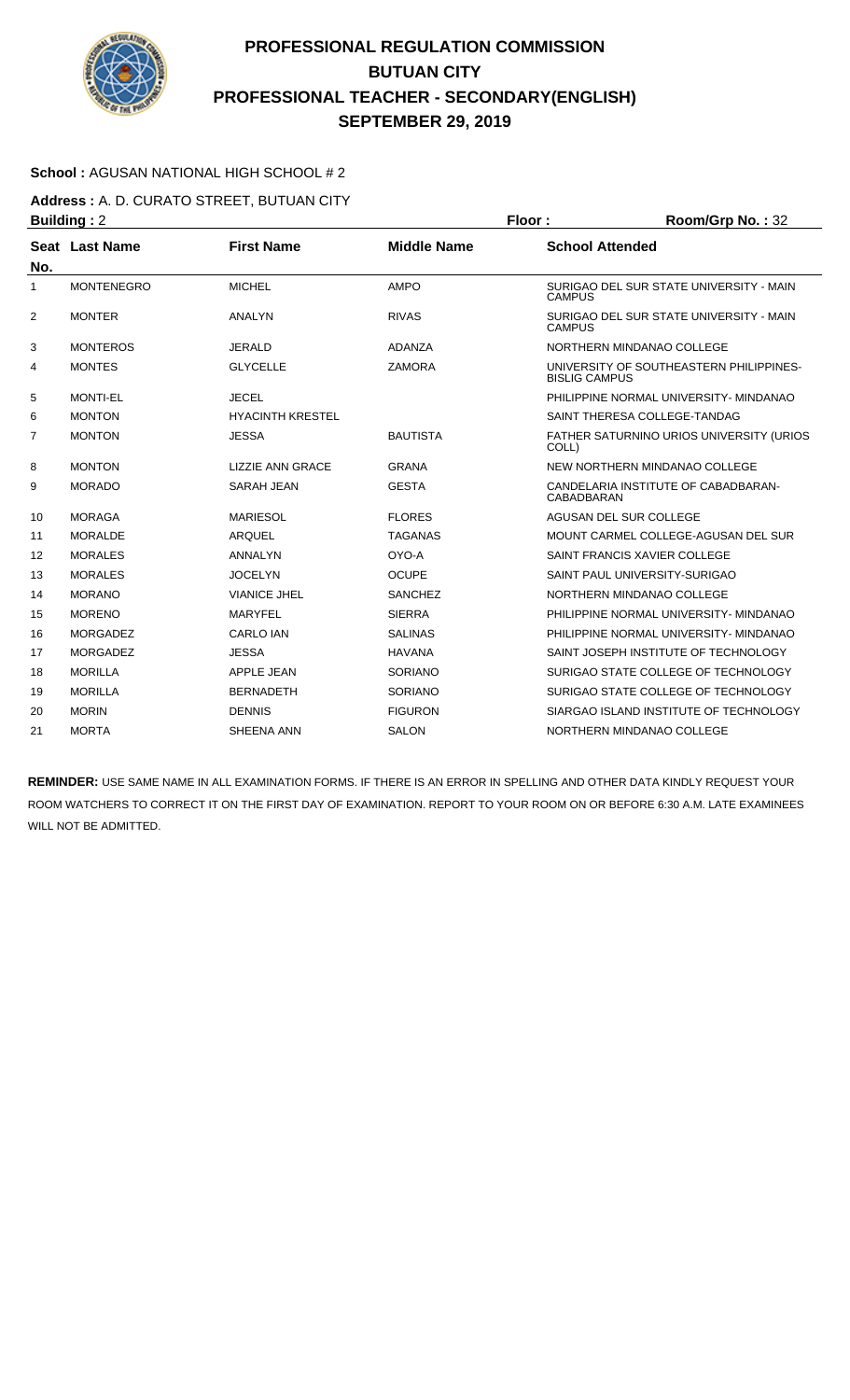

### **School :** AGUSAN NATIONAL HIGH SCHOOL # 2

**Address :** A. D. CURATO STREET, BUTUAN CITY **Building : 2 Floor : Room/Grp No. : 33** 

|              | . <u>.</u>            |                        |                    |                                                                 |
|--------------|-----------------------|------------------------|--------------------|-----------------------------------------------------------------|
| No.          | <b>Seat Last Name</b> | <b>First Name</b>      | <b>Middle Name</b> | <b>School Attended</b>                                          |
| $\mathbf{1}$ | <b>MOSQUITO</b>       | <b>KATHERINE AISLE</b> | <b>SENDRIJAS</b>   | SURIGAO STATE COLLEGE OF TECHNOLOGY                             |
| 2            | <b>MULA</b>           | <b>SHIELA MARIE</b>    | ALEPAJANDO         | SURIGAO STATE COLLEGE OF TECHNOLOGY                             |
| 3            | <b>MURILLO</b>        | <b>LORELYN</b>         | <b>CABONCE</b>     | SAINT MICHAEL COLLEGE OF CARAGA, INC                            |
| 4            | <b>MURIO</b>          | <b>MARIA TERESA</b>    | DE GUZMAN          | UNIVERSITY OF SOUTHEASTERN PHILIPPINES-<br><b>BISLIG CAMPUS</b> |
| 5            | <b>NABASCA</b>        | <b>RONNA MAE</b>       | PEÑALOGA           | NORTHWESTERN AGUSAN COLLEGE                                     |
| 6            | <b>NACA</b>           | <b>CHRISTIAN PAUL</b>  |                    | NEW NORTHERN MINDANAO COLLEGE                                   |
| 7            | <b>NAING</b>          | <b>RENANTE</b>         | <b>RUCAT</b>       | NORTHEASTERN MINDANAO COLL.                                     |
| 8            | <b>NAMOC</b>          | <b>NITCHIE</b>         | <b>ELUDO</b>       | NORTH DAVAO COLLEGE-TAGUM FOUNDATION                            |
| 9            | <b>NAPALAN</b>        | JAN BEAU-J             | PEREZ              | PHILIPPINE NORMAL UNIVERSITY- MINDANAO                          |
| 10           | <b>NARDO</b>          | <b>HANNELIE</b>        | <b>MANGALAO</b>    | SAINT MICHAEL'S COLLEGE-SURIGAO DEL SUR                         |
| 11           | <b>NARISMA</b>        | <b>MARLON</b>          | <b>RENDON</b>      | UNIVERSITY OF SOUTHEASTERN PHILIPPINES-<br><b>BISLIG CAMPUS</b> |
| 12           | <b>NARVASA</b>        | <b>LORTINEDA INA</b>   | <b>GALICIA</b>     | NORTHWESTERN AGUSAN COLLEGE                                     |
| 13           | <b>NASAYAO</b>        | <b>AILEN</b>           | <b>MACARAYAN</b>   | SURIGAO STATE COLLEGE OF TECHNOLOGY                             |
| 14           | <b>NATAD</b>          | <b>KEREN GRACE</b>     | ABAD               | PHILIPPINE NORMAL UNIVERSITY- MINDANAO                          |
| 15           | <b>NAUTAN</b>         | DIANA JEAN             | <b>PODADERA</b>    | SIARGAO ISLAND INSTITUTE OF TECHNOLOGY                          |
| 16           | <b>NAVALES</b>        | <b>GERALDINE</b>       | <b>PAALAN</b>      | AGUSAN DEL SUR COLLEGE                                          |
| 17           | <b>NAVARRO</b>        | <b>MAY</b>             |                    | NORTHWESTERN AGUSAN COLLEGE                                     |
| 18           | <b>NEGRIDO</b>        | <b>JONALOU</b>         | <b>KIKOY</b>       | SAINT MICHAEL COLLEGE OF CARAGA. INC.                           |
| 19           | <b>NEMEÑO</b>         | <b>JINKY</b>           | <b>NILLAS</b>      | AGUSAN DEL SUR COLLEGE                                          |
| 20           | <b>NERI</b>           | <b>VENICE MARIE</b>    | <b>NOGADAS</b>     | LEGACY COLLEGE OF COMPOSTELA                                    |
| 21           | <b>NOGALIZA</b>       | <b>MANNY</b>           | <b>JUSTOL</b>      | SIARGAO ISLAND INSTITUTE OF TECHNOLOGY                          |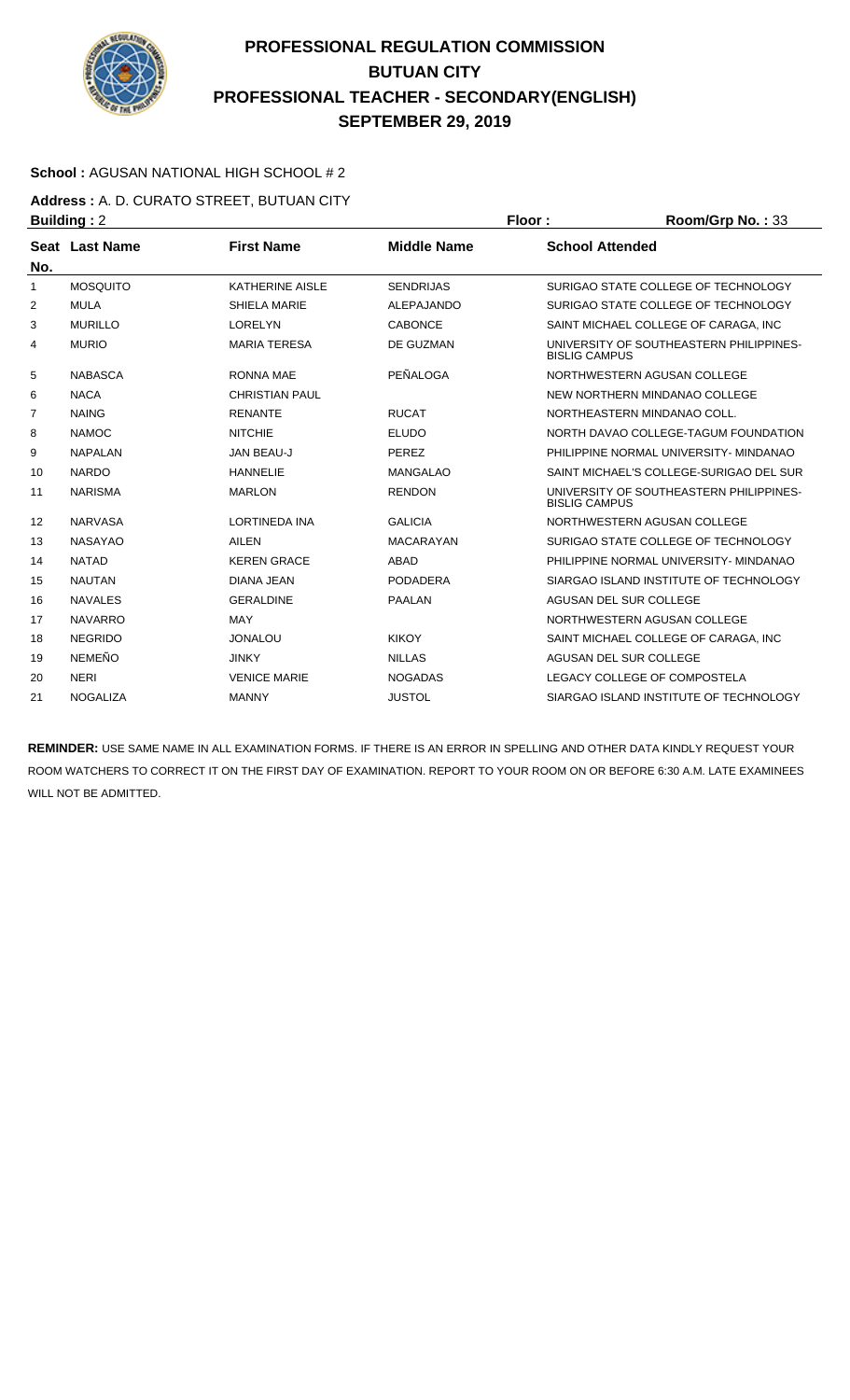

### **School :** AGUSAN NATIONAL HIGH SCHOOL # 2

**Address :** A. D. CURATO STREET, BUTUAN CITY **Building : 2 Floor : Floor : Room/Grp No. : 34** 

| No.            | <b>Seat Last Name</b> | <b>First Name</b>    | <b>Middle Name</b> | <b>School Attended</b>                                   |
|----------------|-----------------------|----------------------|--------------------|----------------------------------------------------------|
| 1              | <b>NOGUERRA</b>       | <b>ROWENA JOY</b>    | <b>LIMPOT</b>      | SURIGAO STATE COLLEGE OF TECHNOLOGY                      |
| 2              | <b>NOJA</b>           | <b>ROWENA</b>        | <b>PEREZ</b>       | PHILIPPINE NORMAL UNIVERSITY- MINDANAO                   |
| 3              | <b>NOLON</b>          | <b>REALYN</b>        | PEREZ              | SAINT FRANCIS XAVIER COLLEGE                             |
| 4              | <b>NUMERAL</b>        | <b>FLORA MAE</b>     | <b>RAMA</b>        | PHILIPPINE NORMAL UNIVERSITY- MINDANAO                   |
| 5              | <b>OBELLO</b>         | <b>JENNY</b>         | <b>SANTIAGO</b>    | SAINT MICHAEL COLLEGE OF CARAGA. INC.                    |
| 6              | <b>OBENZA</b>         | <b>GENALYN</b>       | <b>GABATO</b>      | MOUNT CARMEL COLLEGE-AGUSAN DEL SUR                      |
| $\overline{7}$ | <b>OBOD</b>           | <b>JENSINE</b>       | <b>CABUYAO</b>     | NORTHWESTERN AGUSAN COLLEGE                              |
| 8              | <b>OBOSA</b>          | <b>FEDELIS</b>       | <b>PINGOS</b>      | SURIGAO STATE COLLEGE OF TECHNOLOGY                      |
| 9              | <b>OCLARIT</b>        | LULAN                | <b>PALOMAR</b>     | SAINT FRANCIS XAVIER COLLEGE                             |
| 10             | <b>OCOT</b>           | <b>ROMIE ROSE</b>    | <b>ARCAYAN</b>     | AGUSAN DEL SUR COLLEGE                                   |
| 11             | <b>ODIAZ</b>          | <b>SHE KINAH</b>     | <b>RAMBONANZA</b>  | SAINT JOSEPH INSTITUTE OF TECHNOLOGY                     |
| 12             | OGSOC                 | <b>MARIE LOREN</b>   | <b>SATUROS</b>     | CAMIGUIN POLYTECHNIC STATE COLLEGE                       |
| 13             | OLACO                 | <b>MARY ANN</b>      | <b>SANTUYA</b>     | SURIGAO DEL SUR STATE UNIVERSITY - MAIN<br><b>CAMPUS</b> |
| 14             | OLIP                  | <b>JULIETO</b>       | <b>LUCERO</b>      | SAINT MICHAEL COLLEGE OF CARAGA, INC                     |
| 15             | <b>OLIVERIO</b>       | <b>AIZA</b>          | <b>GALADO</b>      | HOLY CHILD COLLEGE OF BUTUAN                             |
| 16             | <b>OLIVERIO</b>       | PRINCESS MAE         | <b>ALAPAG</b>      | NORTHEASTERN MINDANAO COLL.                              |
| 17             | <b>OLMEDO</b>         | <b>APRIL</b>         | <b>TIGUMAN</b>     | SAINT MICHAEL COLLEGE OF CARAGA. INC                     |
| 18             | <b>ONTUCA</b>         | <b>NOELYN</b>        | <b>BERNADES</b>    | SURIGAO STATE COLLEGE OF TECHNOLOGY                      |
| 19             | OPEÑA                 | <b>KEETLYN</b>       | <b>GRUYAL</b>      | SAINT MICHAEL'S COLLEGE-SURIGAO DEL SUR                  |
| 20             | <b>ORCULLO</b>        | <b>MARIA LOURDES</b> | <b>SERNA</b>       | HINATUAN SOUTHERN COLLEGE (for.USP)                      |
| 21             | <b>OREHUELA</b>       | <b>OPHELIA</b>       | <b>ALCARDE</b>     | NORTHWESTERN AGUSAN COLLEGE                              |
|                |                       |                      |                    |                                                          |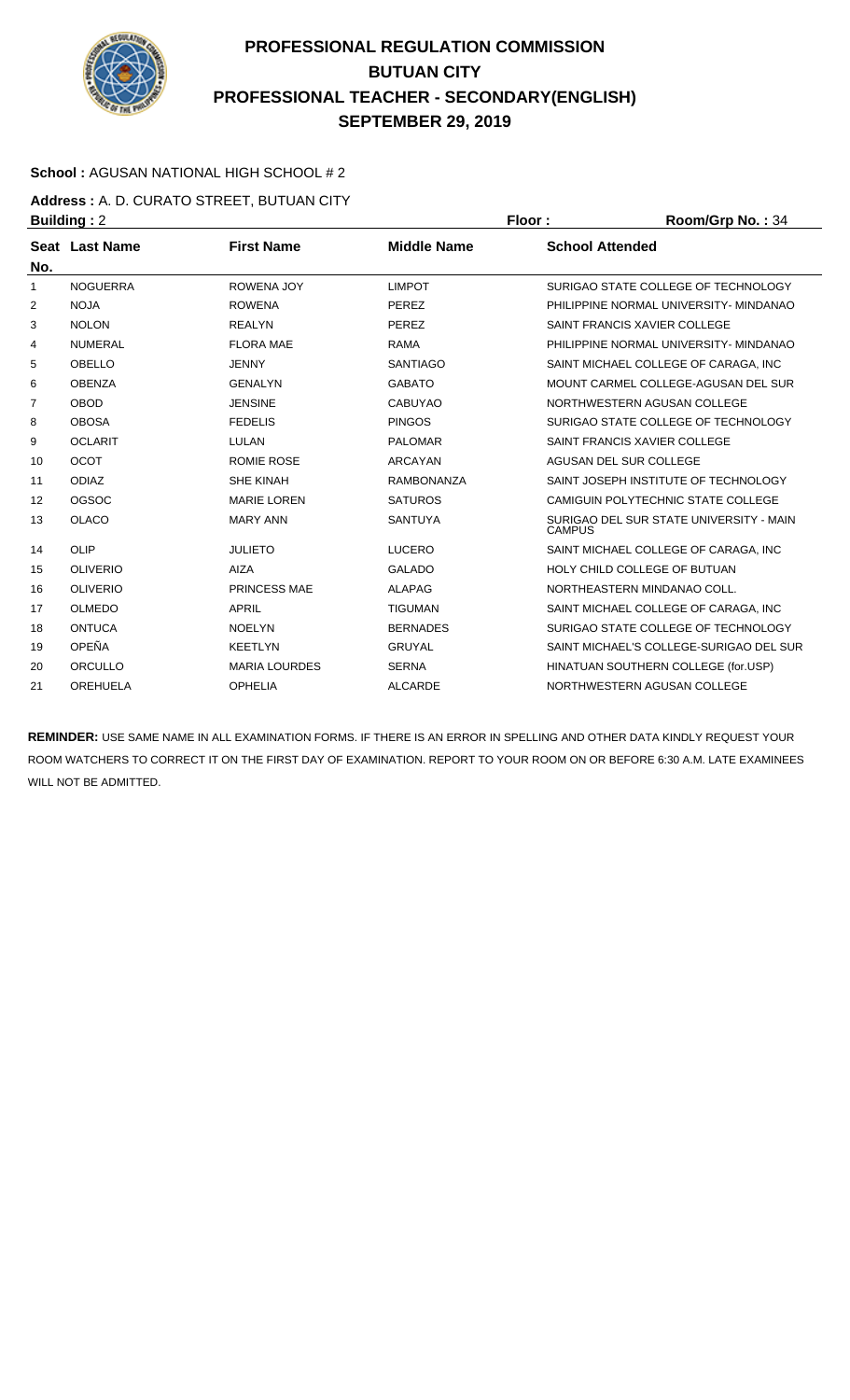

### **School :** AGUSAN NATIONAL HIGH SCHOOL # 2

**Address :** A. D. CURATO STREET, BUTUAN CITY **Building : 2 Floor : Room/Grp No. : 35** 

| No.            | Seat Last Name | <b>First Name</b> | <b>Middle Name</b> | <b>School Attended</b>                                   |
|----------------|----------------|-------------------|--------------------|----------------------------------------------------------|
| $\mathbf{1}$   | <b>OREJAS</b>  | <b>YOCHEL</b>     | <b>DEGORIO</b>     | NORTHEASTERN MINDANAO COLL.                              |
| 2              | <b>ORENCIA</b> | <b>KHLEAR 'O</b>  | <b>OCLARIT</b>     | SURIGAO STATE COLLEGE OF TECHNOLOGY                      |
| 3              | <b>ORIAS</b>   | <b>QUEEN ROSE</b> | <b>ESPEJON</b>     | SURIGAO STATE COLLEGE OF TECHNOLOGY                      |
| 4              | ORILLANEDA     | <b>CAREN JOY</b>  | <b>EGMILAN</b>     | NORTHERN MINDANAO COLLEGE                                |
| 5              | <b>ORIT</b>    | <b>GRACE</b>      | <b>ALAMBAG</b>     | PHILIPPINE NORMAL UNIVERSITY- MINDANAO                   |
| 6              | ORIT           | <b>JANET</b>      | <b>MACASERO</b>    | AGUSAN DEL SUR COLLEGE                                   |
| $\overline{7}$ | <b>ORONGAN</b> | <b>BOBBY JAY</b>  | PEREZ              | AGUSAN DEL SUR COLLEGE                                   |
| 8              | <b>ORONGAN</b> | <b>LEONALIZA</b>  | <b>AUMAN</b>       | AGUSAN DEL SUR COLLEGE                                   |
| 9              | <b>OSIGAN</b>  | <b>CLAIRE</b>     | QUIPET             | FATHER SATURNINO URIOS UNIVERSITY (URIOS<br>COLL)        |
| 10             | OSIGAN         | <b>JESSA RHEA</b> | <b>SOBRASTAS</b>   | NORTHWESTERN AGUSAN COLLEGE                              |
| 11             | <b>OSIN</b>    | <b>KLESTIPHEN</b> | <b>MANTUA</b>      | MOUNT CARMEL COLLEGE-AGUSAN DEL SUR                      |
| 12             | <b>OTAZA</b>   | <b>XERKCHELL</b>  | ARREZA             | FATHER SATURNINO URIOS UNIVERSITY (URIOS<br>COLL)        |
| 13             | <b>OTERO</b>   | <b>JANIE ANN</b>  | <b>ASILO</b>       | HINATUAN SOUTHERN COLLEGE (for.USP)                      |
| 14             | <b>OUANO</b>   | ARJELYN           | <b>GONZAGA</b>     | FATHER SATURNINO URIOS UNIVERSITY (URIOS<br>COLL)        |
| 15             | OXO            | <b>SHERLYN</b>    | <b>MERES</b>       | AGUSAN DEL SUR COLLEGE                                   |
| 16             | PABILLORE      | <b>ELZA</b>       | <b>CASTAÑARES</b>  | CAMIGUIN POLYTECHNIC STATE COLLEGE                       |
| 17             | <b>PACHECO</b> | SHERRY ANN        | <b>BANANIA</b>     | SURIGAO DEL SUR STATE UNIVERSITY - MAIN<br><b>CAMPUS</b> |
| 18             | <b>PACOT</b>   | <b>MARIVIC</b>    | CADAVOS            | <b>SAN NICOLAS COLLEGE</b>                               |
| 19             | <b>PADAL</b>   | <b>GENALINE</b>   | JABAY              | SURIGAO STATE COLLEGE OF TECHNOLOGY                      |
| 20             | <b>PADONAT</b> | <b>LAURABELLE</b> | <b>GALO</b>        | PHILIPPINE NORMAL UNIVERSITY- MINDANAO                   |
| 21             | <b>PADUA</b>   | <b>DAFFODEL</b>   | <b>BETOY</b>       | SAINT PETER COLLEGE-BALINGASAG                           |
|                |                |                   |                    |                                                          |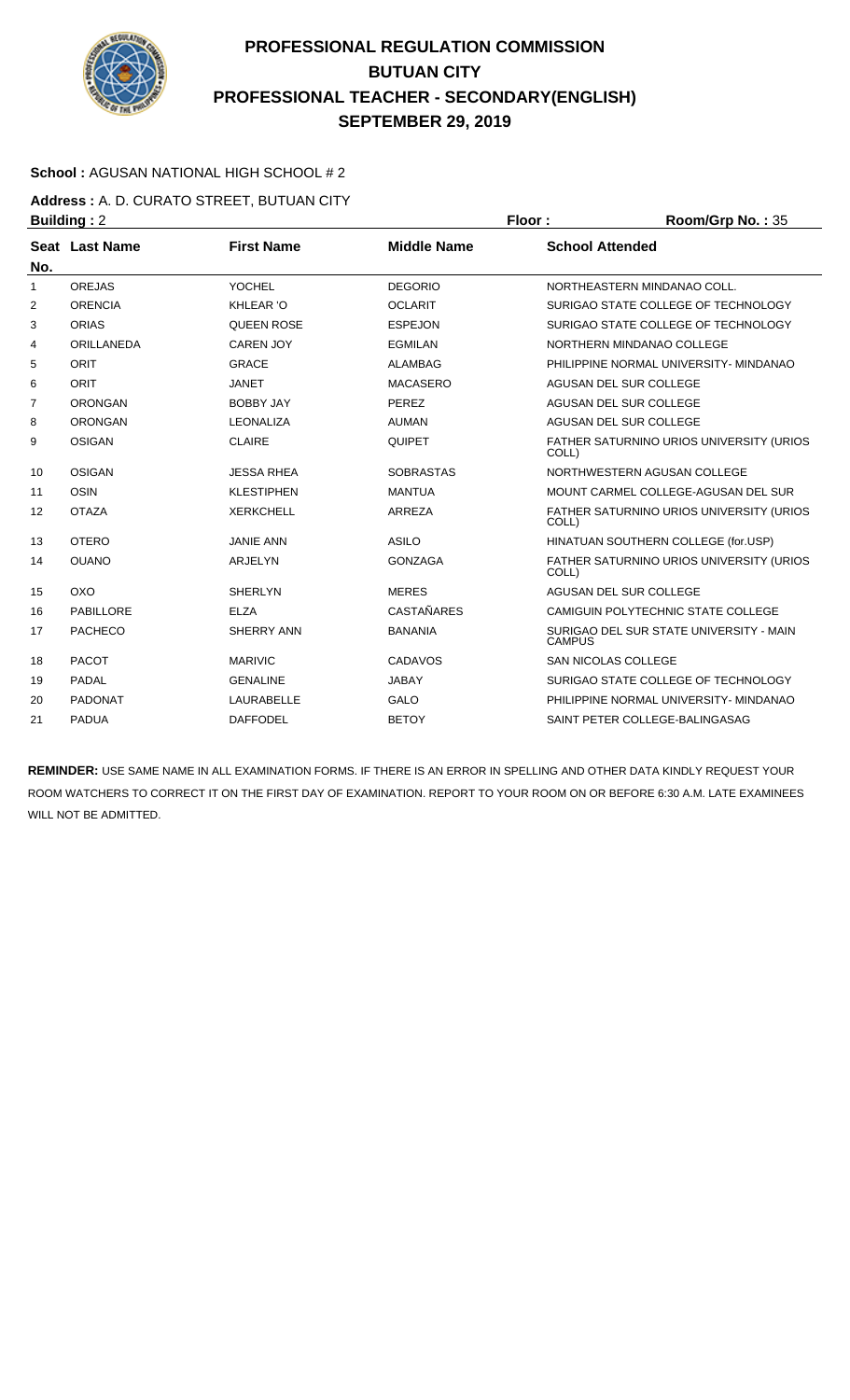

### **School :** AGUSAN NATIONAL HIGH SCHOOL # 2

**Address :** A. D. CURATO STREET, BUTUAN CITY **Building :** 2 **Floor : Room/Grp No. :** 36

| No.            | Seat Last Name    | <b>First Name</b>    | <b>Middle Name</b> | <b>School Attended</b>                            |
|----------------|-------------------|----------------------|--------------------|---------------------------------------------------|
| 1              | <b>PAGALAN</b>    | <b>GLECEL-ANN</b>    | <b>MAPA</b>        | SURIGAO STATE COLLEGE OF TECHNOLOGY               |
| 2              | PAGANGPANG        | <b>JONA GRACE</b>    | <b>FEBRA</b>       | SURIGAO STATE COLLEGE OF TECHNOLOGY               |
| 3              | <b>PAGAS</b>      | LEAH                 | <b>DUMAOG</b>      | SURIGAO STATE COLLEGE OF TECHNOLOGY               |
| 4              | PAGKALIWAGAN      | <b>MARICEL</b>       | <b>PALOTENA</b>    | AGUSAN DEL SUR COLLEGE                            |
| 5              | PAJARILLO         | <b>PRINCES WINNA</b> | <b>GEBERTAS</b>    | FATHER SATURNINO URIOS UNIVERSITY (URIOS<br>COLL) |
| 6              | <b>PAJO</b>       | <b>MARIA CORAZON</b> | <b>DENOY</b>       | <b>AGUSAN COLLEGES</b>                            |
| $\overline{7}$ | <b>PALA</b>       | <b>GIDEON</b>        | <b>JACOBE</b>      | MOUNT CARMEL COLLEGE-AGUSAN DEL SUR               |
| 8              | <b>PALEN</b>      | <b>JOMARIE</b>       | <b>CASERA</b>      | SURIGAO STATE COLLEGE OF TECHNOLOGY               |
| 9              | <b>PALEN</b>      | <b>MARIA LOURDES</b> | <b>MINGHAY</b>     | SURIGAO STATE COLLEGE OF TECHNOLOGY               |
| 10             | <b>PALIMA</b>     | <b>MITZI RICA</b>    | <b>ARGUILLAS</b>   | PHILIPPINE NORMAL UNIVERSITY- MINDANAO            |
| 11             | <b>PAMA</b>       | <b>BERNARD</b>       | <b>TORAYNO</b>     | <b>AGUSAN COLLEGES</b>                            |
| 12             | <b>PAMANDE</b>    | <b>BEVERLY</b>       | <b>LAGUNA</b>      | SAINT FRANCIS XAVIER COLLEGE                      |
| 13             | <b>PAÑA</b>       | <b>TETCHE</b>        | <b>MONTEROLA</b>   | AGUSAN COLLEGES                                   |
| 14             | <b>PANGAN</b>     | <b>CHERRY MAE</b>    | <b>PANGANORON</b>  | AGUSAN DEL SUR COLLEGE                            |
| 15             | <b>PANGANIBAN</b> | SHIELA MAE           | <b>DAGANI</b>      | SAINT MICHAEL COLLEGE OF CARAGA, INC              |
| 16             | <b>PANIS</b>      | <b>IARA</b>          | <b>GAVINO</b>      | FATHER SATURNINO URIOS UNIVERSITY (URIOS<br>COLL) |
| 17             | <b>PANIS</b>      | <b>KRISTINE KATE</b> | <b>ACOSTA</b>      | NORTHWESTERN AGUSAN COLLEGE                       |
| 18             | <b>PAÑO</b>       | <b>CARLO JAMES</b>   | <b>PAGARA</b>      | SURIGAO STATE COLLEGE OF TECHNOLOGY               |
| 19             | PANTALEON         | <b>LUCY</b>          | <b>TURAL</b>       | <b>AGUSAN COLLEGES</b>                            |
| 20             | <b>PARA</b>       | <b>FLORAMIE</b>      | <b>BALBADA</b>     | SURIGAO STATE COLLEGE OF TECHNOLOGY               |
| 21             | <b>PAREDES</b>    | <b>DIONIE FRANK</b>  | <b>JANEA</b>       | NORTHWESTERN AGUSAN COLLEGE                       |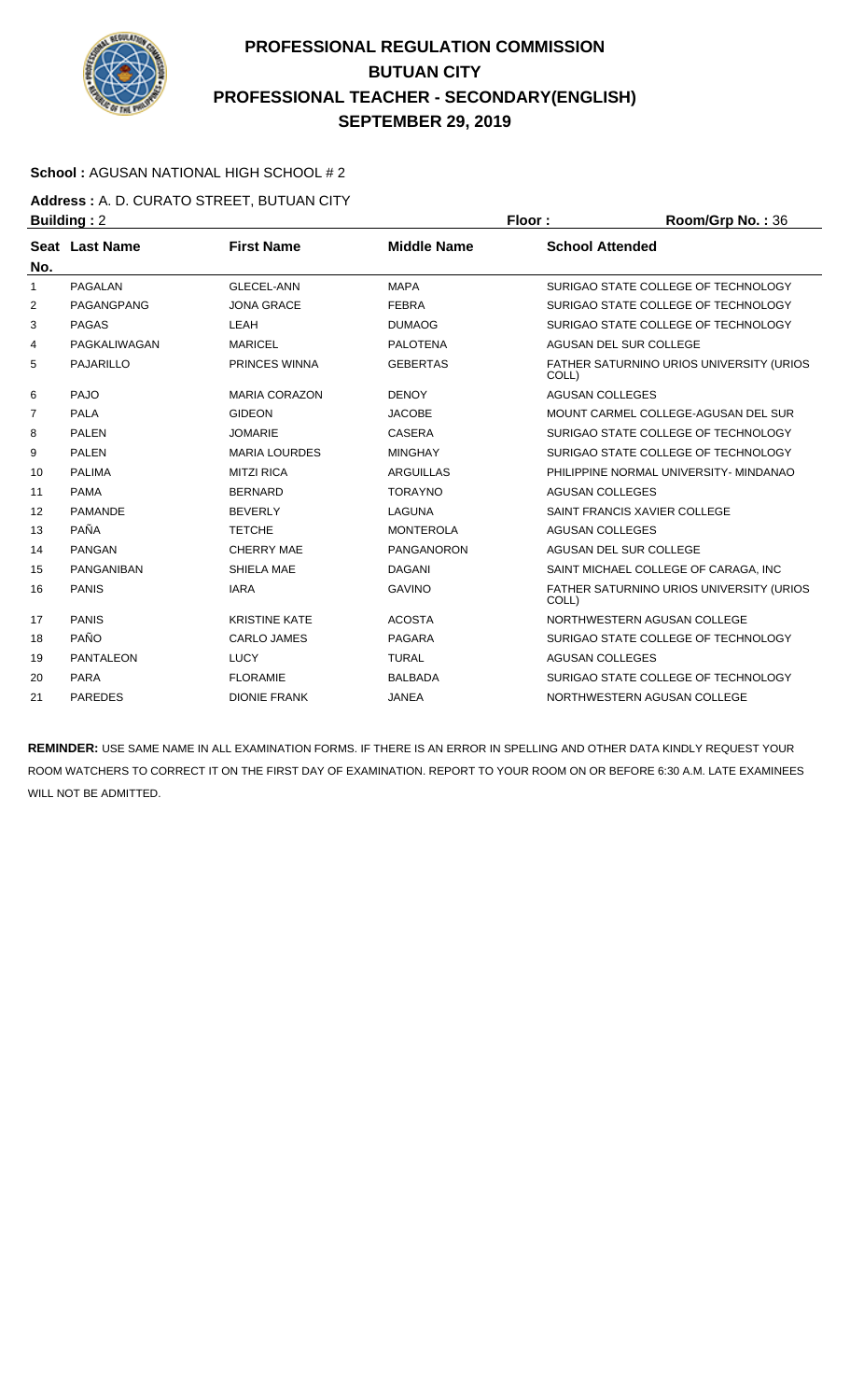

### **School :** AGUSAN NATIONAL HIGH SCHOOL # 2

**Address :** A. D. CURATO STREET, BUTUAN CITY **Building : 2 Floor : Ploor : Room/Grp No. : 37** 

| No. | Seat Last Name   | <b>First Name</b>      | <b>Middle Name</b> | <b>School Attended</b>                                   |
|-----|------------------|------------------------|--------------------|----------------------------------------------------------|
| 1   | <b>PASAJE</b>    | <b>GFI YN</b>          | <b>MORALDE</b>     | AGUSAN DEL SUR COLLEGE                                   |
| 2   | PASAYLO          | <b>ARCELITO</b>        | <b>OPPUS</b>       | AGUSAN DEL SUR COLLEGE                                   |
| 3   | <b>PATOMBON</b>  | <b>ADRIAN</b>          | <b>PALLADO</b>     | SAINT FRANCIS XAVIER COLLEGE                             |
| 4   | <b>PAUG</b>      | <b>MARY JACQUELINE</b> | <b>MEDEQUILLO</b>  | SAINT MICHAEL COLLEGE OF CARAGA. INC.                    |
| 5   | PAW-AS           | <b>ISABEL</b>          | <b>ADRIANO</b>     | SAINT FRANCIS XAVIER COLLEGE                             |
| 6   | <b>PAYAC</b>     | <b>TENNY JEAN</b>      | <b>ESCALANTE</b>   | SURIGAO STATE COLLEGE OF TECHNOLOGY                      |
| 7   | PAYLANCO         | <b>ANNIE MARIE</b>     | <b>MACEDA</b>      | NORTHWESTERN AGUSAN COLLEGE                              |
| 8   | <b>PEDARIA</b>   | <b>SHERLENE</b>        | <b>BACALA</b>      | SAINT JOSEPH'S COLLEGE-MAASIN                            |
| 9   | <b>PELIGRINO</b> | LIMUELA                | <b>LISAYAN</b>     | HINATUAN SOUTHERN COLLEGE (for.USP)                      |
| 10  | <b>PENASO</b>    | <b>KRIZELLE MAE</b>    | <b>FUENTES</b>     | NEW NORTHERN MINDANAO COLLEGE                            |
| 11  | <b>PENIONES</b>  | <b>JOSHUA JOSE</b>     | <b>GALAN</b>       | SURIGAO STATE COLLEGE OF TECHNOLOGY                      |
| 12  | <b>PENONIA</b>   | <b>SCARLET LACE</b>    | <b>BASADRE</b>     | NEW NORTHERN MINDANAO COLLEGE                            |
| 13  | <b>PENSON</b>    | <b>RUFA</b>            | <b>SULAPAS</b>     | SIARGAO ISLAND INSTITUTE OF TECHNOLOGY                   |
| 14  | PEPITO           | <b>GRACE JOY</b>       | <b>AVE</b>         | NORTHERN MINDANAO COLLEGE                                |
| 15  | PEREZ            | <b>ALBHE</b>           | <b>MONTERNEL</b>   | AGUSAN DEL SUR COLLEGE                                   |
| 16  | PEREZ            | <b>JOY</b>             | <b>RAMIREZ</b>     | SURIGAO DEL SUR STATE UNIVERSITY - MAIN<br><b>CAMPUS</b> |
| 17  | PEREZ            | <b>RHIANNE JOICE</b>   | <b>BAUTISTA</b>    | FATHER SATURNINO URIOS UNIVERSITY (URIOS<br>COLL)        |
| 18  | PERIL            | <b>MARA</b>            | <b>CORTES</b>      | SURIGAO STATE COLLEGE OF TECHNOLOGY                      |
| 19  | PETRACORTA       | AIRA                   | MIÑOZA             | NORTHWESTERN AGUSAN COLLEGE                              |
| 20  | <b>PIGTE</b>     | <b>CYNTHIA</b>         | <b>ANIÑON</b>      | PHILIPPINE NORMAL UNIVERSITY- MINDANAO                   |
| 21  | <b>PINO</b>      | <b>JESSA</b>           | CALIG-ONAN         | <b>AGUSAN COLLEGES</b>                                   |
| 22  | PLAZA            | <b>RONA</b>            | <b>BERNADEZ</b>    | SURIGAO STATE COLLEGE OF TECHNOLOGY                      |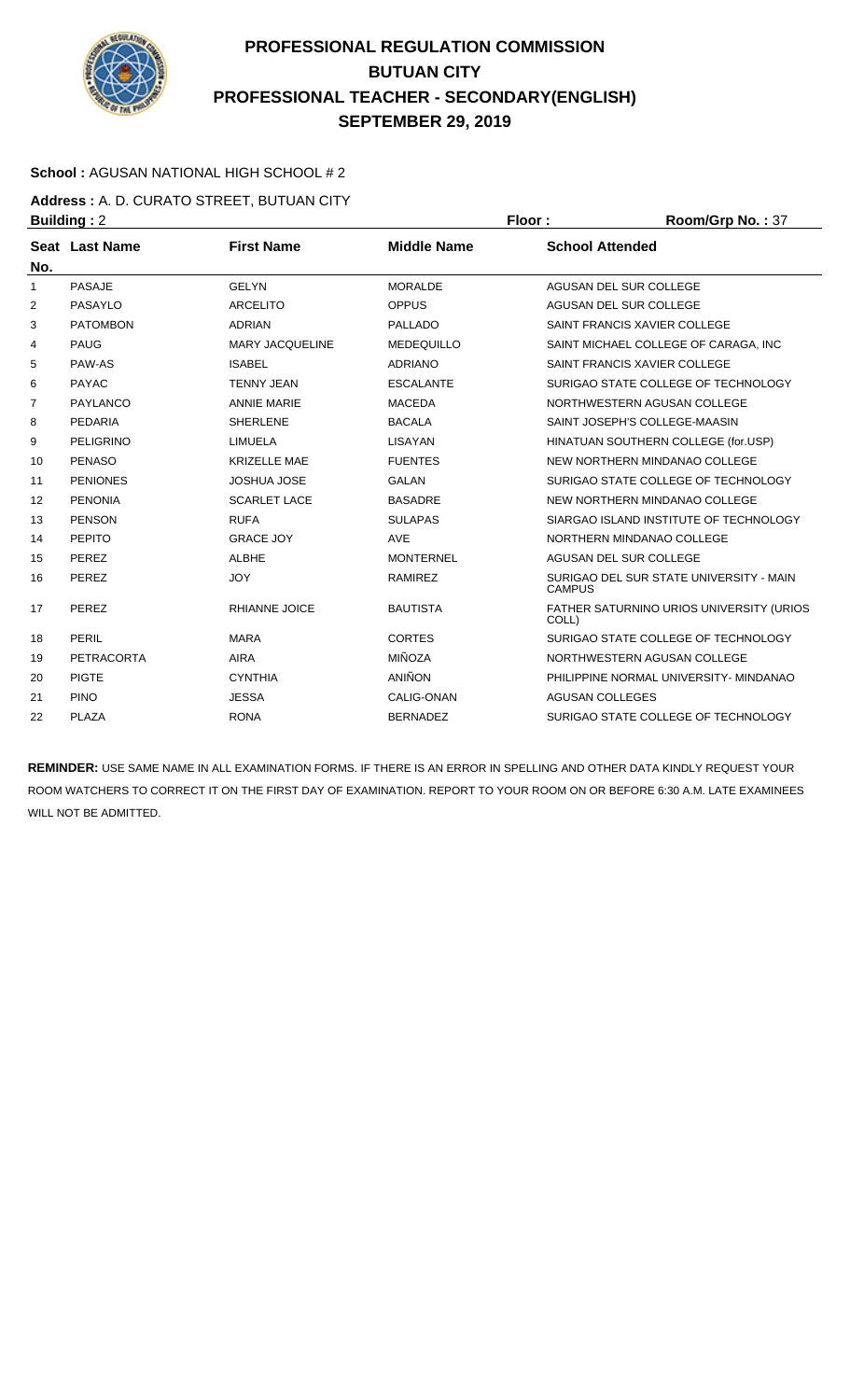

### **School :** AGUSAN NATIONAL HIGH SCHOOL # 2

**Address :** A. D. CURATO STREET, BUTUAN CITY **Building : 2 Floor : Floor : Room/Grp No. : 38** 

| No.            | Seat Last Name  | <b>First Name</b>        | <b>Middle Name</b>  | <b>School Attended</b>                                                       |
|----------------|-----------------|--------------------------|---------------------|------------------------------------------------------------------------------|
| 1              | PLAZA           | <b>ROSHEL</b>            | <b>LIZO</b>         | SURIGAO DEL SUR STATE UNIVERSITY - MAIN<br><b>CAMPUS</b>                     |
| 2              | <b>PODADOR</b>  | <b>ELIAZAR JR</b>        | <b>LADICA</b>       | AGUSAN DEL SUR COLLEGE                                                       |
| 3              | <b>POLIA</b>    | <b>MARIFE</b>            | <b>CARTERA</b>      | NEW NORTHERN MINDANAO COLLEGE                                                |
| 4              | <b>POLICAN</b>  | <b>JOSEPH BRIEL</b>      | <b>FERNANDEZ</b>    | SURIGAO STATE COLLEGE OF TECHNOLOGY                                          |
| 5              | <b>POLIDO</b>   | <b>JEFFREY</b>           | <b>ACUZAR</b>       | <b>BUKIDNON STATE UNIVERSITY - MONKAYO</b><br><b>EXTERNAL STUDIES CENTER</b> |
| 6              | <b>POLINAR</b>  | <b>MARICEL</b>           | <b>BALILI</b>       | SOUTHEASTERN COLLEGE OF PADADA                                               |
| $\overline{7}$ | <b>PONDAR</b>   | <b>ANA MARIE</b>         | <b>ZUNIEGA</b>      | LEGACY COLLEGE OF COMPOSTELA                                                 |
| 8              | <b>PONDOON</b>  | <b>JEZREL</b>            | <b>RELEGIA</b>      | UNIVERSITY OF SOUTHEASTERN PHILIPPINES-<br><b>BISLIG CAMPUS</b>              |
| 9              | <b>PONIO</b>    | <b>ALYSSA</b>            |                     | AGUSAN DEL SUR COLLEGE                                                       |
| 10             | PORTILLO        | <b>JECILLE</b>           | <b>ANOL</b>         | UNIVERSITY OF SOUTHEASTERN PHILIPPINES-<br><b>BISLIG CAMPUS</b>              |
| 11             | <b>PORTRIAS</b> | <b>SARAH MAE</b>         | <b>PONCOL</b>       | CAMIGUIN POLYTECHNIC STATE COLLEGE                                           |
| 12             | <b>PRADIA</b>   | <b>MARY ROSE</b>         | LAGAMON             | MISAMIS UNIVERSITY-OROQUIETA UNIT                                            |
| 13             | <b>PRAJES</b>   | RODOLFO JR               | <b>WAYAN</b>        | NORTHWESTERN AGUSAN COLLEGE                                                  |
| 14             | <b>PULIDO</b>   | <b>CARL JAN</b>          | <b>ADO</b>          | NEW NORTHERN MINDANAO COLLEGE                                                |
| 15             | <b>PULVERA</b>  | <b>ROSALIE</b>           | <b>ALCERA</b>       | SURIGAO STATE COLLEGE OF TECHNOLOGY                                          |
| 16             | QUALQUERA       | <b>MARY JOY</b>          | <b>TALISAY</b>      | SAINT FRANCIS XAVIER COLLEGE                                                 |
| 17             | QUEZADA         | <b>REGINE JOY</b>        | <b>YPARRAGUIRRE</b> | SAINT MICHAEL'S COLLEGE-SURIGAO DEL SUR                                      |
| 18             | <b>QUIDET</b>   | <b>MARK JOSEPH</b>       |                     | NORTHWESTERN AGUSAN COLLEGE                                                  |
| 19             | QUIJADA         | <b>ALVA NICOLE</b>       | <b>AMBORGO</b>      | FATHER SATURNINO URIOS UNIVERSITY (URIOS<br>COLL)                            |
| 20             | QUINTO          | <b>MARTEE EUNICE</b>     | <b>ANDOY</b>        | SAINT THERESA COLLEGE-TANDAG                                                 |
| 21             | QUISAGAN        | <b>MAREYMARA ANGELIC</b> | SANICO              | SURIGAO STATE COLLEGE OF TECHNOLOGY                                          |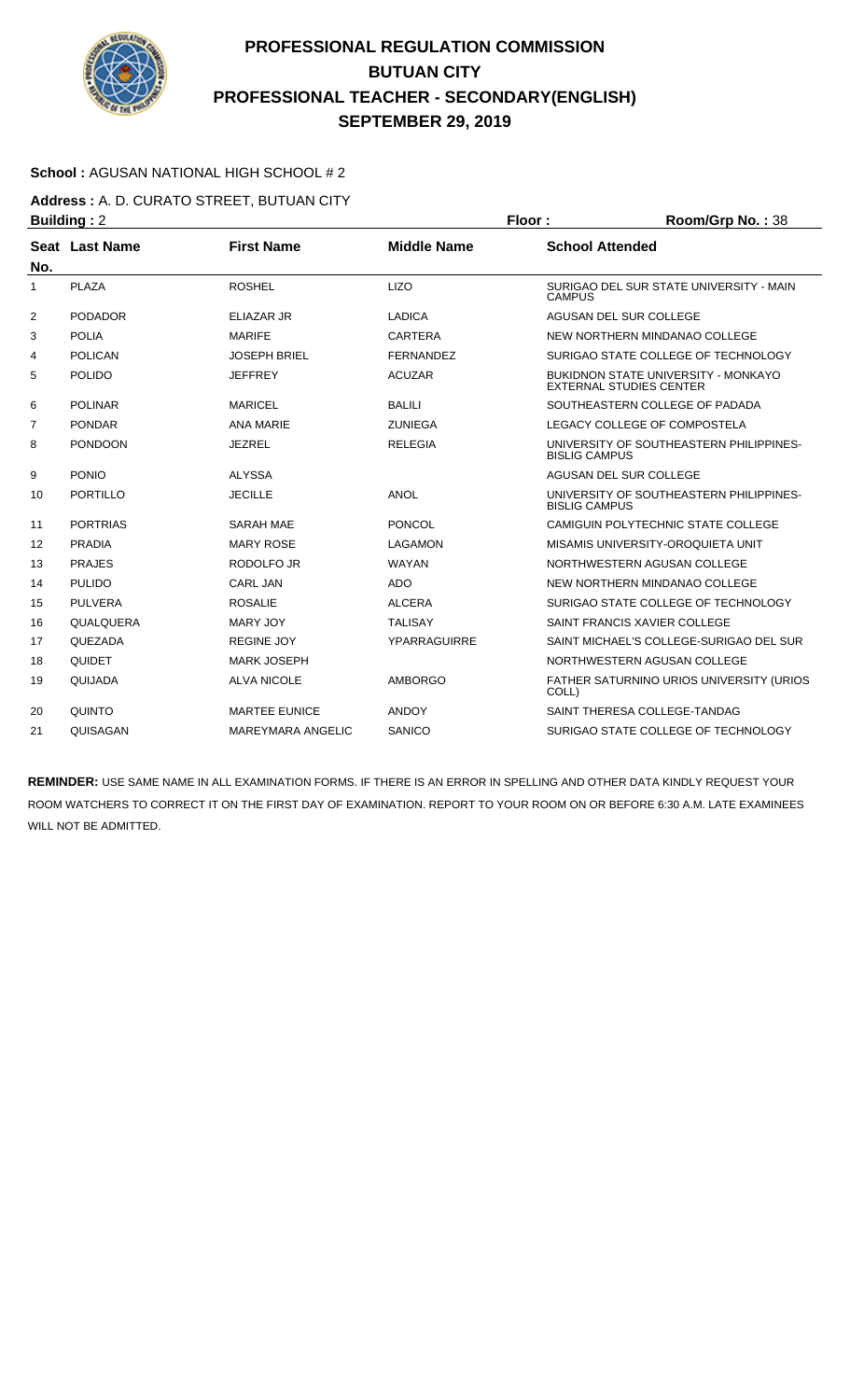

### **School :** AGUSAN NATIONAL HIGH SCHOOL # 2

**Address :** A. D. CURATO STREET, BUTUAN CITY **Building : 2 Floor : Room/Grp No. : 39** 

|              | $ -$            |                      |                    |                                                          |
|--------------|-----------------|----------------------|--------------------|----------------------------------------------------------|
| No.          | Seat Last Name  | <b>First Name</b>    | <b>Middle Name</b> | <b>School Attended</b>                                   |
| $\mathbf{1}$ | <b>RABADAN</b>  | <b>CHRISLIE</b>      | <b>ALIGANGA</b>    | NORTHWESTERN AGUSAN COLLEGE                              |
| 2            | <b>RACCA</b>    | <b>JEANIVER</b>      | <b>VEGA</b>        | <b>BUTUAN CITY COLLEGES</b>                              |
| 3            | <b>RAGO</b>     | ARIEL                | <b>PORTRIAS</b>    | CAMIGUIN POLYTECHNIC STATE COLLEGE                       |
| 4            | <b>RAMIRA</b>   | <b>CHRISTINE JOY</b> | <b>CASALDA</b>     | NEW NORTHERN MINDANAO COLLEGE                            |
| 5            | <b>RAMOS</b>    | <b>RUBEN</b>         | <b>LOBO</b>        | HINATUAN SOUTHERN COLLEGE (for.USP)                      |
| 6            | <b>RANIDO</b>   | <b>JUN KIER</b>      | <b>PALAD</b>       | NORTHERN MINDANAO COLLEGE                                |
| 7            | <b>RANIS</b>    | <b>JENNIFER</b>      | CADELIÑA           | CAMIGUIN POLYTECHNIC STATE COLLEGE                       |
| 8            | <b>RAVELO</b>   | <b>CARYL GAY</b>     | <b>MORAN</b>       | SAINT JOSEPH INSTITUTE OF TECHNOLOGY                     |
| 9            | <b>RAVELO</b>   | <b>GENEVIEVE</b>     | <b>DELA CRUZ</b>   | SAINT MICHAEL'S COLLEGE-SURIGAO DEL SUR                  |
| 10           | <b>RAVELO</b>   | <b>WILCRIS</b>       | <b>FALCON</b>      | SURIGAO DEL SUR STATE UNIVERSITY - MAIN<br><b>CAMPUS</b> |
| 11           | <b>REALIN</b>   | <b>BENJIE LUZ</b>    | <b>PERANG</b>      | CAMIGUIN POLYTECHNIC STATE COLLEGE                       |
| 12           | <b>REBUSORA</b> | <b>BEVERLY LOVE</b>  | <b>MALBAS</b>      | PHILIPPINE NORMAL UNIVERSITY- MINDANAO                   |
| 13           | <b>RECAMARA</b> | <b>CEASAR LOUIE</b>  | <b>RECIMO</b>      | SAINT PAUL UNIVERSITY-SURIGAO                            |
| 14           | <b>RECIO</b>    | <b>CRISEL</b>        | <b>PAMISA</b>      | PHILIPPINE NORMAL UNIVERSITY- MINDANAO                   |
| 15           | <b>REDOBLE</b>  | <b>LEO NIÑO</b>      | <b>EDIOMA</b>      | SURIGAO STATE COLLEGE OF TECHNOLOGY                      |
| 16           | <b>RELADO</b>   | <b>DARIEL JHUN</b>   | <b>CASIPONG</b>    | NORTHWESTERN AGUSAN COLLEGE                              |
| 17           | <b>RENGEL</b>   | <b>JEMICA</b>        | <b>DELA CERNA</b>  | ANDRES SORIANO COLLEGE                                   |
| 18           | <b>REPONTE</b>  | <b>CHARLIE</b>       | <b>TAYONG</b>      | MONKAYO COLLEGE OF ARTS, SCIENCES &<br><b>TECHNOLOGY</b> |
| 19           | <b>REPONTE</b>  | <b>JAY</b>           | <b>ANTIPALA</b>    | PHILIPPINE NORMAL UNIVERSITY- MINDANAO                   |
| 20           | <b>REQUILME</b> | <b>RHEA JANE</b>     | <b>FORTUN</b>      | FATHER SATURNINO URIOS UNIVERSITY (URIOS<br>COLL)        |
| 21           | <b>RESARE</b>   | <b>DENMAR</b>        | <b>OCON</b>        | NORTHEASTERN MINDANAO COLL.                              |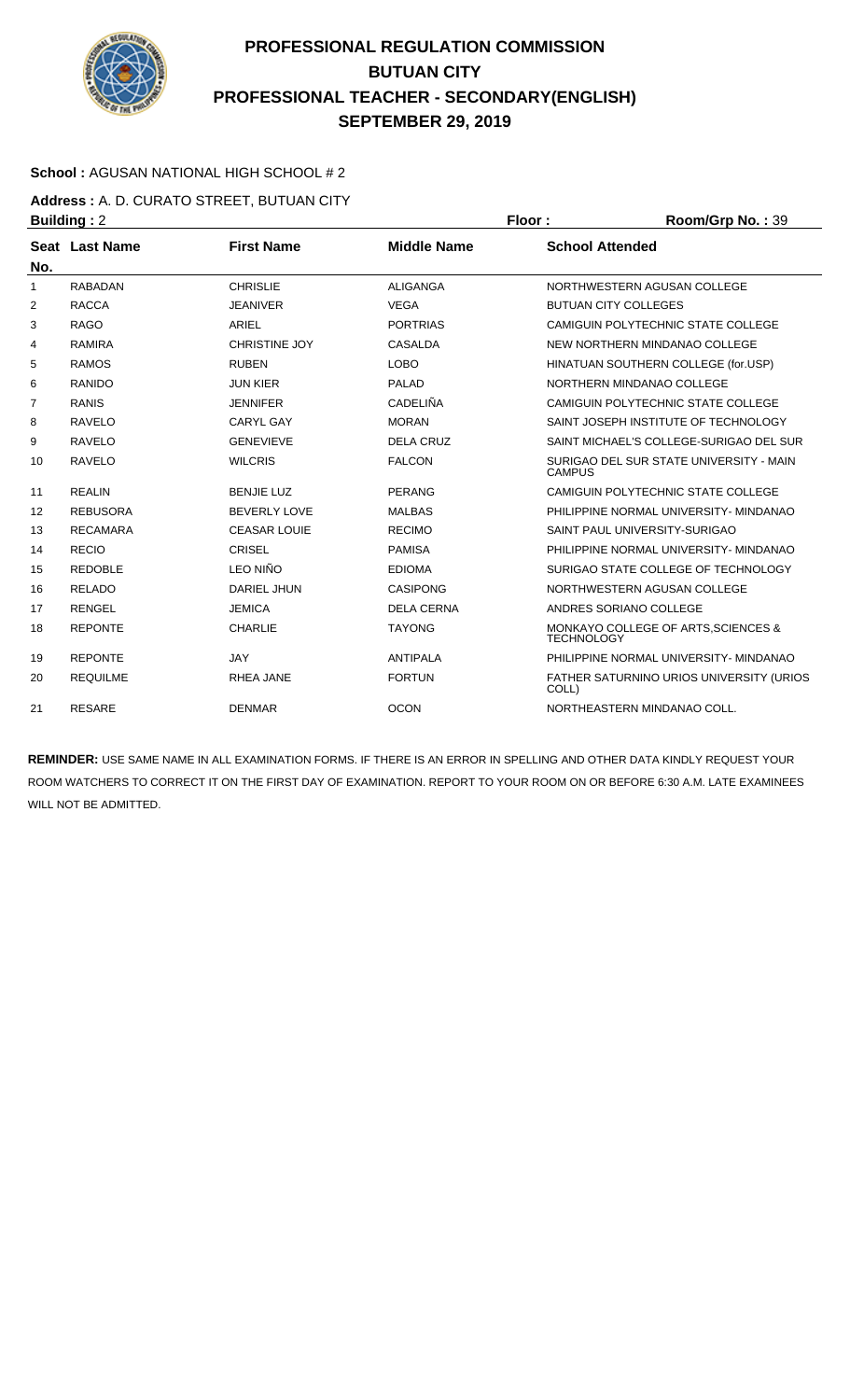

### **School :** AGUSAN NATIONAL HIGH SCHOOL # 2

**Address :** A. D. CURATO STREET, BUTUAN CITY **Building : 2 Floor : Room/Grp No. : 40** 

| No. | Seat Last Name   | <b>First Name</b>    | <b>Middle Name</b>  | <b>School Attended</b>                                   |
|-----|------------------|----------------------|---------------------|----------------------------------------------------------|
| 1   | <b>RESARE</b>    | <b>MARIA CORAZON</b> | PALOMO              | NORTHEASTERN MINDANAO COLL.                              |
| 2   | <b>RESOTA</b>    | <b>GENEVIEVE</b>     | <b>BALDERAS</b>     | SAINT PAUL UNIVERSITY-SURIGAO                            |
| 3   | <b>RESPECIA</b>  | <b>AMOR</b>          | <b>DUMDUM</b>       | <b>AGUSAN COLLEGES</b>                                   |
| 4   | <b>RIVAS</b>     | <b>CHRISTINE JOY</b> | <b>SUAZO</b>        | SURIGAO DEL SUR STATE UNIVERSITY - MAIN<br><b>CAMPUS</b> |
| 5   | <b>RIVAS</b>     | <b>DANNALOU</b>      | <b>CAMPOREDONDO</b> | SURIGAO STATE COLLEGE OF TECHNOLOGY                      |
| 6   | <b>ROBLES</b>    | <b>SOCHELLE</b>      | <b>PIENCENAVES</b>  | FATHER SATURNINO URIOS UNIVERSITY (URIOS<br>COLL)        |
| 7   | <b>ROCERO</b>    | <b>DAIANE</b>        | CALOLOT             | AGUSAN DEL SUR COLLEGE                                   |
| 8   | <b>RODRIGUEZ</b> | <b>CHRIZELLE MAE</b> | <b>GOLORAN</b>      | <b>AGUSAN COLLEGES</b>                                   |
| 9   | <b>ROGADOR</b>   | <b>JEHAN ROSE</b>    | <b>ANTIPUESTO</b>   | SURIGAO STATE COLLEGE OF TECHNOLOGY                      |
| 10  | <b>RONQUILLO</b> | <b>WENDILYN</b>      | <b>HIFARVA</b>      | SAINT FRANCIS XAVIER COLLEGE                             |
| 11  | <b>ROSAL</b>     | <b>JOSAM</b>         | <b>MONTOJO</b>      | PHILIPPINE NORMAL UNIVERSITY- MINDANAO                   |
| 12  | <b>ROSALES</b>   | <b>BREZZE</b>        | CORDERO             | NORTHEASTERN MINDANAO COLL.                              |
| 13  | <b>ROSARIO</b>   | <b>SUSAN</b>         | <b>NANGKIL</b>      | AGUILAR COLLEGE FOUNDATION                               |
| 14  | <b>ROSIELDA</b>  | <b>RICHARD</b>       | <b>SEGARINO</b>     | ACES TAGUM COLLEGE                                       |
| 15  | <b>ROSIT</b>     | <b>JEANICAJONES</b>  | ARREZA              | NORTHEASTERN MINDANAO COLL.                              |
| 16  | <b>ROY</b>       | <b>GENARO JR</b>     | <b>ALCISO</b>       | SURIGAO STATE COLLEGE OF TECHNOLOGY                      |
| 17  | <b>ROZ</b>       | <b>IRISH JANE</b>    | <b>ALMERO</b>       | SURIGAO DEL SUR STATE UNIVERSITY - MAIN<br><b>CAMPUS</b> |
| 18  | <b>RUAYA</b>     | <b>BLANCAFLOR</b>    | <b>LITANG</b>       | <b>SAN NICOLAS COLLEGE</b>                               |
| 19  | <b>SABSAL</b>    | SHERY JHEN           | <b>MIÑOZA</b>       | NEW NORTHERN MINDANAO COLLEGE                            |
| 20  | <b>SACAYAN</b>   | <b>HONEY MAE</b>     | <b>BENECITO</b>     | SAINT VINCENT DE PAUL COLLEGE-BISLIG                     |
| 21  | <b>SAGA</b>      | <b>JANCIE</b>        | <b>AMOLO</b>        | SURIGAO STATE COLLEGE OF TECHNOLOGY                      |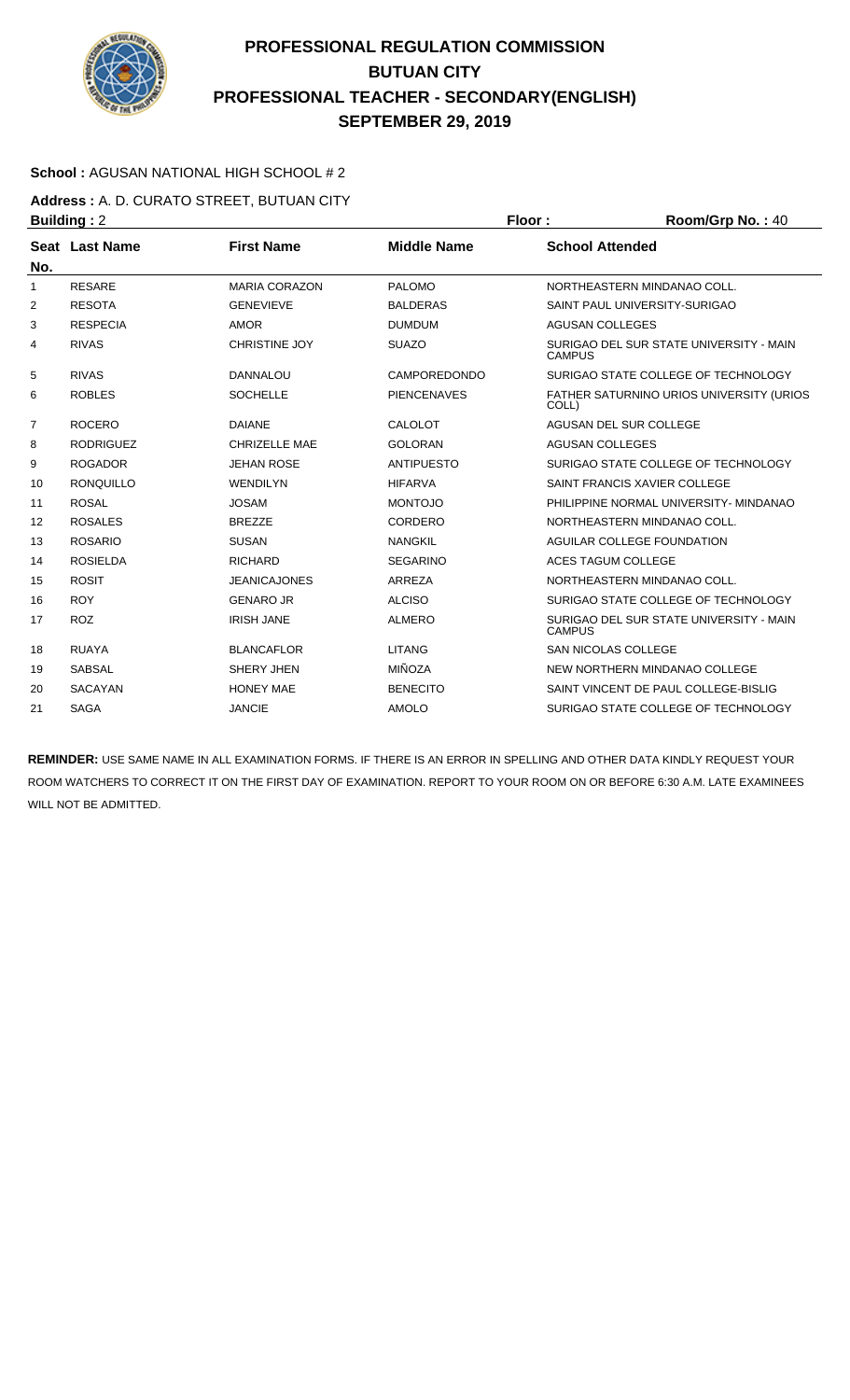

### **School :** AGUSAN NATIONAL HIGH SCHOOL # 2

**Address :** A. D. CURATO STREET, BUTUAN CITY **Building : 2 Floor : Ploor : Room/Grp No. : 41** 

| No. | Seat Last Name   | <b>First Name</b>    | <b>Middle Name</b> | <b>School Attended</b>                                       |
|-----|------------------|----------------------|--------------------|--------------------------------------------------------------|
| 1   | <b>SAGA</b>      | <b>NERIZA</b>        | <b>SALAZAR</b>     | AGUSAN DEL SUR COLLEGE                                       |
| 2   | <b>SAGRADO</b>   | <b>JEFREY</b>        | <b>BADIANG</b>     | <b>GENSANTOS FOUNDATION COLLEGE, INC.</b>                    |
| 3   | <b>SAJOL</b>     | <b>JESSA MAE</b>     | <b>DENORO</b>      | <b>AGUSAN COLLEGES</b>                                       |
| 4   | <b>SALADO</b>    | <b>GEZABELLE</b>     | <b>BUTAL</b>       | SURIGAO STATE COLLEGE OF TECHNOLOGY                          |
| 5   | <b>SALADO</b>    | <b>MARY JANE</b>     |                    | SURIGAO STATE COLLEGE OF TECHNOLOGY                          |
| 6   | <b>SALES</b>     | <b>JINY RECHEL</b>   | <b>MOLLANIDA</b>   | SURIGAO STATE COLLEGE OF TECHNOLOGY                          |
| 7   | <b>SALIGUMBA</b> | <b>GRACE GIFT</b>    | <b>BANDA</b>       | MISAMIS ORIENTAL INSTITUTE OF SCIENCE &<br><b>TECHNOLOGY</b> |
| 8   | <b>SALINAS</b>   | <b>DANILYN</b>       | <b>SENADERO</b>    | LICEO DE DAVAO                                               |
| 9   | <b>SALINAS</b>   | <b>OMAR</b>          | <b>DELOBIO</b>     | SAINT FRANCIS XAVIER COLLEGE                                 |
| 10  | <b>SALISE</b>    | <b>KRYSTEL MARIE</b> | <b>GABOR</b>       | FATHER SATURNINO URIOS UNIVERSITY (URIOS<br>COLL)            |
| 11  | <b>SALUBRE</b>   | <b>MIKE DAEL</b>     | <b>DAGANGON</b>    | SOUTH PHILIPPINE ADVENTIST COLLEGE                           |
| 12  | <b>SALUGTA</b>   | <b>CLAIR</b>         | <b>TACULOD</b>     | SAINT FRANCIS XAVIER COLLEGE                                 |
| 13  | <b>SALUNDAGA</b> | <b>ALUNA</b>         | <b>OCHEA</b>       | AGUSAN DEL SUR COLLEGE                                       |
| 14  | SALUNDAGUIT      | <b>HEADDY</b>        | <b>BAUYABAN</b>    | <b>AGUSAN COLLEGES</b>                                       |
| 15  | <b>SALUPAN</b>   | <b>JONALYN</b>       | <b>PETALINO</b>    | LEGACY COLLEGE OF COMPOSTELA                                 |
| 16  | <b>SALVA</b>     | <b>KRISTA MAE</b>    | PANTOÑAL           | NORTHWESTERN AGUSAN COLLEGE                                  |
| 17  | <b>SALVADOR</b>  | <b>ANNIE KWIN</b>    | <b>CORDERO</b>     | DEL SUR GOOD SHEPHERD COLLEGE                                |
| 18  | <b>SALVADOR</b>  | PRINCESS ALEXANDRIA  |                    | <b>AGUSAN COLLEGES</b>                                       |
| 19  | <b>SALVO</b>     | <b>MIKO</b>          | <b>DARASIN</b>     | NEW NORTHERN MINDANAO COLLEGE                                |
| 20  | <b>SAMONTE</b>   | <b>ROSEMARIE</b>     | <b>DAHILAN</b>     | SURIGAO STATE COLLEGE OF TECHNOLOGY                          |
| 21  | <b>SAMOYA</b>    | <b>CLAVELLE</b>      | <b>PIENCENAVES</b> | NORTHERN MINDANAO COLLEGE                                    |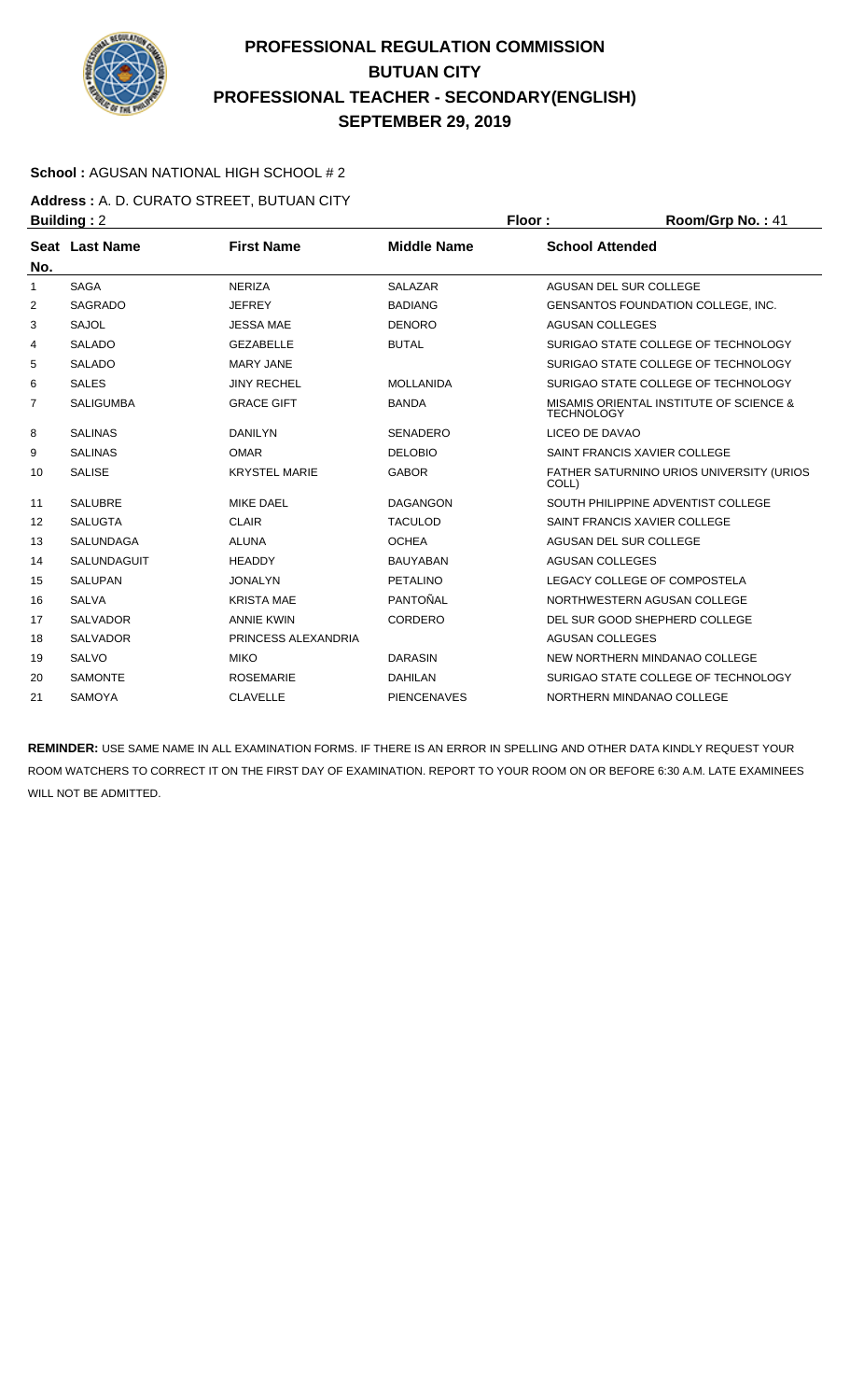

### **School :** AGUSAN NATIONAL HIGH SCHOOL # 2

**Address :** A. D. CURATO STREET, BUTUAN CITY **Building : 2 Floor : Room/Grp No. : 42** 

|                | Seat Last Name   | <b>First Name</b>       | <b>Middle Name</b> | <b>School Attended</b>                                              |
|----------------|------------------|-------------------------|--------------------|---------------------------------------------------------------------|
| No.            |                  |                         |                    |                                                                     |
| $\mathbf{1}$   | <b>SAMPAN</b>    | <b>JERICK</b>           | <b>ABUCEJO</b>     | NORTHWESTERN AGUSAN COLLEGE                                         |
| 2              | <b>SAMSON</b>    | <b>RUDHEL</b>           | <b>MAGDUGO</b>     | UNIVERSITY OF SOUTHERN MINDANAO-KABACAN                             |
| 3              | <b>SANCHEZ</b>   | <b>KRISTHEL MONIQUE</b> | <b>PAGIOS</b>      | <b>BALITE INSTITUTE OF TECHNOLOGY</b>                               |
| 4              | <b>SANJORJO</b>  | <b>JOCEL</b>            | <b>SUMAYLO</b>     | SURIGAO STATE COLLEGE OF TECHNOLOGY                                 |
| 5              | <b>SANORIA</b>   | <b>ROBIE JANE</b>       | <b>ANDOY</b>       | NORTHWESTERN AGUSAN COLLEGE                                         |
| 6              | <b>SAPA</b>      | RYAN JED                | <b>MOLO</b>        | AGUSAN DEL SUR COLLEGE                                              |
| $\overline{7}$ | <b>SARAGA</b>    | <b>JEANNELYN</b>        | <b>POGADO</b>      | AGUSAN DEL SUR COLLEGE                                              |
| 8              | <b>SARDON</b>    | <b>JOGIE</b>            | <b>PELIGRINO</b>   | SAINT MICHAEL COLLEGE OF CARAGA, INC                                |
| 9              | <b>SARINO</b>    | JENNY-SSEL              | <b>ROSALINDA</b>   | UNIVERSITY OF SOUTHEASTERN PHILIPPINES-<br><b>DAVAO CITY</b>        |
| 10             | <b>SATORRE</b>   | <b>MARLO</b>            | <b>FRANCISCO</b>   | SAINT MICHAEL COLLEGE OF CARAGA, INC                                |
| 11             | <b>SATURINAS</b> | <b>RICHLYN</b>          | <b>EGAMAO</b>      | NORTHEASTERN MINDANAO COLL.                                         |
| 12             | SAY-A            | EM-EM                   | <b>RUBEN</b>       | SAINT THERESA COLLEGE-TANDAG                                        |
| 13             | <b>SEBIAL</b>    | <b>MARICHELE</b>        | <b>DIGOL</b>       | SURIGAO STATE COLLEGE OF TECHNOLOGY                                 |
| 14             | <b>SEBIO</b>     | <b>RICHAN JAY</b>       | <b>MALINGAAN</b>   | UNIVERSITY OF SOUTHEASTERN PHILIPPINES-<br><b>COMPOSTEAL CENTER</b> |
| 15             | <b>SENADOS</b>   | <b>ELLER</b>            | <b>BAGTASO</b>     | SURIGAO STATE COLLEGE OF TECHNOLOGY                                 |
| 16             | <b>SENILONG</b>  | <b>VENNA MEA</b>        | <b>MALONE</b>      | CAMIGUIN POLYTECHNIC STATE COLLEGE                                  |
| 17             | <b>SERNA</b>     | <b>SHIELO</b>           | <b>SEREÑO</b>      | HINATUAN SOUTHERN COLLEGE (for.USP)                                 |
| 18             | <b>SICLON</b>    | <b>CHARITY</b>          | <b>CALUYONG</b>    | SURIGAO STATE COLLEGE OF TECHNOLOGY                                 |
| 19             | <b>SILAGAN</b>   | <b>BEVERLY</b>          | CARDINO            | ANDRES SORIANO COLLEGE                                              |
| 20             | <b>SILAGAN</b>   | <b>JERIC</b>            | CADIGAL            | SAINT MICHAEL COLLEGE OF CARAGA, INC                                |
| 21             | <b>SILAGAN</b>   | <b>STEVEN CARL</b>      | <b>MABAGOS</b>     | SURIGAO DEL SUR STATE UNIVERSITY - MAIN<br><b>CAMPUS</b>            |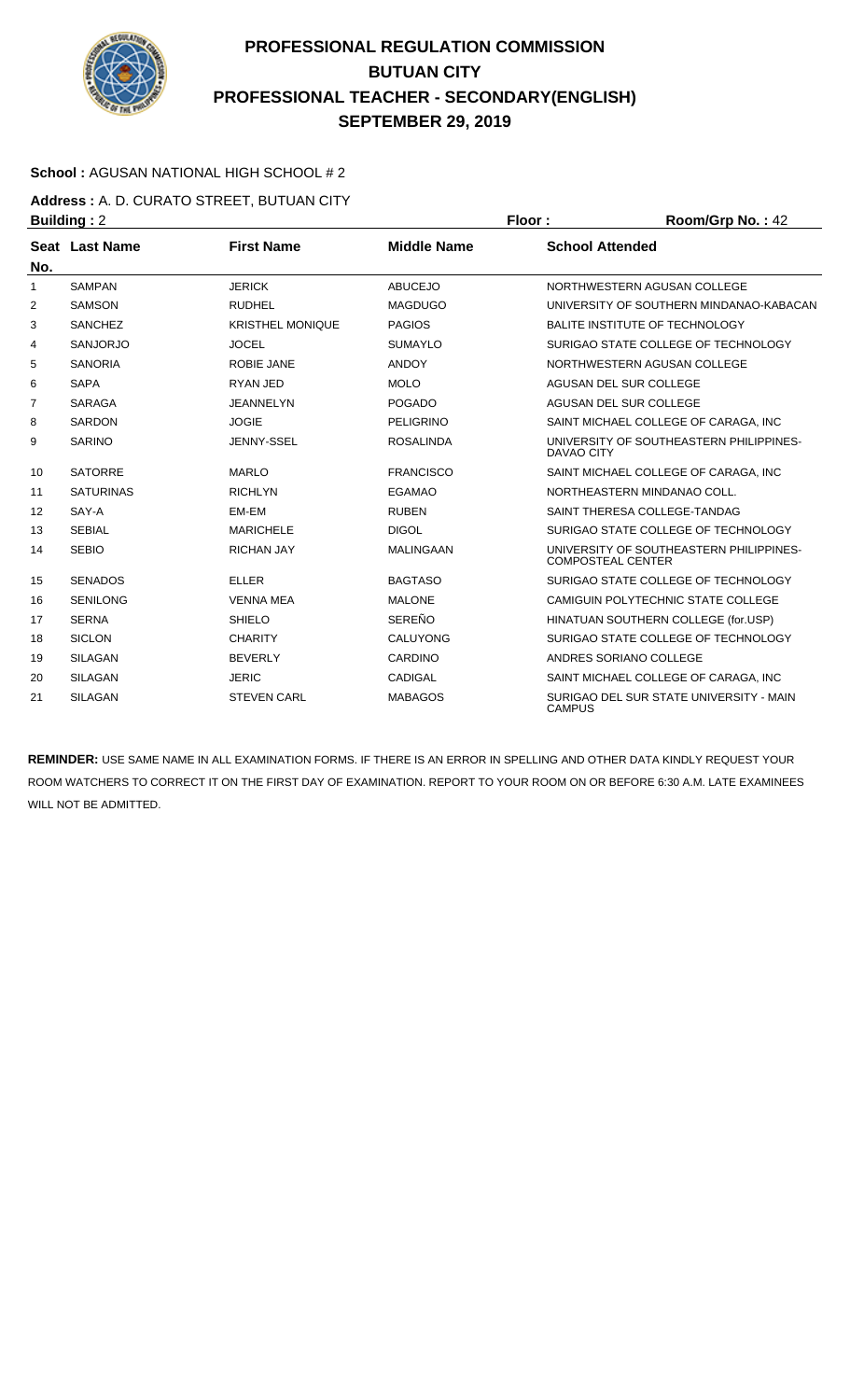

### **School :** AGUSAN NATIONAL HIGH SCHOOL # 2

**Address :** A. D. CURATO STREET, BUTUAN CITY **Building : 2 Floor : Room/Grp No. : 43** 

| No.            | Seat Last Name    | <b>First Name</b>            | <b>Middle Name</b> | <b>School Attended</b>                                    |
|----------------|-------------------|------------------------------|--------------------|-----------------------------------------------------------|
| $\mathbf{1}$   | <b>SILVOSA</b>    | <b>GENALYN</b>               | PAIT               | SURIGAO STATE COLLEGE OF TECHNOLOGY                       |
| $\overline{2}$ | <b>SILVOSA</b>    | <b>GRACE</b>                 | <b>TUISA</b>       | SURIGAO DEL SUR STATE UNIVERSITY - MAIN<br><b>CAMPUS</b>  |
| 3              | <b>SIOTING</b>    | <b>JENNY</b>                 | <b>CENTILLAS</b>   | NORTHWESTERN AGUSAN COLLEGE                               |
| 4              | <b>SISBREÑO</b>   | <b>SHAENA</b>                | <b>MAGALLANES</b>  | NEW NORTHERN MINDANAO COLLEGE                             |
| 5              | <b>SITON</b>      | <b>MARY JEAN</b>             | <b>BOLIDO</b>      | NORTHEASTERN MINDANAO COLL.                               |
| 6              | <b>SOLAR</b>      | <b>KRISTINE JANE</b>         | <b>BALILI</b>      | SURIGAO STATE COLLEGE OF TECHNOLOGY                       |
| $\overline{7}$ | <b>SOLIS</b>      | <b>JHAYANN</b>               | <b>BOOC</b>        | FATHER SATURNINO URIOS UNIVERSITY (URIOS<br>COLL)         |
| 8              | <b>SORIA</b>      | <b>MICHELLE</b>              | <b>MOSQUERIOLA</b> | ASSUMPTION COLLEGE OF DAVAO                               |
| 9              | <b>SORIANO</b>    | <b>SHAINA GLAZE</b>          | <b>SUPE</b>        | <b>FATHER SATURNINO URIOS UNIVERSITY (URIOS)</b><br>COLL) |
| 10             | <b>SOROYSOROY</b> | <b>JEBONAH</b>               | <b>NAPONE</b>      | NORTHWESTERN AGUSAN COLLEGE                               |
| 11             | <b>SOTCHEZA</b>   | <b>CRIZ NOEL</b>             | <b>SERENADO</b>    | HINATUAN SOUTHERN COLLEGE (for.USP)                       |
| 12             | <b>SPANDONIS</b>  | WENDELOU                     | <b>GUTIERREZ</b>   | CANDELARIA INSTITUTE OF CABADBARAN-<br><b>CABADBARAN</b>  |
| 13             | <b>SUGANOB</b>    | <b>FATIMA MAY</b>            | <b>BARCELONA</b>   | NORTHWESTERN AGUSAN COLLEGE                               |
| 14             | <b>SUICO</b>      | SHEENA MAE                   | <b>SITOY</b>       | SAINT MICHAEL COLLEGE OF CARAGA, INC                      |
| 15             | <b>SUJIAN</b>     | <b>GIFT JEX ROWINSON BOY</b> | CANANGCA-AN        | SURIGAO STATE COLLEGE OF TECHNOLOGY                       |
| 16             | <b>SULIMA</b>     | <b>RINA</b>                  | <b>NALA</b>        | NORTHEASTERN MINDANAO COLL.                               |
| 17             | <b>SULIVERES</b>  | MA. CONCEPTION               | <b>QUIDER</b>      | HOLY CHILD COLLEGE OF BUTUAN                              |
| 18             | <b>SULJAYAN</b>   | <b>ANALYN</b>                | <b>AMPARO</b>      | NORTHWESTERN AGUSAN COLLEGE                               |
| 19             | <b>SUMIGUIN</b>   | <b>IRISH</b>                 | <b>ENSENCIO</b>    | SAINT JOSEPH INSTITUTE OF TECHNOLOGY                      |
| 20             | <b>SUMILAC</b>    | <b>MAYLIDE</b>               | <b>TAMPOS</b>      | NEW NORTHERN MINDANAO COLLEGE                             |
| 21             | <b>TABAMO</b>     | <b>RAUL</b>                  | <b>SUMANDA</b>     | COLEGIO DE STO. NIÑO DE JASAAN                            |
| 22             | <b>TABAÑAG</b>    | <b>RYAN</b>                  | <b>ESCARO</b>      | SAINT MICHAEL COLLEGE OF CARAGA, INC                      |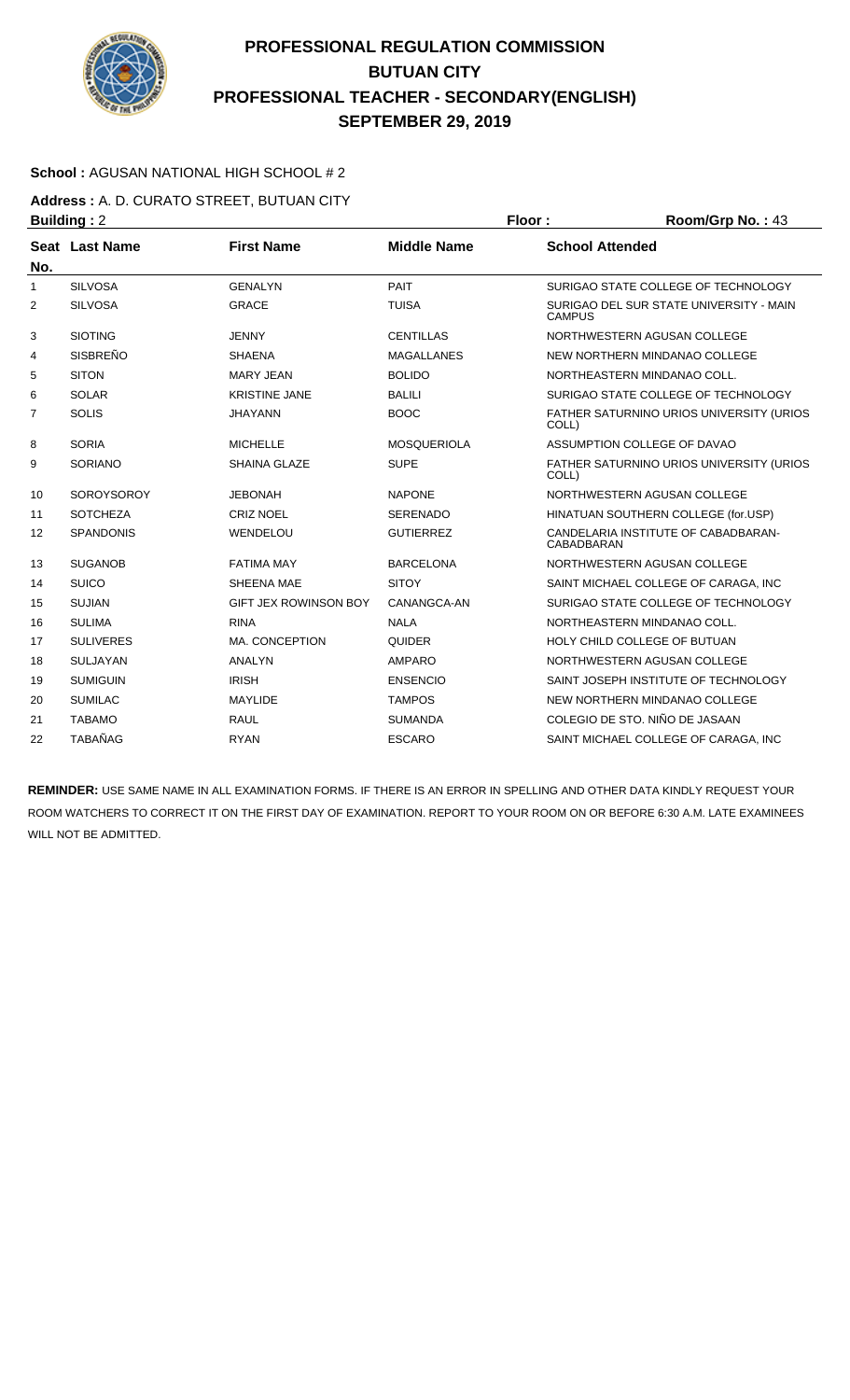

### **School :** AGUSAN NATIONAL HIGH SCHOOL # 2

**Address :** A. D. CURATO STREET, BUTUAN CITY **Building : 2 Floor : Floor : Room/Grp No. : 44** 

| No. | Seat Last Name  | <b>First Name</b>    | <b>Middle Name</b> | <b>School Attended</b>                                          |
|-----|-----------------|----------------------|--------------------|-----------------------------------------------------------------|
| 1   | <b>TABIGNE</b>  | <b>EMMANUEL JR</b>   | <b>AWITEN</b>      | AGUSAN DEL SUR COLLEGE                                          |
| 2   | <b>TABIGUE</b>  | <b>ALJESSA</b>       | <b>CUYACOT</b>     | UNIVERSITY OF SOUTHEASTERN PHILIPPINES-<br><b>BISLIG CAMPUS</b> |
| 3   | <b>TABLA</b>    | <b>REZA</b>          | <b>PRESTIN</b>     | SURIGAO STATE COLLEGE OF TECHNOLOGY                             |
| 4   | <b>TABUAN</b>   | SHEILA MAE           | <b>SARSALE</b>     | SAINT MICHAEL COLLEGE OF CARAGA, INC                            |
| 5   | <b>TABUGON</b>  | <b>ADELFA</b>        | <b>ORQUIA</b>      | SAINT FRANCIS XAVIER COLLEGE                                    |
| 6   | <b>TADLE</b>    | <b>JENNELYN</b>      | <b>TADO</b>        | AGUSAN DEL SUR COLLEGE                                          |
| 7   | <b>TAGLUCOP</b> | <b>EVA</b>           | <b>FLORES</b>      | NORTHEASTERN MINDANAO COLL.                                     |
| 8   | <b>TAGUD</b>    | <b>NEILAND</b>       | CAGATCAGAT         | <b>BALITE INSTITUTE OF TECHNOLOGY</b>                           |
| 9   | <b>TAJALE</b>   | <b>BLESS</b>         | <b>TABALBA</b>     | SAINT VINCENT DE PAUL COLLEGE-BISLIG                            |
| 10  | <b>TALANDA</b>  | <b>FREDERICO</b>     | <b>CACAYON</b>     | COLEGIO DE STO. NIÑO DE JASAAN                                  |
| 11  | <b>TALIMAN</b>  | <b>ECEL</b>          | <b>FUENTES</b>     | NORTHEASTERN MINDANAO COLL.                                     |
| 12  | <b>TAMPOS</b>   | <b>MECIL</b>         | <b>SACAYAN</b>     | AGUSAN DEL SUR COLLEGE                                          |
| 13  | <b>TAMPUS</b>   | <b>JOHN ERIC</b>     | <b>BULIC</b>       | SURIGAO STATE COLLEGE OF TECHNOLOGY                             |
| 14  | <b>TAN</b>      | <b>RICCA LOURDES</b> | <b>SOMBLINGO</b>   | LEGACY COLLEGE OF COMPOSTELA                                    |
| 15  | <b>TANCINCO</b> | <b>APOLLO SIMON</b>  | <b>TESORO</b>      | NORTHERN MINDANAO COLLEGE                                       |
| 16  | <b>TANTIADO</b> | <b>SARAH</b>         | <b>SILVIO</b>      | FATHER SATURNINO URIOS UNIVERSITY (URIOS<br>COLL)               |
| 17  | <b>TAO-ON</b>   | <b>JORGE</b>         | <b>CONCEPCION</b>  | NORTHERN MINDANAO COLLEGE                                       |
| 18  | <b>TAROJA</b>   | <b>JIMMY JR</b>      | <b>OMAYAN</b>      | AGUSAN DEL SUR COLLEGE                                          |
| 19  | <b>TAVERA</b>   | <b>VIVIENNE CATE</b> | <b>GALLARDO</b>    | NORTHWESTERN AGUSAN COLLEGE                                     |
| 20  | <b>TAYAG</b>    | LINDSAY MONIQUE GALE |                    | FATHER SATURNINO URIOS UNIVERSITY (URIOS<br>COLL)               |
| 21  | <b>TEJADA</b>   | <b>JEMAT</b>         | AMERICA            | NORTHEASTERN MINDANAO COLL.                                     |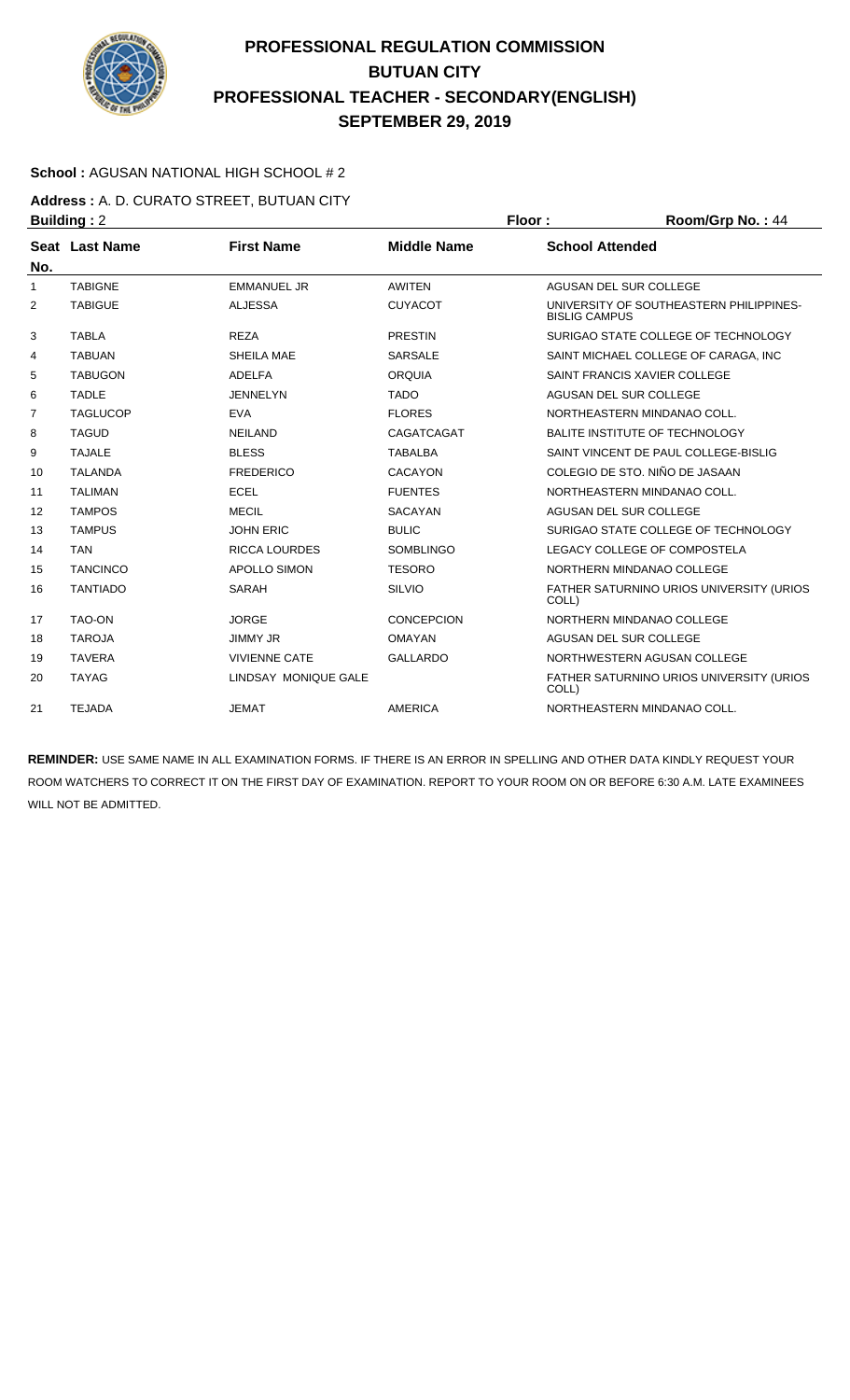

### **School :** AGUSAN NATIONAL HIGH SCHOOL # 2

**Address :** A. D. CURATO STREET, BUTUAN CITY **Building : 2 Floor : Room/Grp No. : 45** 

|                | . <u>.</u>        |                     |                    |                                                                 |
|----------------|-------------------|---------------------|--------------------|-----------------------------------------------------------------|
| No.            | Seat Last Name    | <b>First Name</b>   | <b>Middle Name</b> | <b>School Attended</b>                                          |
| $\mathbf{1}$   | <b>TEJADA</b>     | <b>ROSEMARIE</b>    | CAEL               | CAMIGUIN POLYTECHNIC STATE COLLEGE                              |
| 2              | <b>TEMBLOR</b>    | <b>AILEEN MAE</b>   | <b>PILOTON</b>     | NORTHWESTERN AGUSAN COLLEGE                                     |
| 3              | <b>TERESO</b>     | <b>SHENNA</b>       | <b>GUMBAN</b>      | NORTHWESTERN AGUSAN COLLEGE                                     |
| 4              | <b>TIAÑO</b>      | <b>MARY JANE</b>    | PAJO               | SUNRISE CHRISTIAN COLLEGE FOUNDATION OF<br>THE PHILIPPINES      |
| 5              | <b>TIEMPO</b>     | <b>MYKA</b>         | <b>SILVOSA</b>     | SURIGAO STATE COLLEGE OF TECHNOLOGY                             |
| 6              | <b>TIGAO</b>      | <b>REMYROSE</b>     | <b>BALUCA</b>      | SURIGAO STATE COLLEGE OF TECHNOLOGY                             |
| $\overline{7}$ | <b>TIMA</b>       | <b>ROSEMARIE</b>    | <b>MALINAO</b>     | SAINT MICHAEL COLLEGE OF CARAGA. INC.                           |
| 8              | <b>TIONGSON</b>   | <b>JIMBOY</b>       | <b>GAUD</b>        | SAINT FRANCIS XAVIER COLLEGE                                    |
| 9              | <b>TIU</b>        | <b>JEAN</b>         | <b>MAGSINOLOG</b>  | SAINT FRANCIS XAVIER COLLEGE                                    |
| 10             | <b>TOLENTINO</b>  | <b>BREANIE JANE</b> | <b>PINGGOY</b>     | NORTHWESTERN AGUSAN COLLEGE                                     |
| 11             | <b>TOLIBAS</b>    | ADELYN              | <b>BAJAN</b>       | SURIGAO STATE COLLEGE OF TECHNOLOGY                             |
| 12             | <b>TORREGOSA</b>  | MARIE JOYCE         | <b>CUSTODIO</b>    | AGUSAN DEL SUR COLLEGE                                          |
| 13             | <b>TORRENTIRA</b> | <b>MARGIE</b>       | <b>CELLAN</b>      | NORTHERN MINDANAO COLLEGE                                       |
| 14             | <b>TORRES</b>     | <b>JEREMIE</b>      | <b>SULAPAS</b>     | SIARGAO ISLAND INSTITUTE OF TECHNOLOGY                          |
| 15             | <b>TOSING</b>     | <b>ROBIE JOY</b>    | <b>CADUNGOG</b>    | UNIVERSITY OF SOUTHEASTERN PHILIPPINES-<br><b>BISLIG CAMPUS</b> |
| 16             | <b>TRANI</b>      | <b>ALICIA</b>       | <b>JALOP</b>       | AGUSAN DEL SUR COLLEGE                                          |
| 17             | <b>TRAZO</b>      | SHIELAH MAE         | ORDOÑEZ            | UNIVERSITY OF SOUTHEASTERN PHILIPPINES-<br>DAVAO CITY           |
| 18             | <b>TRILLO</b>     | CARMELA             | <b>ORTEA</b>       | AGUSAN DEL SUR COLLEGE                                          |
| 19             | <b>TRINIDAD</b>   | ANGELEQUE           | <b>BELOY</b>       | SURIGAO DEL SUR STATE UNIVERSITY - MAIN<br><b>CAMPUS</b>        |
| 20             | <b>TRIO</b>       | JANE                | <b>BENIGLA</b>     | UNIVERSITY OF SOUTHERN MINDANAO-KABACAN                         |
| 21             | <b>TUMANDA</b>    | <b>RONNA</b>        | <b>ANDALES</b>     | NORTHERN MINDANAO COLLEGE                                       |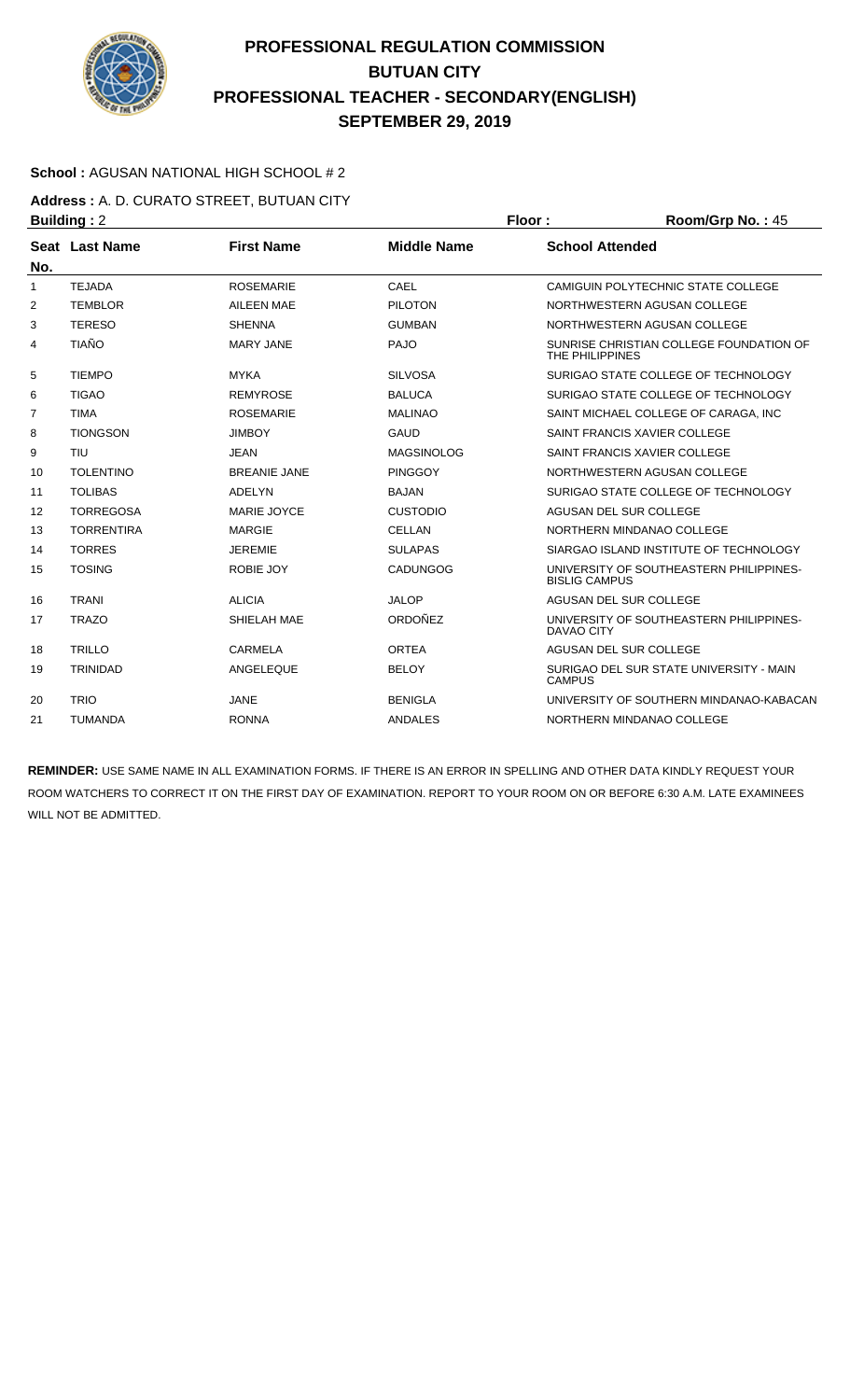

### **School :** AGUSAN NATIONAL HIGH SCHOOL # 2

**Address :** A. D. CURATO STREET, BUTUAN CITY **Building : 2 Floor : Ploor : Room/Grp No. : 46** 

|                | Pununiyi <i>-</i> |                       |                    | …∪∪…∞…∪ ……                                                     |
|----------------|-------------------|-----------------------|--------------------|----------------------------------------------------------------|
| No.            | Seat Last Name    | <b>First Name</b>     | <b>Middle Name</b> | <b>School Attended</b>                                         |
| $\mathbf{1}$   | <b>TUMAROY</b>    | <b>MITCHESSA NOVA</b> | <b>CLEMEN</b>      | SAINT MICHAEL COLLEGE OF CARAGA. INC                           |
| 2              | <b>TUPAS</b>      | <b>RAMONA JANE</b>    | <b>LINA</b>        | PHILIPPINE NORMAL UNIVERSITY- MINDANAO                         |
| 3              | <b>TUPAS</b>      | <b>REYNAND</b>        | <b>SITAO</b>       | DEL SUR GOOD SHEPHERD COLLEGE                                  |
| 4              | <b>TUPAZ</b>      | <b>ALEXANDRE ANNE</b> | <b>MONTILLA</b>    | FATHER SATURNINO URIOS UNIVERSITY (URIOS<br>COLL)              |
| 5              | <b>TUSALEM</b>    | <b>GENA</b>           | <b>DELMO</b>       | DON JOSE ECLEO MEMORIAL EDUCATIONAL<br><b>FOUNDATION</b>       |
| 6              | <b>UDARBE</b>     | <b>JESSA CHRISTIE</b> | QUIÑA              | CAMIGUIN POLYTECHNIC STATE COLLEGE                             |
| $\overline{7}$ | <b>UMBINA</b>     | ARNOLD JOSEPH         | <b>GARGAO</b>      | NORTHEASTERN MINDANAO COLL.                                    |
| 8              | <b>UMPAY</b>      | <b>VANISSA</b>        | <b>LIWAGON</b>     | MISAMIS UNIVERSITY-OROQUIETA UNIT                              |
| 9              | <b>UNGAB</b>      | <b>JOVEL</b>          | <b>JUAREZ</b>      | NORTHWESTERN AGUSAN COLLEGE                                    |
| 10             | <b>UNGAB</b>      | <b>JOVIE</b>          | <b>JUAREZ</b>      | NORTHWESTERN AGUSAN COLLEGE                                    |
| 11             | <b>UNGAB</b>      | <b>JOY</b>            | <b>JUAREZ</b>      | NORTHWESTERN AGUSAN COLLEGE                                    |
| 12             | <b>URQUIA</b>     | <b>ZIGMUNDO KIM</b>   | <b>GEMAO</b>       | SAINT MICHAEL'S COLLEGE-SURIGAO DEL SUR                        |
| 13             | <b>URSOS</b>      | <b>NIDALYN</b>        | <b>ACABA</b>       | SAINT JOSEPH INSTITUTE OF TECHNOLOGY                           |
| 14             | <b>UY</b>         | DONNA-MAE             | <b>PORTA</b>       | <b>BUCAS GRANDE FOUNDATION COLLEGE</b>                         |
| 15             | VALENZONA         | <b>DIVINA</b>         | <b>BAÑADOS</b>     | SAINT JOSEPH INSTITUTE OF TECHNOLOGY                           |
| 16             | VALLEJERA         | <b>GERNILO</b>        | <b>HEBE</b>        | CAPITOL UNIVERSITY (for.CAGAYAN CAPITOL<br>COLL.)              |
| 17             | <b>VELASCO</b>    | <b>REBECCA</b>        | <b>TABANAO</b>     | POLYTECHNIC UNIVERSITY OF THE PHILIPPINES-<br><b>SAN PEDRO</b> |
| 18             | <b>VELEZ</b>      | <b>GEMMA</b>          | <b>PANTE</b>       | DON JOSE ECLEO MEMORIAL EDUCATIONAL<br><b>FOUNDATION</b>       |
| 19             | <b>VERCELES</b>   | <b>JEANETH</b>        | <b>TAGLINAO</b>    | AGUSAN DEL SUR COLLEGE                                         |
| 20             | <b>VERGARA</b>    | <b>MARY CRIS</b>      | <b>ORIAS</b>       | SURIGAO STATE COLLEGE OF TECHNOLOGY                            |
| 21             | <b>VESTIL</b>     | <b>RAOULYN</b>        | <b>LUGO</b>        | NORTHERN MINDANAO COLLEGE                                      |